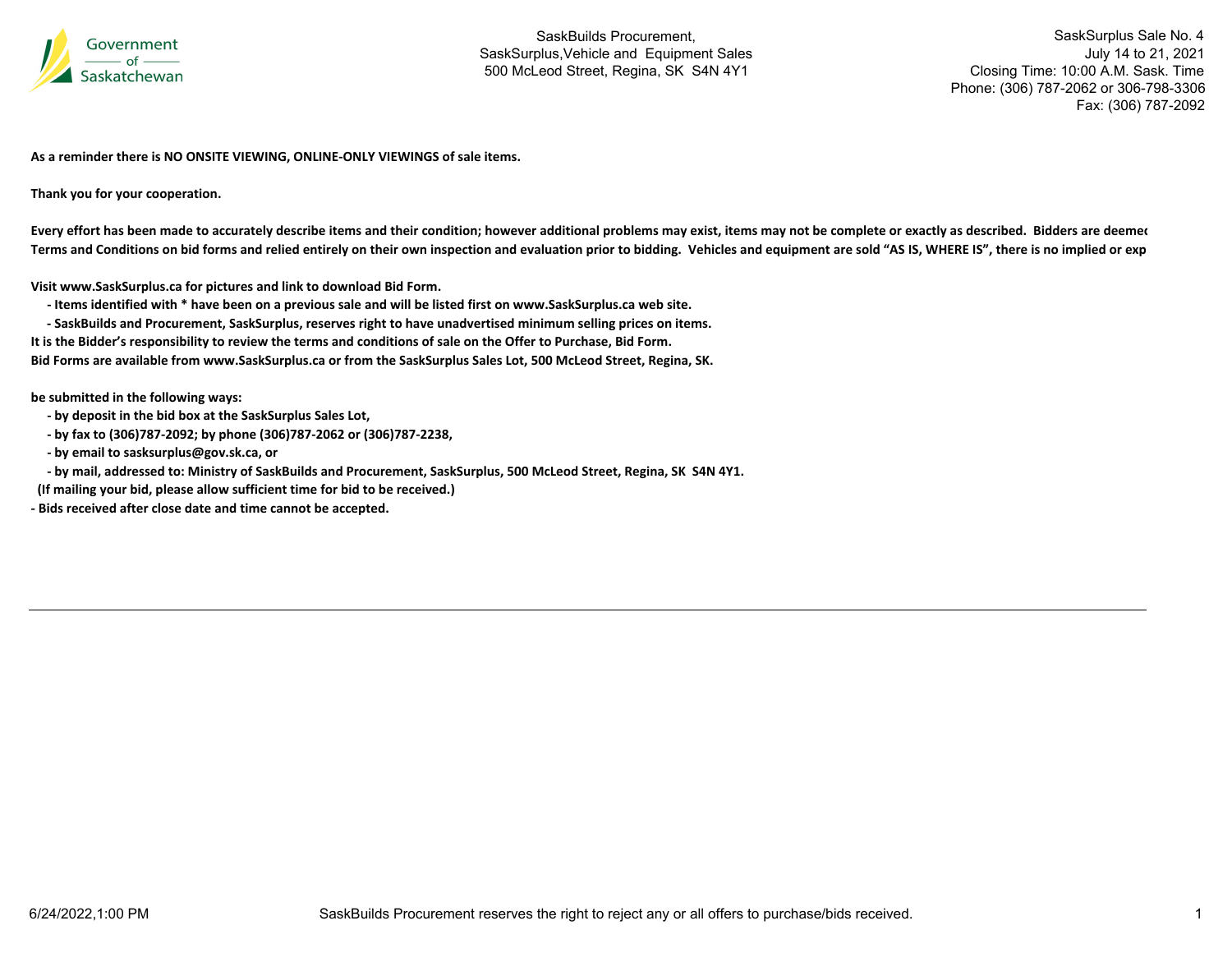

|          | Item# | <b>Description</b>                                                                                                                                                                                                                                                                                                                                                                                                                                                                                                                                                                                                                                                                                                                                                                                                                                                                                                                  | <b>Kms</b>            | num Selling | <b>Serial Number</b> |
|----------|-------|-------------------------------------------------------------------------------------------------------------------------------------------------------------------------------------------------------------------------------------------------------------------------------------------------------------------------------------------------------------------------------------------------------------------------------------------------------------------------------------------------------------------------------------------------------------------------------------------------------------------------------------------------------------------------------------------------------------------------------------------------------------------------------------------------------------------------------------------------------------------------------------------------------------------------------------|-----------------------|-------------|----------------------|
|          |       | REGINA, SaskBuilds and Procurement, SaskSurplus Sales Lot, 500 McLeod Street - Vehicles                                                                                                                                                                                                                                                                                                                                                                                                                                                                                                                                                                                                                                                                                                                                                                                                                                             |                       |             |                      |
|          |       | ON-LINE VIEWING ONLY. NO ON-SITE VIEWING. Contact SaskSurplus (306) 787-2062 or (306) 798-3306.                                                                                                                                                                                                                                                                                                                                                                                                                                                                                                                                                                                                                                                                                                                                                                                                                                     |                       |             |                      |
| 1,689.89 | 4-001 | Car 2007 CHEVROLET Impala FWD, 4 Door 3.5L V6 Gas Auto A/C, tilt, cruise, AM/FM/CD radio,<br>power locks, power mirrors, power windows, power LF seat, power trunk release, keyless entry<br>(2 keys, 2 fobs), Blue, TOW ONLY, Failed SGI Inspection. Requires a passed SGI Inspection to be<br>licensed. Buyer assumes full responsibility for repairs. , Recent Repairs:, PROBLEMS: Rear sway<br>bars bushings, drivers front control arm bushing/ripped, all 4 rotors, battery poor, TPMS light<br>on, front and rear wheel alignment, pinhole in muffler, grille chrome peeling, hood scratched/<br>chipped, front bumper road rash, rear bumper broken dented, both left fenders scratched/<br>rusted, all doors rusted along the bottom, trunk lid rusted/scratched, no first aid kit, no fire<br>extinguisher, windshield chipped, driver seat has hole, missing LR wheel cover, minor exterior<br>damage >, As is, Where is | 314,906<br>Kms        | \$540       | 2G1WB58K279359916    |
| 3,177.00 | 4-002 | Car 2013 CHEVROLET Impala 4 Door 3.6L V6 Gas Auto A/C, tilt, cruise, AM/FM/CD player, power 224,486<br>locks, power mirrors, power windows, power driver seat, power trunk, keyless entry (2 keys 2<br>fobs), Black, TOW ONLY, Failed SGI Inspection. Requires a passed SGI Inspection to be licensed.<br>Buyer assumes full responsibility for repairs. , Recent Repairs:, PROBLEMS: Rack leaking, grille<br>broken, hood chipped/badly scratched /hail, both bumpers road rash/scratches, all fenders<br>dents/scratches, all doors scratched/chipped/road rash, roof hail/dented/rusted, trunk lid<br>scratched/bent at right top corner, windshield cracked, wiperblades, minor exterior damage, >,<br>As is, Where is                                                                                                                                                                                                          | <b>Kms</b>            | \$2,546     | 2G1WA5E30D1257606    |
| 3,036.00 | 4-003 | Car 2009 CHRYSLER Sebring LX 4 Door 2.4L L4 Gas Auto A/C, cruise, tilt, AM/FM/CD radio, power<br>windows, locks, heated mirrors, trunk release, keyless entry (2 key fobs), Red, Passed SGI<br>Inspection., Recent Repairs: Lamps, PROBLEMS: RF axle seal seating, left headlight foggy, hood<br>scuffed/paint bubbling, front bumper skirt cracked, both bumpers chipped/scratched/scuffed,<br>rockers road rash, RR door rust at bottom, trunk lid scratched, no first aid kit, no fire<br>extinguisher, windshield chips, minor exterior damage>, As is, Where is                                                                                                                                                                                                                                                                                                                                                                | 247,686<br><b>Kms</b> | \$1,890     | 1C3LC46B39N573449    |
| 3,402.00 | 4-004 | Car 2009 CHRYSLER Sebring LX FWD, 4 Door 2.4L L4 Gas Auto A/C, tilt, cruise, AM/FM/CD player, 203,859<br>power heated mirrors, power locks, power windows, keyless entry (2 key fobs), Silver, Passed<br>SGI Inspection., Recent Repairs:, PROBLEMS: Rear pads/rotors , tire light left front sensor, hood<br>scratched/paint peeling, front bumper cracked/chipped/dented, both left doors<br>scratched/rusted, LR door rusted along inside bottom, windshield small chips, minor exterior<br>damage, >, As is, Where is                                                                                                                                                                                                                                                                                                                                                                                                           | <b>Kms</b>            | \$845       | 1C3LC46B99N573410    |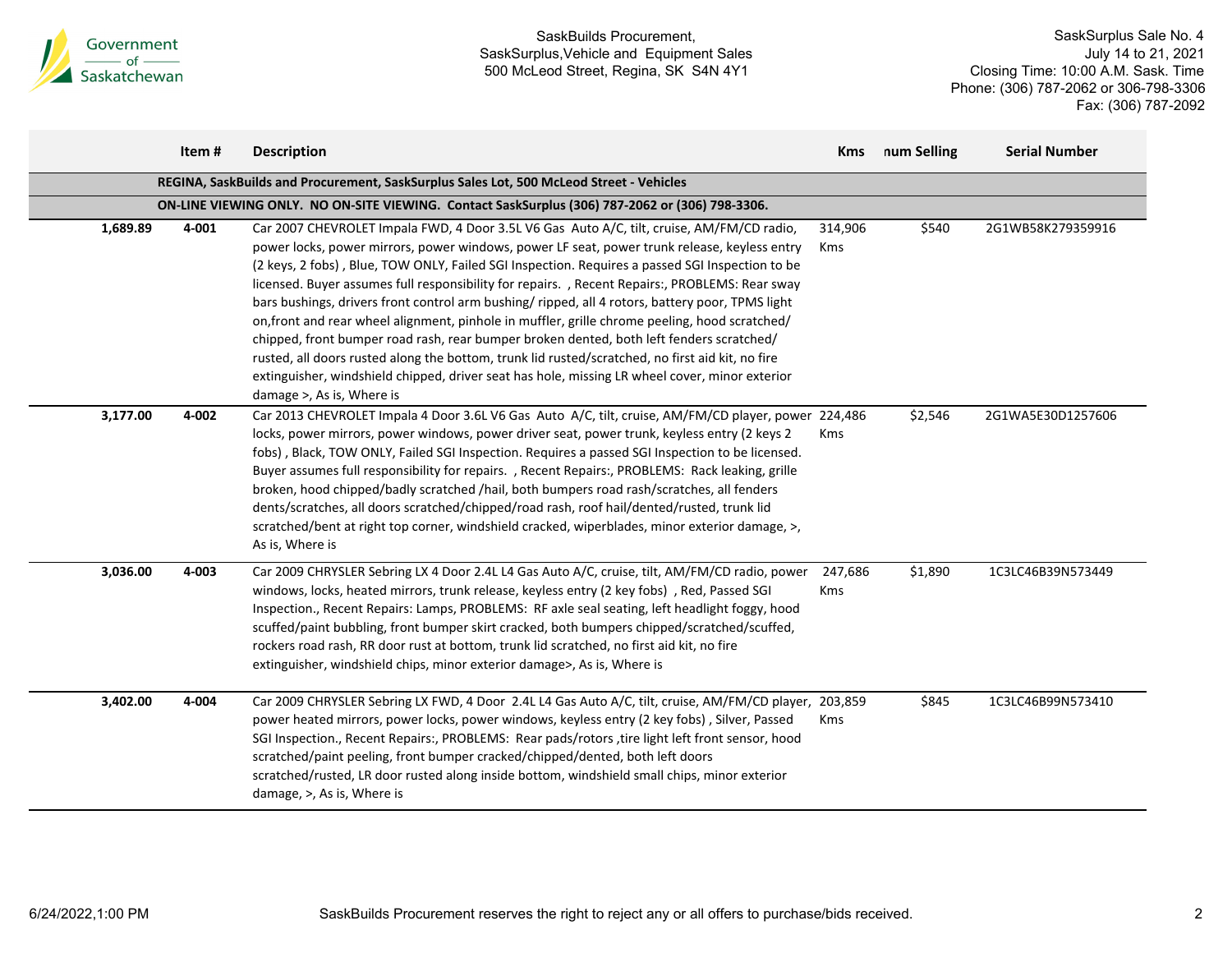

|            | Item#     | <b>Description</b>                                                                                                                                                                                                                                                                                                                                                                                                                                                                                                                                                                                                                                                                                                                                                                                                                                      | <b>Kms</b>            | num Selling | <b>Serial Number</b> |
|------------|-----------|---------------------------------------------------------------------------------------------------------------------------------------------------------------------------------------------------------------------------------------------------------------------------------------------------------------------------------------------------------------------------------------------------------------------------------------------------------------------------------------------------------------------------------------------------------------------------------------------------------------------------------------------------------------------------------------------------------------------------------------------------------------------------------------------------------------------------------------------------------|-----------------------|-------------|----------------------|
| 3,136.00   | 4-005     | Car 2008 CHRYSLER Sebring Touring 4 Door 2.7L V6 Gas Auto A/C, cruise, tilt, AM/FM/CD radio,<br>power windows, locks, heated mirrors, trunk release, keyless entry (1 key fob), Silver, TOW<br>ONLY, Failed SGI Inspection. Requires a passed SGI Inspection to be licensed. Buyer assumes full<br>responsibility for repairs., Recent Repairs:, PROBLEMS: Front rotors have surface rust, front<br>tires worn, front wipers, rust on rockers, tires poor, hood paint bubbling/scratches, bumpers<br>scraped/ chipped/scratched, LF fender scratched, gas cap door partially open/ binded, minor<br>exterior damage >, As is, Where is                                                                                                                                                                                                                  | 185,383<br>Kms        | \$975       | 1C3LC56R88N230458    |
| 4,678.91   | 4-006     | Car 2011 DODGE Avenger SXT 4 Door 2.4L L4 Gas Auto A/C, cruise, tilt, AM/FM/CD radio, power<br>windows, power locks, power heated mirrors, power trunk release, keyless entry (2 key fobs),<br>Silver, Passed SGI Inspection., Recent Repairs: Disc brake components, front wheel alignment,<br>steering linkage, ball joints, king pins, lamps, sun visors, windshield wipers, PROBLEMS: Rear tires<br>cupped, left lower ball joint, front pads and rotors, oil pan gasket leaking, hood paint peeling,<br>scuffs, Lf door rust along bottom, RF and RR door rust along bottom, trunk lid rust along bottom,<br>no first aid kit, no fire extinguisher, headlights foggy, rear washer nozzle, windshield, minor<br>exterior damage>, As is, Where is                                                                                                  | 156,492<br><b>Kms</b> | \$3,222     | 1B3BD4FB6BN501236    |
| 2,777.00   | 4-007     | SUV 2015 CHEVROLET Equinox LS AWD 2.4L L4 Gas Auto A/C, tilt, cruise, AM/FM/Bluetooth,<br>power locks, power mirrors, power windows, power driver seat, keyless entry (2 fobs), White,<br>TOW ONLY, Failed SGI Inspection. Requires a passed SGI Inspection to be licensed. Buyer assumes<br>full responsibility for repairs., Recent Repairs:, PROBLEMS: Transmission cooler lines leaking,<br>front links loose, RR E brake sticking, rear hatch rusted/dented, rear fenders dented/road rash/<br>pushed against bumper, windshield cracked, grille lower broken, hood chipped, both bumpers<br>chipped, rear bumper bent/cracked, rockers rusted, all doors chipped, rear wiper arm seized,<br>front wipers torn, tear in drivers seat, minor exterior damage>, As is, Where is                                                                      | 251,407<br>Kms        | \$2,580     | 2GNFLEEK8F6315581    |
| 2,039.00 * | $3 - 008$ | SUV 2009 FORD Escape XLT 4WD, 5 passenger 3.0L V6 Gas Auto A/C, tilt, cruise, power<br>locks/windows/LF seat, heated mirrors, keyless entry- key pad on LF door, 2 key fobs grille<br>inserts, driving lights, roof rack (hitch 1 1/4" receiver) flat 4 trailer wiring, computer stand, Blue,<br>TOW ONLY, Failed SGI Inspection. Requires a passed SGI Inspection to be licensed. Buyer assumes<br>full responsibility for repairs., Recent Repairs:, PROBLEMS: PTU failure, exhaust broken between<br>flange and tail pipe, oil leaking onto exhaust, both front and rear control arm bushing separated,<br>front pads/rotors grooved, RF mud flap not secured, hood hail damage, front bumper cracked, LR<br>fender dent, RR fender rust, tailgate dent/rust at bottom, RF mud flap loose, battery poor, minor<br>exterior damage.>, As is, Where is | 138,721<br><b>Kms</b> | \$658       | 1FMCU93G49KC55715    |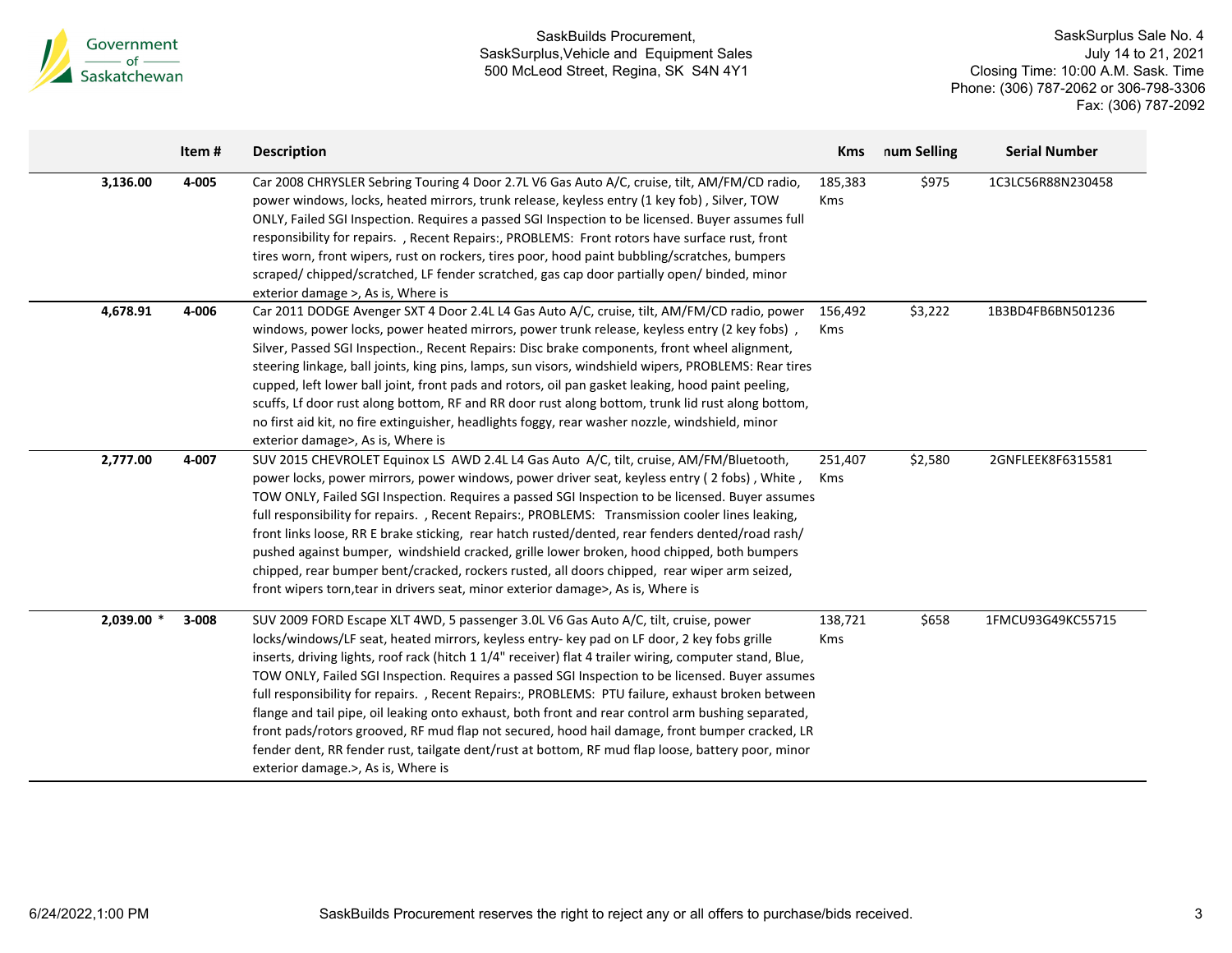

|          | Item# | <b>Description</b>                                                                                                                                                                                                                                                                                                                                                                                                                                                                                                                                                                                                                                                                                                                                                                                                                                                                                                                                                                                                                                               | Kms                   | num Selling | <b>Serial Number</b> |
|----------|-------|------------------------------------------------------------------------------------------------------------------------------------------------------------------------------------------------------------------------------------------------------------------------------------------------------------------------------------------------------------------------------------------------------------------------------------------------------------------------------------------------------------------------------------------------------------------------------------------------------------------------------------------------------------------------------------------------------------------------------------------------------------------------------------------------------------------------------------------------------------------------------------------------------------------------------------------------------------------------------------------------------------------------------------------------------------------|-----------------------|-------------|----------------------|
| 2,236.00 | 4-008 | SUV 2009 FORD Escape XLT 4x4, 5 passenger 3.0L V6 Gas Auto A/C, tilt, cruise, AM/FM/CD<br>player, power locks, power heated mirrors, power windows, power driver seat, keyless entry(2<br>key fobs, driver door external keypad) Driving lights, hitch, 1 1/4' draw bar, flat 4 trailer wiring,<br>root rack, Blue, TOW ONLY, Failed SGI Inspection. Requires a passed SGI Inspection to be<br>licensed. Buyer assumes full responsibility for repairs. , Recent Repairs:, PROBLEMS: Front<br>control arm bushing-cracked badly, rear wheel cylinders leaking, drivers rear axle seal leaking,<br>rad and cradle bent at bottom, front and rear wheel alignment, windshield cracked, hood<br>dented/chipped, both bumpers dented/chipped/ scratched, right rear fender rusted, all door<br>dented/ scratched/ road rash, roof rusted, tailgate glass scratched, wiperblades, minor exterior<br>damage, $>$ , As is, Where is                                                                                                                                     | 190,604<br>Kms        | \$658       | 1FMCU93G89KC55717    |
| 4,002.00 | 4-009 | SUV 2007 JEEP Commander Sport 4WD, 7 passenger 3.7L V6 Gas Auto A/C, tilt, cruise,<br>AM/FM/CD player, power locks, power mirrors, power windows, power driver seat, keyless<br>entry( 2 key fobs) grille inserts, running lights, hitch, 1 1/4" receiver, flat 4 wiring, Red, TOW<br>ONLY, Failed SGI Inspection. Requires a passed SGI Inspection to be licensed. Buyer assumes full<br>responsibility for repairs., Recent Repairs:, PROBLEMS: RF strut leaking, front rotors, rear seat<br>missing buckle, hood chipped/rusted, rear road rash, left side flare cracked /road rash, holes in<br>dash, windshield cracked, minor exterior damage, battery poor, >, As is, Where is                                                                                                                                                                                                                                                                                                                                                                            | 170,273<br>Kms        | \$1,198     | 1J8HG48K77C650280    |
| 3,402.00 | 4-010 | SUV 2008 JEEP Commander Sport 4WD, 7 passenger 3.7L V6 Gas Auto A/C, tilt, cruise,<br>AM/FM/CD player, power locks, power mirrors, power windows, power driver seat, keyless<br>entry( 1 key fobs) roof rails, driving lights, trailer wiring, hitch, Blue, TOW ONLY, Failed SGI<br>Inspection. Requires a passed SGI Inspection to be licensed. Buyer assumes full responsibility for<br>repairs., Recent Repairs:, PROBLEMS: front struts, pads/rotors, windshield cracked, hood<br>dented/paint bubbling, both bumpers scratched/paint peeling, all fenders road rash/scratched,<br>all doors chipped/scratched, roof hail, tailgate rusted/ dented/ scratched, tire noise, minor<br>exterior damage, battery poor, >, As is, Where is                                                                                                                                                                                                                                                                                                                        | 242,246<br><b>Kms</b> | \$1,444     | 1J8HG48K38C225155    |
| 4,177.00 | 4-011 | Truck 2012 CHEVROLET 2500 4X4, Ext cab, has back seat, no box, cab and chassis, single rear<br>wheels 6.0L V8 Gas Auto A/C tilt, cruise, AM/FM/CD radio, keyless entry (3 keys, 2 fobs), power<br>windows, power locks, power mirrors front tow hooks, side steps, trailer tow mirrors, OEM<br>trailer tow brakes, White, TOW ONLY, Failed SGI Inspection. Requires a passed SGI Inspection to<br>be licensed. Buyer assumes full responsibility for repairs. , Recent Repairs:, PROBLEMS: Engine<br>light on -PO455 evap leak, transmission cooler lines leaking, power steering leak, RF shock<br>leaking, rear shocks leaking, all 4 tires cupped, LF side markers out, drivers door pins, both front<br>lower ball joints have play, missing bumper, tear in drivers seat, no gas cap, hood chips, front<br>bumper chrome peeling, lower valance loose, LF fender rust, left rocker panel rust, no first aid<br>kit, no fire extinguisher, LF seat cover worn, cushion visible, battery poor, windshield cracked,<br>minor exterior damage>, As is, Where is | 195,835<br>Kms        | \$3,850     | 1GC2KVCG2CZ208874    |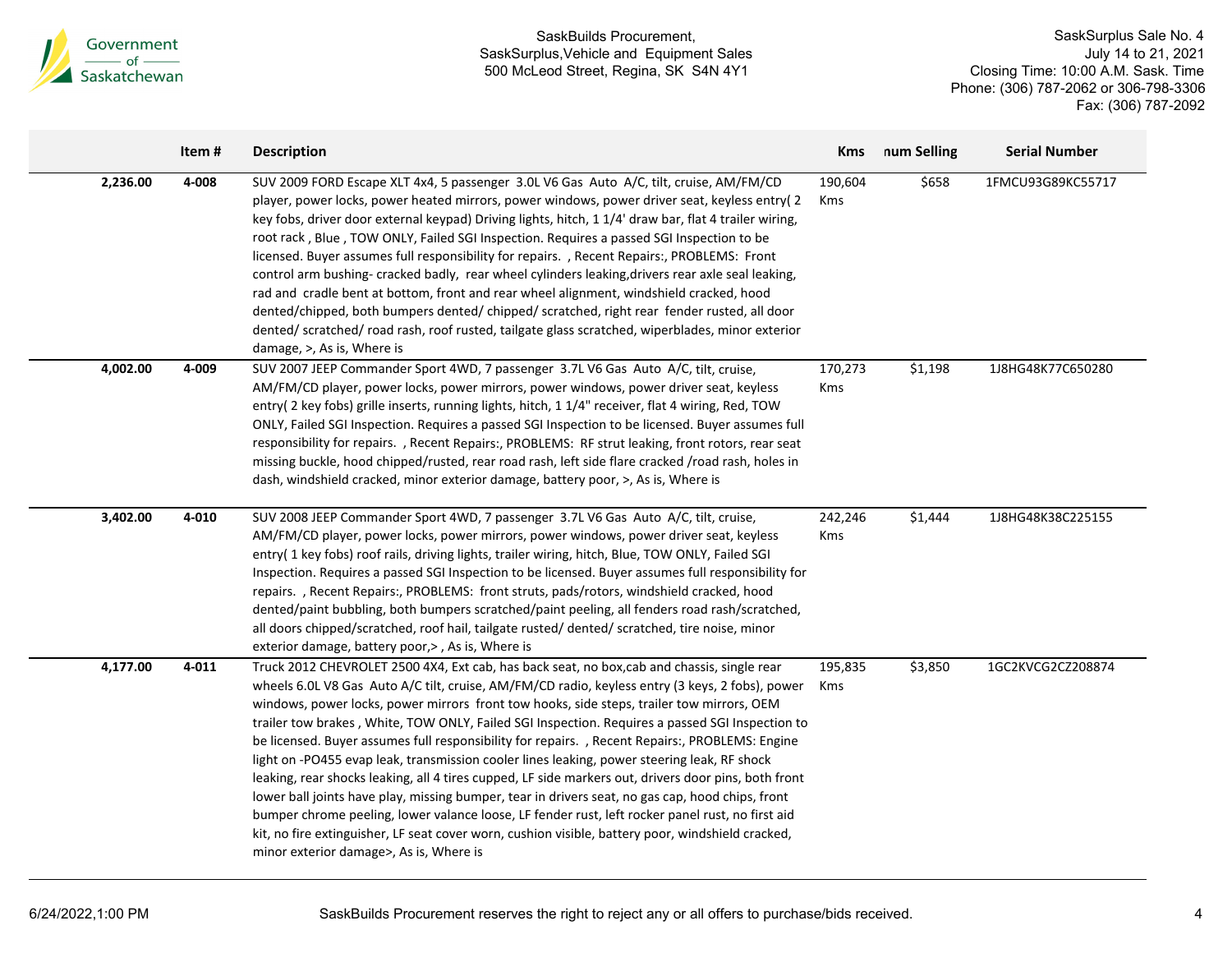

|     |          | Item# | <b>Description</b>                                                                                                                                                                                                                                                                                                                                                                                                                                                                                                                                                                                                                                                                                                                                                                                                                                                                                                                                                                                                                                                                                                                                   | <b>Kms</b>            | num Selling | <b>Serial Number</b> |
|-----|----------|-------|------------------------------------------------------------------------------------------------------------------------------------------------------------------------------------------------------------------------------------------------------------------------------------------------------------------------------------------------------------------------------------------------------------------------------------------------------------------------------------------------------------------------------------------------------------------------------------------------------------------------------------------------------------------------------------------------------------------------------------------------------------------------------------------------------------------------------------------------------------------------------------------------------------------------------------------------------------------------------------------------------------------------------------------------------------------------------------------------------------------------------------------------------|-----------------------|-------------|----------------------|
| *MT |          | 4-012 | Truck 2008 CHEVROLET Colorado LT 4X4, crew cab, has a back seat, 5'2" box 3.7L I5 Gas Auto<br>A/C, cruise, tilt, AM//FM/CD radio, power mirrors, power windows, power locks Colour matched 228,161K<br>"Raider" fibreglass topper with beacon-condition unknown, Red, TOW ONLY, Failed SGI<br>Inspection. Requires a passed SGI Inspection to be licensed. Buyer assumes full responsibility for<br>repairs., Recent Repairs: Mirror control, wiper blades, PROBLEMS: Needs rear axles, parts<br>obsolete, battery marginal, right inner and outer tie rods loose, rockers rusted, right tail light<br>assembly, no high mount, both headlights glazed, windshield cracked, hood scratches, deflector<br>broken, rear bumper pad loose, all fenders scratches/road rash/scratches, RR door scratches,<br>tailgate scratches, wheel wrench and jack only, no first aid kit, no fire extinguisher, power mirror<br>controls intermittent, minor exterior damage>, As is, Where is                                                                                                                                                                      | ms                    | \$645       | 1GCDT33E188219287    |
| *MT |          | 4-013 | Truck 2007 CHEVROLET Silverado 1500 4X4, Ext cab, has back seat, 6'7" box 5.3L V8 Gas Auto<br>A/C, tilt, cruise, AM/FM, power locks, 3 keys Front tow hooks, mud flaps, hitch, trailer wiring,<br>White, TOW ONLY, Failed SGI Inspection. Requires a passed SGI Inspection to be licensed. Buyer<br>assumes full responsibility for repairs., Recent Repairs:, PROBLEMS: Both front lower ball joints<br>loose, exhaust manifold leak, exhaust leak, right mirror wipers, RF headlight glazed, right plate<br>light out, stone chip in windshield, TPMS light on, rust on rockers and body, rear bumper<br>bent/dented/damaged, missing tire jack, cab corners rust, front of box dented/rusted, all box<br>rails rusted, right headlight fogged, jump seat missing, holes in dash, all seats dirty, grille holes<br>drilled, hood chips, both bumpers chipped/rusted/bent, all fenders road rash/rusted/dented, LF<br>door paint chips at bottom, RF and RR doors road rash at bottom, 1 sealed hole in roof, tailgate<br>bent/dented, no first aid kit, no fire extinguisher, driver seat missing trim, minor exterior<br>damage>, As is, Where is | 234,710<br><b>Kms</b> | \$767       | 1GCEK19007E578640    |
|     | 2,056.41 | 4-014 | Truck 2007 CHEVROLET Silverado 1500 4X4, Ext cab, has back seat, 6'8" box 5.3L V8 Gas Auto<br>A/C, tilt, cruise, AM/FM radio, 1 key Front tow hooks, hitch, trailer wiring, roll up tonneau cover- Kms<br>condition unknown, Blue, TOW ONLY, Failed SGI Inspection. Requires a passed SGI Inspection to<br>be licensed. Buyer assumes full responsibility for repairs. , Recent Repairs: Battery 48-850,<br>PROBLEMS: No brakes, power steering leak, fuel leak, front struts leaking, rack leaking, oil leak,<br>LR wheel could not remove, both front door pins, rust on rockers, rust on truck frame, rust on<br>doors and body, rust holes in RR box, spare tire not secured loose in box-may not be compatible<br>with vehicle, windshield cracked, battery hold down, tailgate damage/rust/chips/dent, rust on<br>box, head lamp foggy, hood chipped/dents/scratches, front bumper rusted, doors road rash,<br>rusted, no first aid kit, no fire extinguisher, LF seat cushion 2 holes, minor exterior damage>, As<br>is, Where is                                                                                                             | 212,093               | \$667       | 1GCEK19007E576841    |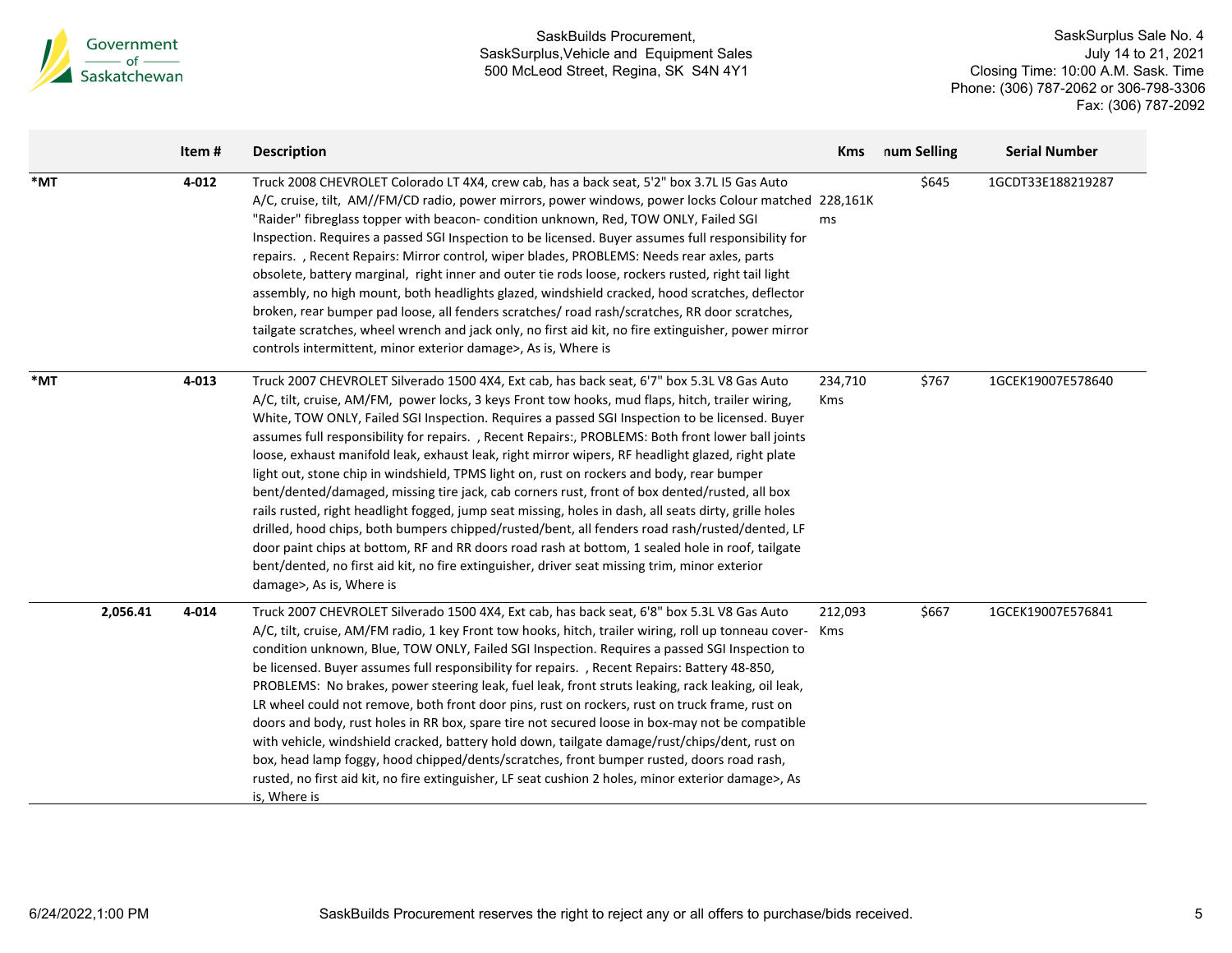

|          | Item# | <b>Description</b>                                                                                                                                                                                                                                                                                                                                                                                                                                                                                                                                                                                                                                                                                                                                                                                                                                                                                                                                                                                                                                                                                                                                                                                                                                                                                                                                                                                                                                             | <b>Kms</b>            | num Selling | <b>Serial Number</b> |
|----------|-------|----------------------------------------------------------------------------------------------------------------------------------------------------------------------------------------------------------------------------------------------------------------------------------------------------------------------------------------------------------------------------------------------------------------------------------------------------------------------------------------------------------------------------------------------------------------------------------------------------------------------------------------------------------------------------------------------------------------------------------------------------------------------------------------------------------------------------------------------------------------------------------------------------------------------------------------------------------------------------------------------------------------------------------------------------------------------------------------------------------------------------------------------------------------------------------------------------------------------------------------------------------------------------------------------------------------------------------------------------------------------------------------------------------------------------------------------------------------|-----------------------|-------------|----------------------|
| 4,036.00 | 4-015 | Truck 2007 DODGE Ram 2500 SLT 4X4, mega cab, 6'4" box, has backseat, power heated mirrors,<br>power locks and windows, air tilt, cruise, AM/FM/CD radio, 2 keys , fobs, keyless entry 537L v8<br>Gas, Auto A/C, tilt, cruise, AM/FM/CD radio, power heated mirrors, power locks, power windows,<br>keyless entry (2key fobs) front tow hooks, side steps, mud flaps, hitch, trailer wiring, White, TOW<br>ONLY, Failed SGI Inspection. Requires a passed SGI Inspection to be licensed. Buyer assumes full<br>responsibility for repairs. , Recent Repairs: Doors are repaired, PROBLEMS: Engine oil dark, low,<br>drag link both ends, sway bar bushings, steering box loose, column loose, exhaust leak halfway<br>down pipe, passenger front axle, u joint, drivers rear axle seal, front and rear rotors grooved and<br>rusty, rear rotor /drum seized on, front tires 2/32, reverse lamp, rear CEL light on, wheel<br>alignment, minor exterior damage, moldings on inside B pillar notched, holes in head liner, holes<br>in rear floor boards, left and right, rust on cab corners, rust spot inside box left side, grille chrome<br>peeling, bumper fry dented, right bent, LR fender rust, doors rust spots, rust along bottom, paint<br>chips roof, scratches, small rust spots, tailgate rust, dented, scratched, no first aid kit, no fire<br>extinguisher, seat LF small hole, tires poor, battery poor, minor exterior damage >, As is, Where is | 172,365<br><b>Kms</b> | \$914       | 3D7KS29D87G815899    |
| 2,361.41 | 4-016 | Truck 2012 DODGE Ram 2500HD ST 4x4, crew cab, 6'4" box, has backseat 5.7L V8 Gas Auto A/C, 214,428<br>tilt, cruise, AM/FM/CD player, power windows, power locks, power heated mirrors, keyless entry Kms<br>(1 key fob) trailer wiring, hitch, electric trailer brake, side steps, mud flaps, front tow hooks, grille<br>inserts, White, TOW ONLY, Failed SGI Inspection. Requires a passed SGI Inspection to be licensed.<br>Buyer assumes full responsibility for repairs. , Recent Repairs:, PROBLEMS: NEEDS ENGINE<br>REPLACEMENT engine blown, check engine light on P0308 cyl 8 misfire/ P0113 Intake air temp<br>sensor, engine knocking, all 4 ball joints, rear pinion seal leaking, extension housing seal leaking,<br>cluster cracked, hood chips, both bumpers chipped/rusted/dented, all fenders rusted/road<br>rash, both rockers road rash, both left doors chipped, roof paint faded, front of box bent, tailgate<br>dented/chipped/top molding damaged, windshield chipped, tires poor, left step pads poor, left<br>storage compartment broken, alignment out, minor exterior damage>, As is, Where is                                                                                                                                                                                                                                                                                                                                       |                       | \$2,360     | 3C6TD5CT6CG185201    |
| 4,702.00 | 4-017 | Truck 2008 FORD F250 XL Super Duty RWD, Crew Cab, has back seat, 6'8" box 5.4L V8 Gas Auto<br>A/C, tilt, cruise, AM/FM radio, 1 key Grille inserts, front tow hooks, mud flaps, side steps, trailer<br>hitch, trailer wiring, Blue, TOW ONLY, Failed SGI Inspection. Requires a passed SGI Inspection to<br>be licensed. Buyer assumes full responsibility for repairs. , Recent Repairs:, PROBLEMS: Sway bar<br>bushings, RF upper ball joint, front of box too close to cab, inside of box dented/scratched, hood<br>chipped/dented/scratches, both bumpers chipped/rusted/scraped, LF fender scratches, RF<br>fender scratched/road rash, RR fender scratched/dented, all doors scratched/dented, adhesive<br>material on roof, 1 hole in roof sealed, tailgate dented/cracked/ missing molding, no first aid kit,<br>no fire extinguisher, windshield chips, LF and LR seat cushion ripped, wiper blades, minor exterior<br>damage>, As is, Where is                                                                                                                                                                                                                                                                                                                                                                                                                                                                                                       | 189,539<br>Kms        | \$941       | 1FTSW20598EE44703    |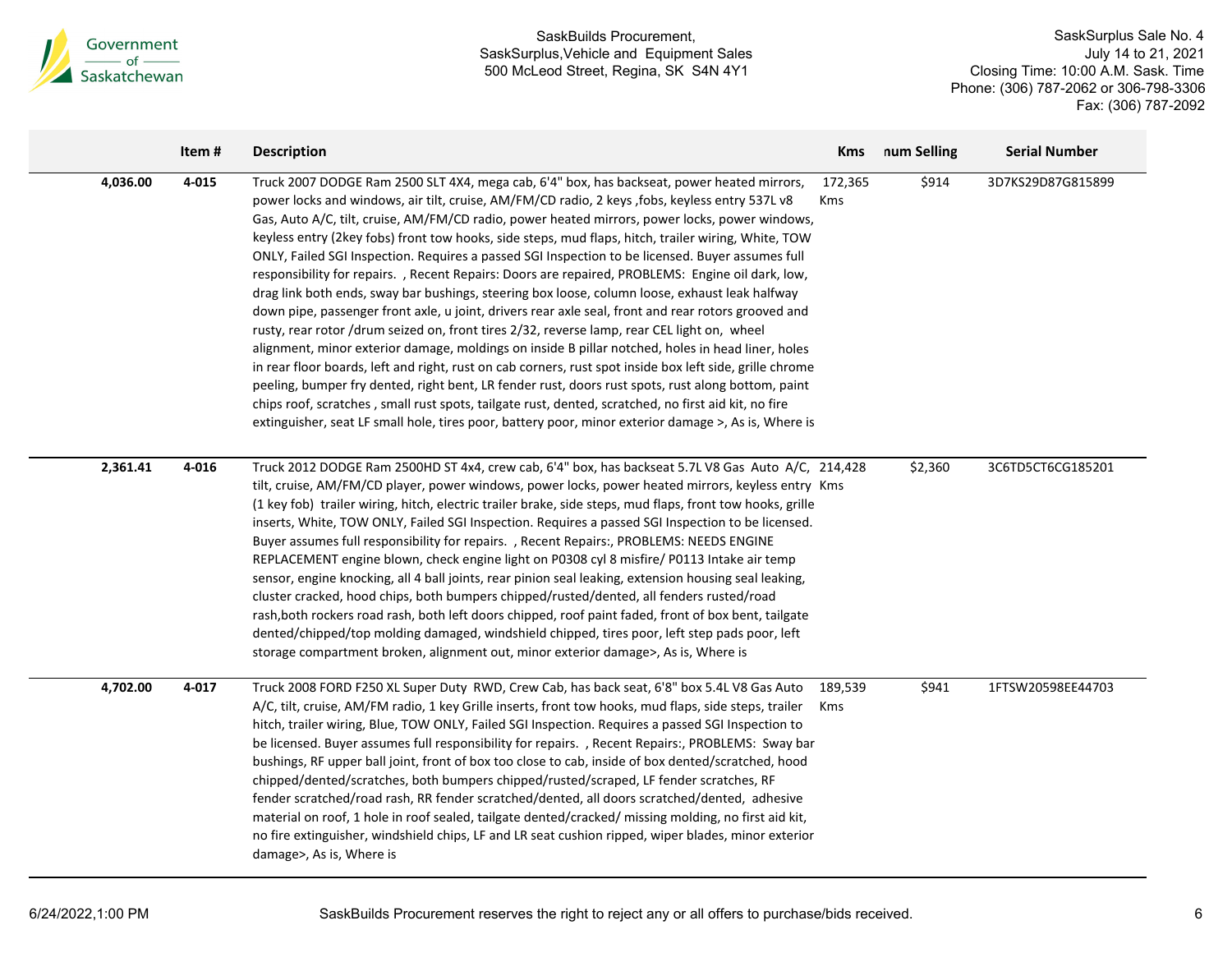

|     |          | Item# | <b>Description</b>                                                                                                                                                                                                                                                                                                                                                                                                                                                                                                                                                                                                                                                                                                                                                                                                                                                                                                                                                                                                                                                                                                                                                                                          | <b>Kms</b>                   | num Selling | <b>Serial Number</b> |
|-----|----------|-------|-------------------------------------------------------------------------------------------------------------------------------------------------------------------------------------------------------------------------------------------------------------------------------------------------------------------------------------------------------------------------------------------------------------------------------------------------------------------------------------------------------------------------------------------------------------------------------------------------------------------------------------------------------------------------------------------------------------------------------------------------------------------------------------------------------------------------------------------------------------------------------------------------------------------------------------------------------------------------------------------------------------------------------------------------------------------------------------------------------------------------------------------------------------------------------------------------------------|------------------------------|-------------|----------------------|
| *WD |          | 4-018 | Truck 2008 FORD F550 RWD, duals, club cab, has a backseat, 9'x8' dump body, sides fold down,<br>rusting condition unknown, 6.4L V8 Diesel Auto A/C, tilt, cruise, power heated trailer tow<br>mirrors, power windows, power locks, power mirrors Watco Model DT16 liftgate, front tow<br>hooks, grille inserts, hitch 2" receiver, trailer wiring, electric trailer brake, side steps, hood<br>deflector, White, TOW ONLY, Failed SGI Inspection. Requires a passed SGI Inspection to be<br>licensed. Buyer assumes full responsibility for repairs. , , PROBLEMS: Engine light on, driver<br>information centre exhaust diesel particulate filter issues, reduced enginne power, LF shock,<br>steering damper, both batteries hold downs, jump seat missing, dassh warning lights on, RF tire<br>cut, both front seats are missing side covers, front bumper dented/chipped/rusted, both front<br>doors dented, roof rusted, 1 hole sealed in roof, no hazard kit and fire extinguisher, no spare tire,<br>windshield cracked, driver signal lens broken, both front seats missing trim, liftgate rusted/<br>condition unknown, driver floor mat worn hole, driver mirror cracked, minor exterior damage>, | 284,748<br>Kms 8389<br>hours | \$4,500     | 1FDAW56R68EE33032    |
|     | 2,100.00 | 4-019 | Van 2006 CHEVROLET Savanna Express 3500 RWD, Cargo 6.0 L V8, Gas Auto A/C, tilt, cruise,<br>power locks Cargo barrier, plywood floor, shelving, pintle hook, trailer wiring, electric trailer<br>brake, roof rack, beacon-condition unknown, White, TOW ONLY, Failed SGI Inspection. Requires a ms<br>passed SGI Inspection to be licensed. Buyer assumes full responsibility for repairs. , Recent<br>Repairs:, problems: Check engine light on P0030/ b151 o2 sensor, P0894 transmission<br>component slipping, play in both lower ball joints but within spec, no blower motor, A /C belt,<br>rear bumper and bracket damage, right rear quarter panel damage, no plate light, paint chipping<br>on body and doors, LF seat cushion worn frame visible, hood paint poor chips, LF bumper rusted,<br>RR bumper bent badly, LF and RF fender paint poor, road rash, dents, LF door road rash, RR door<br>paint poor, roof paint peeling, drip molding rust, 6 sealed holes in roof, tailgate paint poor,<br>windshield cracked, no first aid kit, no fire extinguisher, battery poor, minor exterior damage>, As<br>is, Where is                                                                           | 191,063K                     | \$1,120     | 1GCHG35U261241833    |
| *MT |          | 4-020 | Van 2008 DODGE Grand Caravan FWD, Cargo 3.3L V6 Gas Auto A/C, tilt, cruise, AM/FM/CD<br>player, power locks, power front windows, keyless entry (2 key fobs) Handle on roof at rear,<br>roof rack mounts (no cross members), front seat covers, trailer hitch, steel floor in cargo area,<br>cargo barrier,>, White, TOW ONLY, Failed SGI Inspection. Requires a passed SGI Inspection to be<br>licensed. Buyer assumes full responsibility for repairs. , , PROBLEMS: Oil leaking on exhaust<br>manifold, power steering link, airbag/ABS/ESC light on Codes LI078, C2206, U1414, WU 1415,<br>pads/rotors (pulsating/hot spots), all 4 tires worn/separating, hood scratched/hail/ paint peeling,<br>front bumper broken, both front fenders rusted, both left doors paint peeling/dents, roof<br>dented, 3 holes sealed in roof, stone chips on windshield, headlights glazed, minor exterior<br>damage, >, As is, Where is                                                                                                                                                                                                                                                                               | 128,332<br><b>Kms</b>        | \$1,566     | 1D4HN11H08B139918    |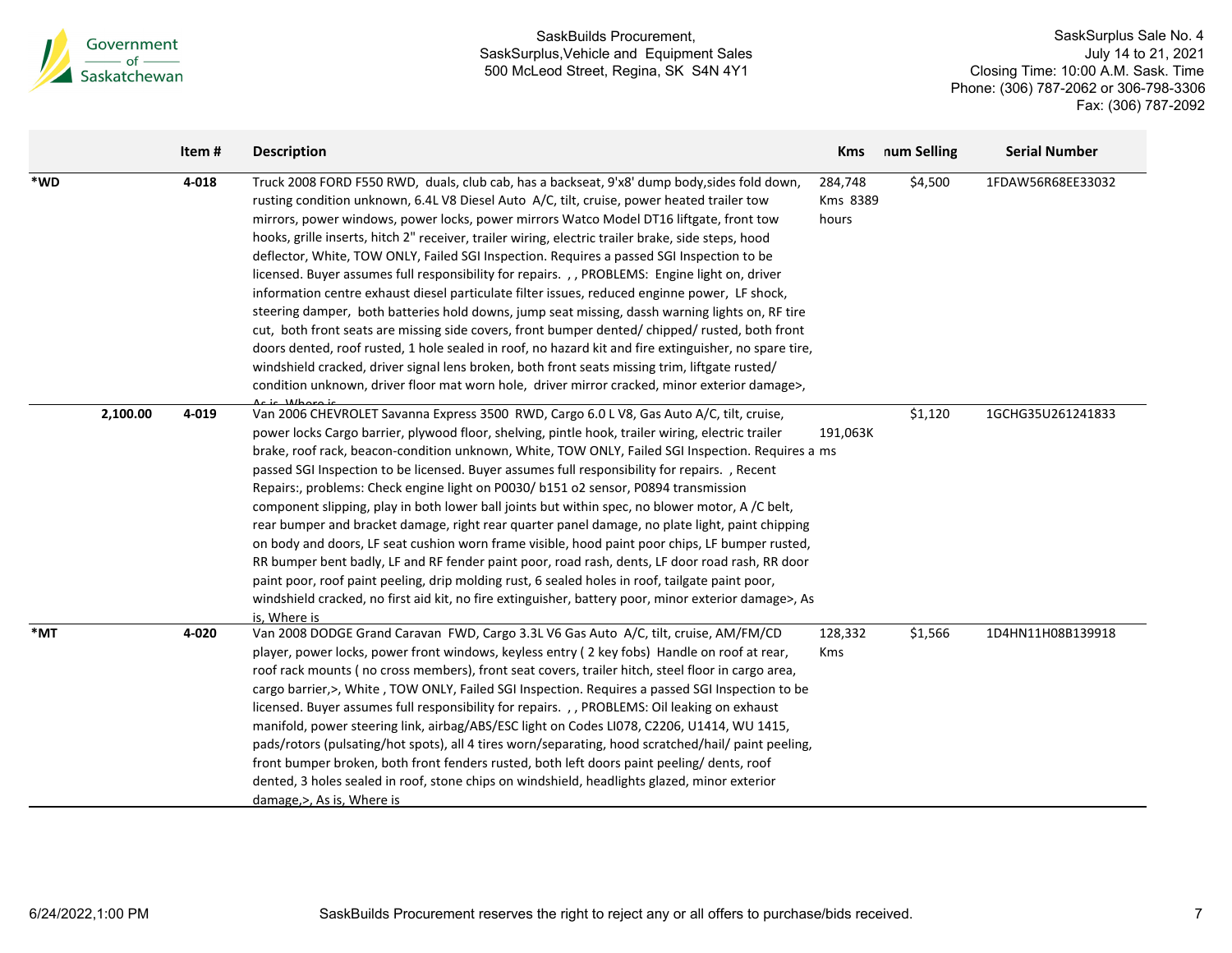

|     |          | Item#     | <b>Description</b>                                                                                                                                                                                                                                                                                                                                                                                                                                                                                                                                                                                                                                                                                                                                                                                                                                                                                | Kms                   | num Selling      | <b>Serial Number</b> |
|-----|----------|-----------|---------------------------------------------------------------------------------------------------------------------------------------------------------------------------------------------------------------------------------------------------------------------------------------------------------------------------------------------------------------------------------------------------------------------------------------------------------------------------------------------------------------------------------------------------------------------------------------------------------------------------------------------------------------------------------------------------------------------------------------------------------------------------------------------------------------------------------------------------------------------------------------------------|-----------------------|------------------|----------------------|
|     | 3,655.00 | $4 - 021$ | Van 2008 DODGE Grand Caravan FWD, Cargo 3.3L V6 Gas Auto A/C, tilt, cruise, AM/FM/CD<br>player, rear HVAC, power front windows, power locks Map box, computer stand, cargo barrier,<br>steel floor, shelving, large metal box-loose, roof rack with beacon-condition unknown, hitch, >,<br>White , TOW ONLY, Failed SGI Inspection. Requires a passed SGI Inspection to be licensed. Buyer<br>assumes full responsibility for repairs., , PROBLEMS: Rear shocks, rear pads and rotors, rockers<br>surface rust, slight damage to front bumper skirt, left headlight assembly, secure battery, LF rim<br>bent, hood paint bubbling, both bumpers broken/ paint poor, both rear fenders rusted, rockers<br>rusted, 3 holes sealed in roof, tailgate dented/molding broken/glass scratched, windshield<br>chipped, driver seat worn/ripped, tire light on, minor exterior damage, >, As is, Where is | 152,738<br><b>Kms</b> | \$1,481          | 1D4HN11H98B143580    |
|     | 1,089.89 | 4-022     | Van 2009 DODGE Grand Caravan FWD, 7 passenger, 2nd and 3rd row stow and go 3.3L V6 Gas<br>Auto A/C, tilt, cruise, AM/FM/CD player, rear HVAC, power front windows, power mirrors, power Kms<br>locks, Silver, TOW ONLY, Failed SGI Inspection. Requires a passed SGI Inspection to be licensed.<br>Buyer assumes full responsibility for repairs. , , PROBLEMS: Check engine light (P0301 misfire<br>cylinder 1, P0456 Evap leak(small), front rotors warped, front pads and rear rotors very bad<br>pulsing, rear rockers, parking brake, alignment out, hood scratched, rear bumper cracked, all<br>fenders rusted, all doors rusted, tailgate rusted/dented/ glass scratched, windshield chipped,<br>driver seat hole in cushion, minor exterior damage, >, As is, Where is                                                                                                                    | 217,755               | \$556            | 2D8HN44E19R685308    |
|     | 2,736.00 | 4-023     | Van 2009 DODGE Grand Caravan FWD, 7 passenger, stow and go 3.3L V6 Gas Auto A/C, tilt,<br>cruise, rear HVAC, AM/FM/CD player, power locks, power front windows, power mirrors, keyless Kms<br>entry (3 key fobs), Brown, TOW ONLY, Failed SGI Inspection. Requires a passed SGI Inspection to<br>be licensed. Buyer assumes full responsibility for repairs. , , PROBLEMS: Crossover pipe, hood<br>damaged/ paint poor, both bumpers cracked, both left fenders scratched/scraped, spare tire<br>missing, all 4 tires poor, wheel alignment, wheel wrench components loose in rear cargo area, LF<br>window intermittent- will roll down but not up, windshield cracked, rear wiper blade, very dusty,<br>minor exterior damage, >, As is, Where is                                                                                                                                               | 209,402               | \$756            | 2D8HN44E89R683426    |
|     |          |           | REGINA, SaskBuilds and Procurement, SaskSurplus Sales Lot, 500 McLeod Street - Miscellaneous Items and Equipment.                                                                                                                                                                                                                                                                                                                                                                                                                                                                                                                                                                                                                                                                                                                                                                                 |                       |                  |                      |
|     |          |           | ON-LINE VIEWING ONLY. NO ON-SITE VIEWING. Contact SaskSurplus (306) 787-2062 or (306) 798-3306.                                                                                                                                                                                                                                                                                                                                                                                                                                                                                                                                                                                                                                                                                                                                                                                                   |                       |                  |                      |
|     | 6.00     | 4-142     | Assorted Trays, Bowls, and Kettle Lot of 7 Stainless steel ,,,,, Fair                                                                                                                                                                                                                                                                                                                                                                                                                                                                                                                                                                                                                                                                                                                                                                                                                             |                       | \$1              |                      |
|     | 4.55     | 4-143     | Bowls Lot of 3 Stainless steel 13.5"W x 4.5"D,,,,, Fair                                                                                                                                                                                                                                                                                                                                                                                                                                                                                                                                                                                                                                                                                                                                                                                                                                           |                       | \$1              |                      |
|     | 6.00     | 4-144     | Canisters Lot of 3 Stainless steel Sm: 4"W x 5"D, Med: 5"W x 6.5"D, Lrg: 6"W x 7"D,,,,, Fair                                                                                                                                                                                                                                                                                                                                                                                                                                                                                                                                                                                                                                                                                                                                                                                                      |                       | \$1              |                      |
| *MT |          | 4-145     | Cart Plastic 51"L x 33"W x 37"H,,,,, Fair                                                                                                                                                                                                                                                                                                                                                                                                                                                                                                                                                                                                                                                                                                                                                                                                                                                         |                       | \$1              |                      |
|     | 10.19    | 4-146     | Cart Stainless steel 38"L x 21"W x 37"H,,,,, Fair                                                                                                                                                                                                                                                                                                                                                                                                                                                                                                                                                                                                                                                                                                                                                                                                                                                 |                       | $\overline{\$1}$ |                      |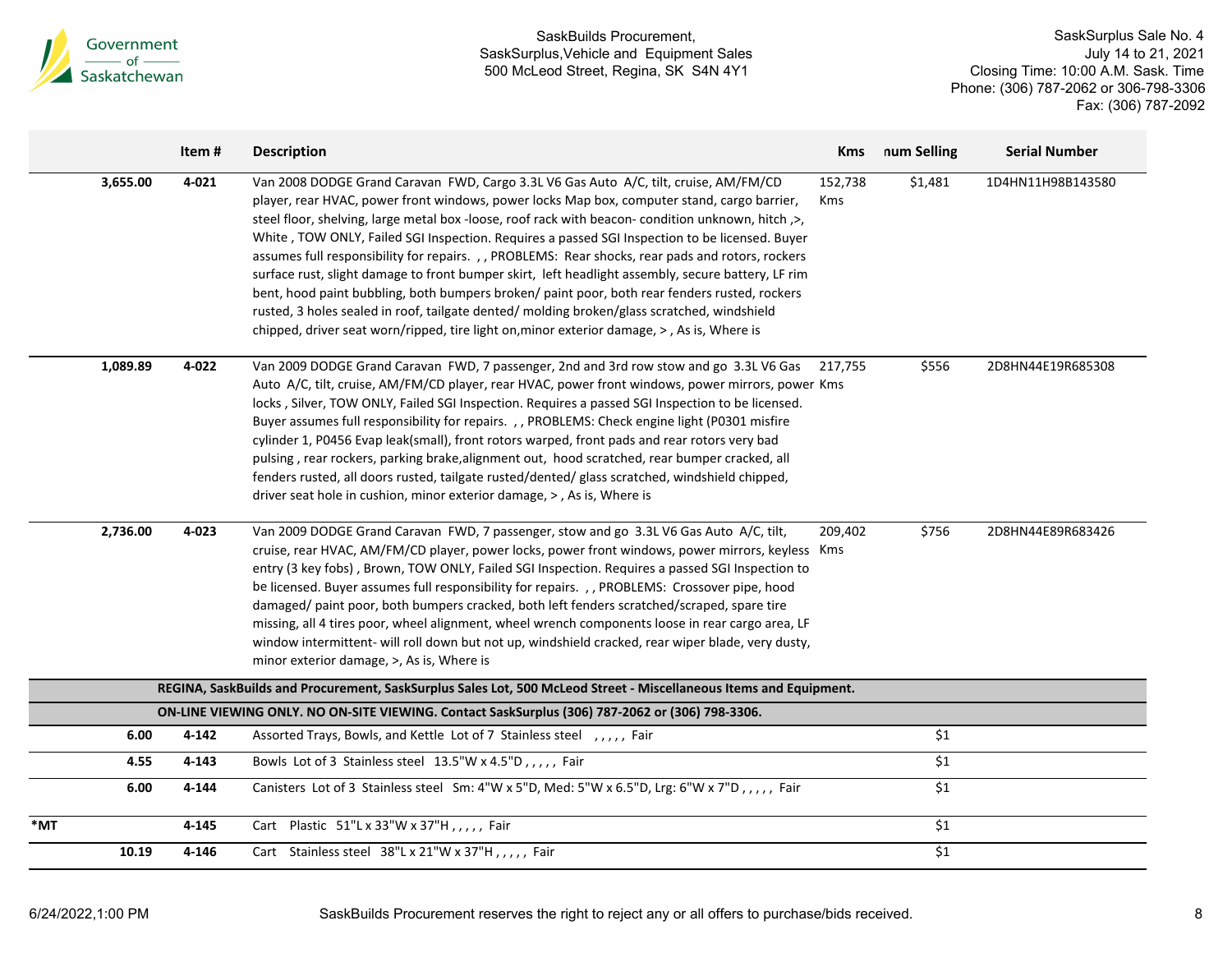

|               | Item#     | <b>Description</b>                                                                                                                                                                                            | Kms | num Selling      | <b>Serial Number</b> |
|---------------|-----------|---------------------------------------------------------------------------------------------------------------------------------------------------------------------------------------------------------------|-----|------------------|----------------------|
| 7.19          | 4-147     | Cart Stainless steel 39"L x 24"W x 34.25"H, , , , , Fair                                                                                                                                                      |     | \$1              |                      |
| 10.19         | 4-148     | Cart Stainless steel 45"L x 32.5"W x 41"H,,,,, Fair                                                                                                                                                           |     | \$1              |                      |
| <b>No Bid</b> | 4-149     | Chairs Lot of 3 Metal and Fabric , , , , , Fair                                                                                                                                                               |     | \$1              |                      |
| $37.25$ *     | 12-135    | Electrical Controls Lot of 1 Pallet Various panels, Controls, and Testers Older transistor tester,<br>circuit tester, fire alarm system by Honeywell, 1 pallet, condition unknown,,,,, Poor                   |     | \$1              |                      |
| $12.20$ *     | 12-137    | Electrical Supplies Lot of 9 Boxes Couplings, Metal Various electrical couplings, covers, 1 pallet,<br>condition unknown,,,,, Good                                                                            |     | \$1              |                      |
| $6.26$ *      | 12-138    | Electrical Supplies Lot of 9 Boxes Outlet Boxes, Connectors, Brackets, Fans, Metal Ducting fans,<br>electrical tubing, connectors and hangers, 1 pallet, condition unknown,,,,, Good                          |     | \$1              |                      |
| $22.00*$      | 12-139    | Electrical Supplies Lot of 9 Boxes Outlet Plates, Connectors, Switches, Covers, Electrical Boxes,<br>Metal Various electrical sockets, switches, covers, plug boxes, 1 pallet, condition unknown,,,,,<br>Good |     | \$1              |                      |
| No Bid *      | $2 - 113$ | Floor Mats Set of 3 801635 Ram OEM Fabric floor mats 2-front, 1 full width rear, may fit Ram<br>1500 Tradesman Crew Cab. Black in color.,,,,, Excellent                                                       |     | \$1              |                      |
| 6.00          | 4-150     | Funnels Lot of 2 Stainless steel 6"W x 7"H,,,,, Fair                                                                                                                                                          |     | \$1              |                      |
| $12.67*$      | $3 - 126$ | Heat Seal Machine Thermopatch Thermo-Seal Model LS-12 110V, 60 Hz, 8.4 amps, operability<br>unknown,,,,, Fair                                                                                                 |     | \$1              | 2,610,688            |
| 16.00         | $4 - 151$ | Large Trays Lot of 7 Stainless steel 12.5"L x 10.25"W x 4"D,,,,, Fair                                                                                                                                         |     | \$1              |                      |
| <b>No Bid</b> | 4-101     | Map box, cargo barrier, fibre floor, metal shelves Removed from 2012 Chevrolet Express,,,,,<br>Good                                                                                                           |     | \$350            | 1GCSHAF41C1129297    |
| 3.00          | 4-152     | Medical Tray Lot of 6 Stainless steel 8"L x 3.5"W quantity:3, 14.5"L x 10"W quantity:3, ,,,,<br>Fair                                                                                                          |     | \$1              |                      |
| 55.00         | 4-153     | Metal Shelving Metal 60"L x 24"W x 58" H, 4 shelves, one poor wheel, , , , , Poor                                                                                                                             |     | \$1              |                      |
| 60.00         | 4-154     | Metal Shelving Metal 72"L x 24"W x 68"H, 4 shelves, rusted, , , , , Poor                                                                                                                                      |     | \$1              |                      |
| 10.00         | 4-155     | Miscellaneous Cups and Bowls Lot of 10 Stainless steel All small sizes,,,,, Fair                                                                                                                              |     | \$1              |                      |
| <b>No Bid</b> | 4-156     | Muffin Trays Lot of 4 Stainless steel 12" x 9",,,,, Fair                                                                                                                                                      |     | \$1              |                      |
| 105.00 *      | $3 - 108$ | OEM Rear Bumper Metal with Plastic upper pad and mounting brackets Black in color.<br>Scratches and small dents. Possibly compatable with a 2010 Ford F250.,,,,, Fair                                         |     | \$50             | 451,203              |
| 380.00 *      | $3 - 109$ | OEM Tail Gate Metal . White in color Complete tailgate, Ford Super Duty, Possibly compatable<br>with a 2010 F250 or F350 , , , , , Good                                                                       |     | \$150            | 451,203              |
| 38.80         | 4-177     | Patient Lift Golvo 7007 ES Unsure if operational,,,,, Fair                                                                                                                                                    |     | \$1              | 7,723,790            |
| No Bid *      | $3 - 136$ | Piano Ennis 5207 Seems to be working well, no bench, some scratches,,,,, Fair                                                                                                                                 |     | $\overline{\$1}$ | N/A                  |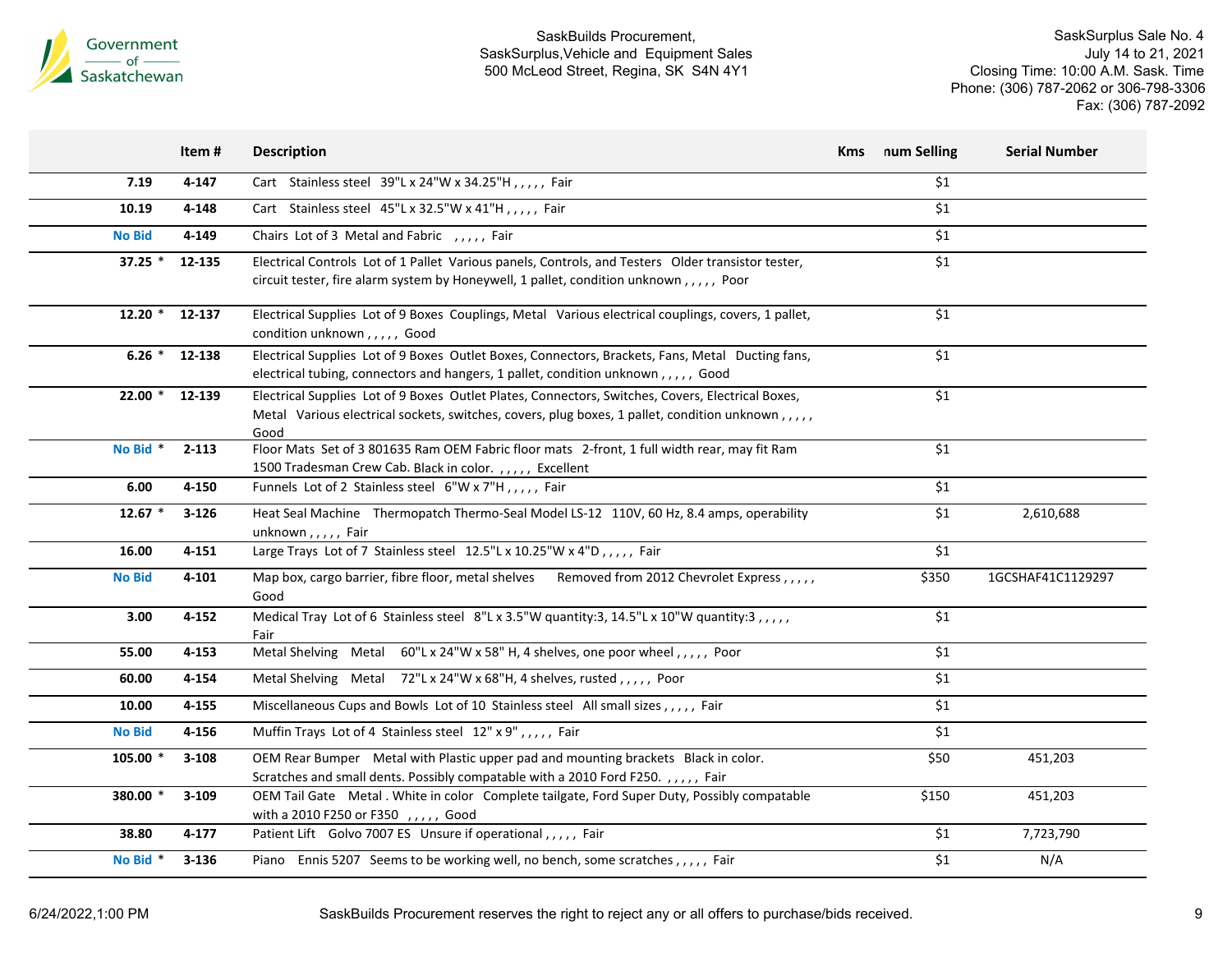

SaskSurplus Sale No. 4 July 14 to 21, 2021 Closing Time: 10:00 A.M. Sask. Time Phone: (306) 787-2062 or 306-798-3306 Fax: (306) 787-2092

|                     | Item#     | <b>Description</b>                                                                                                                                                                                                                                                                                                                                                                                                                                              | <b>Kms</b> | num Selling      | <b>Serial Number</b> |
|---------------------|-----------|-----------------------------------------------------------------------------------------------------------------------------------------------------------------------------------------------------------------------------------------------------------------------------------------------------------------------------------------------------------------------------------------------------------------------------------------------------------------|------------|------------------|----------------------|
| <b>No Bid</b>       | $4 - 157$ | Pots Lot of 5 Stainless steel Sm: 6.75"W x 7"D quantity:3, Lrg: 6.75"W x 10"D quantity:2,,,,,<br>Fair                                                                                                                                                                                                                                                                                                                                                           |            | \$1              |                      |
| 16.00               | 4-158     | Pots Lot of 14 Stainless steel Sm: 7"W x 8"D quantity:11, Med: 8"W x 9"D quantity:1, Lrg: 9"W x<br>10"D quantity:2,,,,, Fair                                                                                                                                                                                                                                                                                                                                    |            | \$1              |                      |
| 16.00               | 4-159     | Pots lot of 9 Stainless steel, large 11"W x 8.5"D,,,,, Fair                                                                                                                                                                                                                                                                                                                                                                                                     |            | \$1              |                      |
| 11.00               | 4-160     | Pots Lot of 9 Stainless steel, medium 9"W x 8.5"D,,,,, Fair                                                                                                                                                                                                                                                                                                                                                                                                     |            | \$1              |                      |
| <b>No Bid</b>       | $4 - 102$ | Raised truck bed topper Capit Genuine truck wear. Aluminium. Black in color 83 inches long,<br>63 inches wide. 52 inches tall at the back. 25 1/2 inches tall at the front. 2 rear doors 25x44 1/2<br>inches each. 67x30 shelving fro inside. 4 hold down clamps. 4 holes in roof. 4 small holes in rear<br>panel. Hail Damage. No keys available. door on each side of topper. may be compatible with a<br>2013 Ford F250 with the tailgate removed.,,,,, Fair |            | \$500            | 438,777              |
| <b>No Bid</b>       | 4-103     | Running boards Set of 2 Ford Factory removed from a 2018 Ford F250 crew cab,,,,, Excellent                                                                                                                                                                                                                                                                                                                                                                      |            | \$50             | 800,998              |
| <b>No Bid</b>       | 4-104     | Running boards Set of 2 Ford Factory removed from a 2018 Ford F250 crew cab,,,,, Excellent                                                                                                                                                                                                                                                                                                                                                                      |            | \$50             | 800,994              |
| <b>No Bid</b>       | 4-105     | Running boards Set of 2 Ford Factory removed from a 2019 Ford F550 Extended Cab and<br>Chassis,,,,, Excellent                                                                                                                                                                                                                                                                                                                                                   |            | \$50             | 801,066              |
| 35.00 *             | $3-110$   | Shelving Metal/Plywood Adjustable shelving. 36-3/4 inches long, 15 inches wide, 4 feet tall.,,,<br>,, Good                                                                                                                                                                                                                                                                                                                                                      |            | \$25             | 410,324              |
| 60.50 $*$           | $3 - 111$ | Shelving Metal/Plywood Adjustable shelving. 7 feet long, 15 inches wide, 4 feet tall.,,,,,<br>Good                                                                                                                                                                                                                                                                                                                                                              |            | \$38             | 410,324              |
| $7.23*$             | $3 - 143$ | Sit Bath Penner Manufacturing, Inc. Superior No. 350010-1 29" w, 63" d, 41" h, 120V, 60 Hz,,,<br>,, Poor                                                                                                                                                                                                                                                                                                                                                        |            | \$1              |                      |
| No Bid <sup>*</sup> | $3 - 134$ | Suitcases Cambridge Travelway, Protocol Platinum Cambridge suitcase measures 28.5" W x<br>17.5" H x 8.5" D. Protocol suitcase measures 22.5" W x 17.5" H x 8.5" D.,,,,, Fair                                                                                                                                                                                                                                                                                    |            | $\overline{\$1}$ |                      |
| $MT^*$ *            | $3 - 120$ | Tire Firestone All Season. 96T. M+S, 8/32 inch 215/60R/17. Manufacture date, week 25, year<br>2018, , , , , Excellent                                                                                                                                                                                                                                                                                                                                           |            | \$1              |                      |
| 195.99              | 4-164     | Tires Set of 4 16 inch, 225/60R/16, Firestone, 7/32 inch All Season M+S, Manufacture date,<br>week 28, year 2019.,,,,, Good                                                                                                                                                                                                                                                                                                                                     |            | \$160            |                      |
| 156.00              | 4-165     | Tires Set of 4 16 inch, 225/60R/16, Sumitomo Ice Edge, 7/32 inch Snowflake, M+S, Manufacture<br>date, week 26, year 2017.,,,,, Fair                                                                                                                                                                                                                                                                                                                             |            | \$120            |                      |
| 215.68              | 4-166     | Tires Set of 4 17 inch, 215/60R/17, Firestone, 6/32 inch All Season M+S, Manufacture date,<br>week 08, year 2017.,,,,, Good                                                                                                                                                                                                                                                                                                                                     |            | \$160            |                      |
| 67.99               | 4-167     | Tires Set of 4 17 inch, 215/60R/17, Firestone, 5/32 inch FR710 M+S, manufacture date, week<br>31, year 2016,,,,,, Poor                                                                                                                                                                                                                                                                                                                                          |            | \$40             |                      |
| <b>No Bid</b>       | 4-168     | Tires Set of 3 17 inch, 215/60R/17, Nokian, 7/32 inch Nordman SUV, Snowflake, M+S,                                                                                                                                                                                                                                                                                                                                                                              |            | \$120            |                      |

6/24/2022,1:00 PM SaskBuilds Procurement reserves the right to reject any or all offers to purchase/bids received.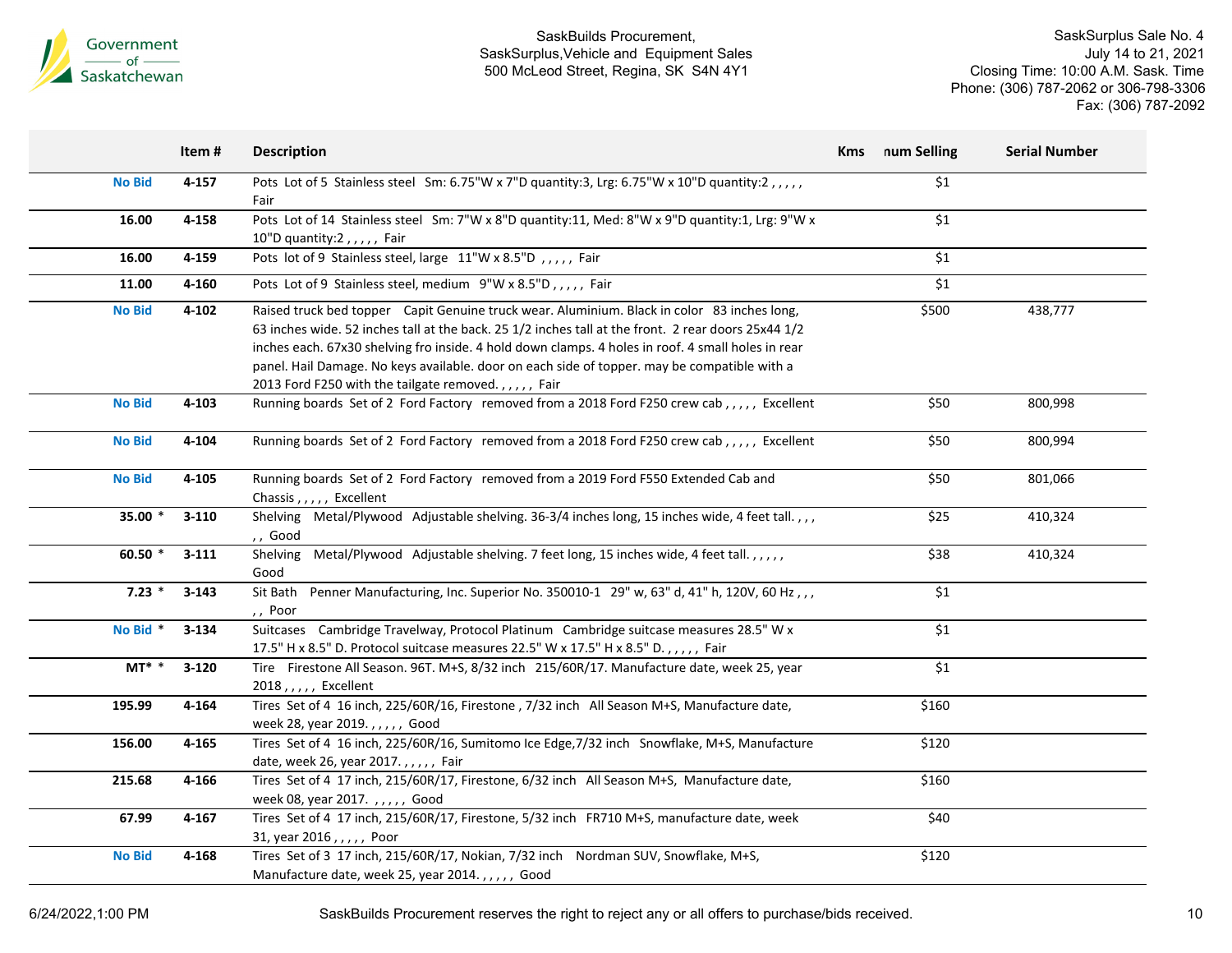

|     |          | Item#     | <b>Description</b>                                                                                                                 | <b>Kms</b> | num Selling        | <b>Serial Number</b> |
|-----|----------|-----------|------------------------------------------------------------------------------------------------------------------------------------|------------|--------------------|----------------------|
|     | 171.22   | 4-169     | Tires Set of 4 17 inch, 215/60R/17, Sumitomo Ice Edge, 11/32 inch Snowflake, M+S,                                                  |            | \$160              |                      |
|     |          |           | Manufacture date, week 26, year 2018.,,,,, Good                                                                                    |            |                    |                      |
|     | 146.00   | 4-106     | Tires Set of 4 Sumitomo HTR Enhance M+S, 7/32 inch 215/65R/16. Manufacture date, week 49,                                          |            | \$120              |                      |
|     |          |           | year 2016,,,,, Fair                                                                                                                |            |                    |                      |
|     | 125.57 * | $3 - 119$ | Tires Set of 4 Sumitomo Ice Edge, 98T, snow flake, 10/32 inch 215/70R/15. Manufacture date,                                        |            | \$80               |                      |
|     |          |           | week 22, year 2018.,,,,, Good                                                                                                      |            |                    |                      |
|     | 206.00   | 4-107     | 4- Tires Set of 4 Sumitomo Ice Edge. Snowflake, 10/32 inch 225/60R/16. Manufacture date, week                                      |            | \$160              |                      |
|     |          |           | 1 15, year 2019.,,,,,, Good                                                                                                        |            |                    |                      |
|     | 81.45    | 4-108     | Tires Set of 4 Sumitomo Ice Edge. Snowflake, 5/32 inch 225/65R/17. Manufacture date, week                                          |            | \$40               |                      |
|     |          |           | 23, year 2017,,,,,, Poor                                                                                                           |            |                    |                      |
|     | No Bid * | $3 - 113$ | Tool box Metal. Enthuze brand. Model 205103-9-01 Saddle box. 17 inches high, 19 inches<br>wide, 70 inches long. No keys,,,,,, Good |            | \$100              |                      |
|     | 6.66     | 4-161     | Trays Lot of 6 Stainless steel 13.5" x 9.75" quantity: 5, 14.5" x 10" quanitiy: 1,,,,,, Fair                                       |            | \$1                |                      |
|     |          |           |                                                                                                                                    |            |                    |                      |
|     | 24.92    | $4 - 162$ | Trays Lot of 11 Stainless steel Sm: 7"L x 4.25"W x 4"D quantity:3, Med: 7"L x 6.25"W x 4"D                                         |            | \$1                |                      |
|     |          |           | quantity:4, Lrg: 7"L x 6.25"W x 6"D quantity:4,,,,, Fair                                                                           |            |                    |                      |
|     | 7.89     | 4-163     | Trays Lot of 2 Stainless steel Tray with lid: 9"L x 5"W, 12"L x 7.75"W, ,,,, Fair                                                  |            | $\overline{\xi_1}$ |                      |
|     | No Bid * | $3 - 142$ | Trolley Cart wood 2 shelves, 40" W x 24" D x 36.5" H, , , , , Poor                                                                 |            | \$1                | N/A                  |
|     | No Bid * | $3 - 148$ | TV CRT, Samsung CT-3371XVM unsure if operational,,,,, Poor                                                                         |            | \$1                |                      |
|     | No Bid * | $2 - 132$ | Vehicle Seats Set of 2 OEM, 2nd row, 2 piece seat, seats 3 people Black cloth, compatable with                                     |            | \$1                |                      |
|     |          |           | 2013-2019 Ford Explorer,,,,, Excellent                                                                                             |            |                    |                      |
|     | No Bid * | $2 - 133$ | Vehicle Seats Set of 2 OEM, 2nd row, 2 piece seat, seats 3 people Black cloth, compatable with                                     |            | \$1                |                      |
|     |          |           | 2013-2019 Ford Explorer , , , , , Excellent                                                                                        |            |                    |                      |
| *MT |          | 4-170     | Desk Wood Pepperdust, 90"W x 78"D x 29"H, corner desk, with keyboard tray,,,,,, Poor                                               |            | \$1                |                      |
| *MT |          | 4-171     | Desk Wood Pepperdust, 78"W x 78"D x 29"H, corner desk, with keyboard tray, back edging                                             |            | \$1                |                      |
|     |          |           | peeling off,,,,, Poor                                                                                                              |            |                    |                      |
|     | 20.00    | 4-172     | Filing cabinet Wood top, metal 60"W x 20"D x 30"H, 4 drawer, no lock, missing hanging folder                                       |            | \$1                |                      |
|     |          |           | holders,,,,, Fair                                                                                                                  |            |                    |                      |
|     | 20.00    | 4-173     | Office chair Cloth Adjustable, 5 casters, Grey, with arms,,,,, Fair                                                                |            | \$1                |                      |
|     | 20.00    | 4-174     | Office Chair Plastic, Cloth Adjustable, 5 casters, blue, with arms,,,,, Fair                                                       |            | \$1                |                      |
|     | 20.00    | 4-175     | Office Chair Plastic, Cloth Adjustable, 5 casters, blue, with arms,,,,, Fair                                                       |            | \$1                |                      |
|     | 7.99     | 4-176     | Office Chair Plastic, Cloth Adjustable, 5 casters, green, with arms,,,,,, Fair                                                     |            | \$1                |                      |
|     | 177.00   | 4-113     | Office Desk Includes 2 Pedestals with key, Arborite Top, Light Brown 112.5"W x 84"D x 29.5"H,                                      |            | \$1                |                      |
|     |          |           | Hutch piece is 107"W x 14.5"D x 44"H , , , , , Poor                                                                                |            |                    |                      |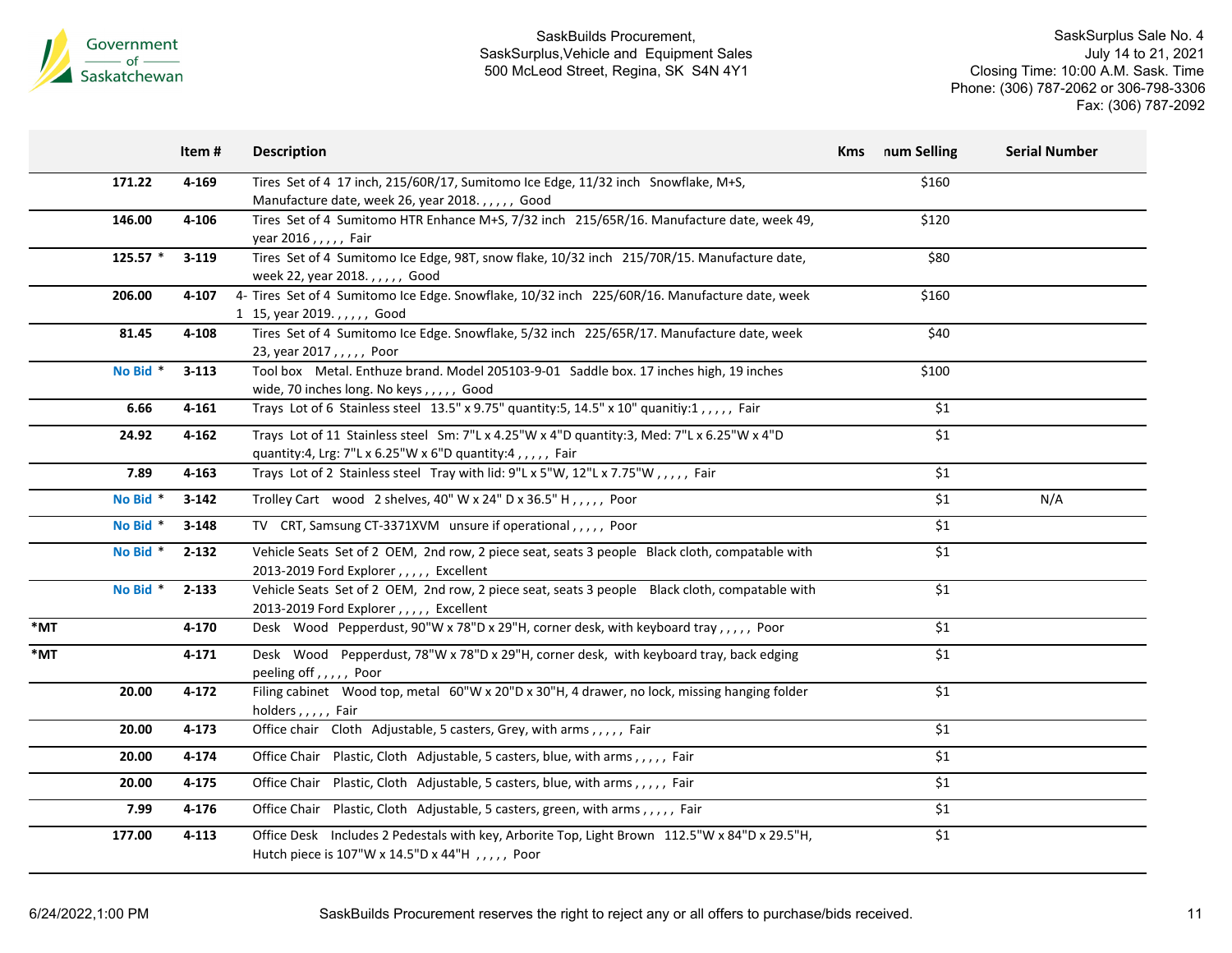

| Office Desk Includes 2 Pedestals with key, Arborite Top, Medium Brown 112"W x 84"D x<br>\$1<br>25.00<br>4-114<br>29.5"H, Hutch piece is 108"W x 14.5"D x 44.5"H , , , , , Fair<br>\$1<br>56.99<br>Pedestal 2 drawers, wood Pepperdust 36"W x 25"D x 27.5"H, on casters, no key,,,,, Fair<br>4-178<br>\$1<br>Pedestal 2 drawers, wood Pepperdust 36"W x 25"D x 27.5"H, on casters, no key,,,,,, Fair<br>4-179<br>Pedestal 3 drawers, wood Pepper dust 17"W x 25.5"D x 27.5"H, comes with key, on casters,,,<br>\$1<br>56.99<br>$4 - 115$<br>,, Fair<br>Pedestal 3 drawers, wood Pepper dust 17"W x 25.5"D x 27.5"H, comes with key, on casters,,,<br>20.72<br>\$1<br>$4 - 116$<br>,, Fair<br>Pedestal 3 drawers, wood Pepper dust 17"W x 25.5"D x 27.5"H, has legs, no casters,,,,, Fair<br>\$1<br>20.72<br>$4 - 117$<br>\$1<br>5.00<br>4-119<br>Pedestal 3 drawers, wood Pepper dust 17"W x 25.5"D x 27.5"H, on casters, ,,,,, Fair<br>\$1<br><b>No Bid</b><br>4-120<br>Pedestal 3 drawers, wood Pepper dust 17"W x 25.5"D x 27.5"H, on casters, ,,,, Fair<br>\$1<br>*MT<br>$4 - 124$<br>Pedestal 3 drawers, wood Pepper dust 17"W x 25.5"D x 27.5"H, on casters,,,,, Poor<br>\$1<br>*MT<br>$4 - 127$<br>Pedestal 3 drawers, wood Pepper dust 17"W x 25.5"D x 27.5"H, on casters,,,,,, Fair<br>*MT<br>Pedestal 3 drawers, wood Pepper dust 17"W x 25.5"D x 27.5"H, on casters,,,,,, Fair<br>\$1<br>4-128<br>\$1<br><b>No Bid</b><br>4-129<br>Pedestal 3 drawers, wood Pepper dust 17"W x 25.5"D x 27.5"H, on casters,,,,, Poor<br>\$1<br><b>No Bid</b><br>4-130<br>Pedestal 3 drawers, wood Pepper dust 17"W x 25.5"D x 27.5"H, on casters, ,,,,, Fair<br>\$1<br><b>No Bid</b><br>$4 - 131$<br>Pedestal 3 drawers, wood Pepper dust 17"W x 25.5"D x 27.5"H, on casters,,,,,, Fair<br>\$1<br><b>No Bid</b><br>4-132<br>Pedestal 3 drawers, wood Pepper dust 17"W x 25.5"D x 27.5"H, on casters,,,,,, Poor<br>\$1<br><b>No Bid</b><br>4-118<br>Pedestal 3 drawers, wood Pepperdust 17"W x 25.5"D x 27.5"H, on casters,,,,, Fair<br>\$1<br>Pedestal 3 drawers, wood Pepperdust 17"W x 25.5"D x 27.5"H, on casters,,,,,, Fair<br>1.55<br>$4 - 121$<br>\$1<br>Pedestal 3 drawers, wood Pepperdust 17"W x 25.5"D x 27.5"H, on casters,,,,,, Fair<br><b>No Bid</b><br>$4 - 122$<br>\$1<br>4.50<br>4-180<br>Round Table Wood, plastic top 36"W x 30"H, metal leg,,,,, Fair<br>\$1<br>11.25<br>4-133<br>Whiteboard Bordered by wood trim 49.5"W x 5"D x 35.5"H,,,,, Fair<br>$\overline{\$1}$<br>Bordered by wood trim 49.5"W x 5"D x 35.5"H,,,,, Fair<br>11.25<br>4-134<br>Whiteboard<br>\$1<br><b>No Bid</b><br>4-135<br>Bordered by wood trim $49.5''W \times 5''D \times 35.5''H$ ,,,,, Fair<br>Whiteboard<br>\$1<br>Whiteboard Bordered by wood trim 49.5"W x 5"D x 35.5"H,,,,, Fair<br>3.50<br>4-136<br>\$1<br>Whiteboard Bordered by wood trim 49.5"W x 5"D x 35.5"H,,,,, Fair<br><b>No Bid</b><br>4-137 |     | Item# | <b>Description</b> | Kms | num Selling | <b>Serial Number</b> |
|-------------------------------------------------------------------------------------------------------------------------------------------------------------------------------------------------------------------------------------------------------------------------------------------------------------------------------------------------------------------------------------------------------------------------------------------------------------------------------------------------------------------------------------------------------------------------------------------------------------------------------------------------------------------------------------------------------------------------------------------------------------------------------------------------------------------------------------------------------------------------------------------------------------------------------------------------------------------------------------------------------------------------------------------------------------------------------------------------------------------------------------------------------------------------------------------------------------------------------------------------------------------------------------------------------------------------------------------------------------------------------------------------------------------------------------------------------------------------------------------------------------------------------------------------------------------------------------------------------------------------------------------------------------------------------------------------------------------------------------------------------------------------------------------------------------------------------------------------------------------------------------------------------------------------------------------------------------------------------------------------------------------------------------------------------------------------------------------------------------------------------------------------------------------------------------------------------------------------------------------------------------------------------------------------------------------------------------------------------------------------------------------------------------------------------------------------------------------------------------------------------------------------------------------------------------------------------------------------------------------------------------------------------------------------------------------------------------------------------------------------------------------------------------------------------------------------------------------------------------------------------------------------------|-----|-------|--------------------|-----|-------------|----------------------|
|                                                                                                                                                                                                                                                                                                                                                                                                                                                                                                                                                                                                                                                                                                                                                                                                                                                                                                                                                                                                                                                                                                                                                                                                                                                                                                                                                                                                                                                                                                                                                                                                                                                                                                                                                                                                                                                                                                                                                                                                                                                                                                                                                                                                                                                                                                                                                                                                                                                                                                                                                                                                                                                                                                                                                                                                                                                                                                       |     |       |                    |     |             |                      |
|                                                                                                                                                                                                                                                                                                                                                                                                                                                                                                                                                                                                                                                                                                                                                                                                                                                                                                                                                                                                                                                                                                                                                                                                                                                                                                                                                                                                                                                                                                                                                                                                                                                                                                                                                                                                                                                                                                                                                                                                                                                                                                                                                                                                                                                                                                                                                                                                                                                                                                                                                                                                                                                                                                                                                                                                                                                                                                       |     |       |                    |     |             |                      |
|                                                                                                                                                                                                                                                                                                                                                                                                                                                                                                                                                                                                                                                                                                                                                                                                                                                                                                                                                                                                                                                                                                                                                                                                                                                                                                                                                                                                                                                                                                                                                                                                                                                                                                                                                                                                                                                                                                                                                                                                                                                                                                                                                                                                                                                                                                                                                                                                                                                                                                                                                                                                                                                                                                                                                                                                                                                                                                       | *MT |       |                    |     |             |                      |
|                                                                                                                                                                                                                                                                                                                                                                                                                                                                                                                                                                                                                                                                                                                                                                                                                                                                                                                                                                                                                                                                                                                                                                                                                                                                                                                                                                                                                                                                                                                                                                                                                                                                                                                                                                                                                                                                                                                                                                                                                                                                                                                                                                                                                                                                                                                                                                                                                                                                                                                                                                                                                                                                                                                                                                                                                                                                                                       |     |       |                    |     |             |                      |
|                                                                                                                                                                                                                                                                                                                                                                                                                                                                                                                                                                                                                                                                                                                                                                                                                                                                                                                                                                                                                                                                                                                                                                                                                                                                                                                                                                                                                                                                                                                                                                                                                                                                                                                                                                                                                                                                                                                                                                                                                                                                                                                                                                                                                                                                                                                                                                                                                                                                                                                                                                                                                                                                                                                                                                                                                                                                                                       |     |       |                    |     |             |                      |
|                                                                                                                                                                                                                                                                                                                                                                                                                                                                                                                                                                                                                                                                                                                                                                                                                                                                                                                                                                                                                                                                                                                                                                                                                                                                                                                                                                                                                                                                                                                                                                                                                                                                                                                                                                                                                                                                                                                                                                                                                                                                                                                                                                                                                                                                                                                                                                                                                                                                                                                                                                                                                                                                                                                                                                                                                                                                                                       |     |       |                    |     |             |                      |
|                                                                                                                                                                                                                                                                                                                                                                                                                                                                                                                                                                                                                                                                                                                                                                                                                                                                                                                                                                                                                                                                                                                                                                                                                                                                                                                                                                                                                                                                                                                                                                                                                                                                                                                                                                                                                                                                                                                                                                                                                                                                                                                                                                                                                                                                                                                                                                                                                                                                                                                                                                                                                                                                                                                                                                                                                                                                                                       |     |       |                    |     |             |                      |
|                                                                                                                                                                                                                                                                                                                                                                                                                                                                                                                                                                                                                                                                                                                                                                                                                                                                                                                                                                                                                                                                                                                                                                                                                                                                                                                                                                                                                                                                                                                                                                                                                                                                                                                                                                                                                                                                                                                                                                                                                                                                                                                                                                                                                                                                                                                                                                                                                                                                                                                                                                                                                                                                                                                                                                                                                                                                                                       |     |       |                    |     |             |                      |
|                                                                                                                                                                                                                                                                                                                                                                                                                                                                                                                                                                                                                                                                                                                                                                                                                                                                                                                                                                                                                                                                                                                                                                                                                                                                                                                                                                                                                                                                                                                                                                                                                                                                                                                                                                                                                                                                                                                                                                                                                                                                                                                                                                                                                                                                                                                                                                                                                                                                                                                                                                                                                                                                                                                                                                                                                                                                                                       |     |       |                    |     |             |                      |
|                                                                                                                                                                                                                                                                                                                                                                                                                                                                                                                                                                                                                                                                                                                                                                                                                                                                                                                                                                                                                                                                                                                                                                                                                                                                                                                                                                                                                                                                                                                                                                                                                                                                                                                                                                                                                                                                                                                                                                                                                                                                                                                                                                                                                                                                                                                                                                                                                                                                                                                                                                                                                                                                                                                                                                                                                                                                                                       |     |       |                    |     |             |                      |
|                                                                                                                                                                                                                                                                                                                                                                                                                                                                                                                                                                                                                                                                                                                                                                                                                                                                                                                                                                                                                                                                                                                                                                                                                                                                                                                                                                                                                                                                                                                                                                                                                                                                                                                                                                                                                                                                                                                                                                                                                                                                                                                                                                                                                                                                                                                                                                                                                                                                                                                                                                                                                                                                                                                                                                                                                                                                                                       |     |       |                    |     |             |                      |
|                                                                                                                                                                                                                                                                                                                                                                                                                                                                                                                                                                                                                                                                                                                                                                                                                                                                                                                                                                                                                                                                                                                                                                                                                                                                                                                                                                                                                                                                                                                                                                                                                                                                                                                                                                                                                                                                                                                                                                                                                                                                                                                                                                                                                                                                                                                                                                                                                                                                                                                                                                                                                                                                                                                                                                                                                                                                                                       |     |       |                    |     |             |                      |
|                                                                                                                                                                                                                                                                                                                                                                                                                                                                                                                                                                                                                                                                                                                                                                                                                                                                                                                                                                                                                                                                                                                                                                                                                                                                                                                                                                                                                                                                                                                                                                                                                                                                                                                                                                                                                                                                                                                                                                                                                                                                                                                                                                                                                                                                                                                                                                                                                                                                                                                                                                                                                                                                                                                                                                                                                                                                                                       |     |       |                    |     |             |                      |
|                                                                                                                                                                                                                                                                                                                                                                                                                                                                                                                                                                                                                                                                                                                                                                                                                                                                                                                                                                                                                                                                                                                                                                                                                                                                                                                                                                                                                                                                                                                                                                                                                                                                                                                                                                                                                                                                                                                                                                                                                                                                                                                                                                                                                                                                                                                                                                                                                                                                                                                                                                                                                                                                                                                                                                                                                                                                                                       |     |       |                    |     |             |                      |
|                                                                                                                                                                                                                                                                                                                                                                                                                                                                                                                                                                                                                                                                                                                                                                                                                                                                                                                                                                                                                                                                                                                                                                                                                                                                                                                                                                                                                                                                                                                                                                                                                                                                                                                                                                                                                                                                                                                                                                                                                                                                                                                                                                                                                                                                                                                                                                                                                                                                                                                                                                                                                                                                                                                                                                                                                                                                                                       |     |       |                    |     |             |                      |
|                                                                                                                                                                                                                                                                                                                                                                                                                                                                                                                                                                                                                                                                                                                                                                                                                                                                                                                                                                                                                                                                                                                                                                                                                                                                                                                                                                                                                                                                                                                                                                                                                                                                                                                                                                                                                                                                                                                                                                                                                                                                                                                                                                                                                                                                                                                                                                                                                                                                                                                                                                                                                                                                                                                                                                                                                                                                                                       |     |       |                    |     |             |                      |
|                                                                                                                                                                                                                                                                                                                                                                                                                                                                                                                                                                                                                                                                                                                                                                                                                                                                                                                                                                                                                                                                                                                                                                                                                                                                                                                                                                                                                                                                                                                                                                                                                                                                                                                                                                                                                                                                                                                                                                                                                                                                                                                                                                                                                                                                                                                                                                                                                                                                                                                                                                                                                                                                                                                                                                                                                                                                                                       |     |       |                    |     |             |                      |
|                                                                                                                                                                                                                                                                                                                                                                                                                                                                                                                                                                                                                                                                                                                                                                                                                                                                                                                                                                                                                                                                                                                                                                                                                                                                                                                                                                                                                                                                                                                                                                                                                                                                                                                                                                                                                                                                                                                                                                                                                                                                                                                                                                                                                                                                                                                                                                                                                                                                                                                                                                                                                                                                                                                                                                                                                                                                                                       |     |       |                    |     |             |                      |
|                                                                                                                                                                                                                                                                                                                                                                                                                                                                                                                                                                                                                                                                                                                                                                                                                                                                                                                                                                                                                                                                                                                                                                                                                                                                                                                                                                                                                                                                                                                                                                                                                                                                                                                                                                                                                                                                                                                                                                                                                                                                                                                                                                                                                                                                                                                                                                                                                                                                                                                                                                                                                                                                                                                                                                                                                                                                                                       |     |       |                    |     |             |                      |
|                                                                                                                                                                                                                                                                                                                                                                                                                                                                                                                                                                                                                                                                                                                                                                                                                                                                                                                                                                                                                                                                                                                                                                                                                                                                                                                                                                                                                                                                                                                                                                                                                                                                                                                                                                                                                                                                                                                                                                                                                                                                                                                                                                                                                                                                                                                                                                                                                                                                                                                                                                                                                                                                                                                                                                                                                                                                                                       |     |       |                    |     |             |                      |
|                                                                                                                                                                                                                                                                                                                                                                                                                                                                                                                                                                                                                                                                                                                                                                                                                                                                                                                                                                                                                                                                                                                                                                                                                                                                                                                                                                                                                                                                                                                                                                                                                                                                                                                                                                                                                                                                                                                                                                                                                                                                                                                                                                                                                                                                                                                                                                                                                                                                                                                                                                                                                                                                                                                                                                                                                                                                                                       |     |       |                    |     |             |                      |
|                                                                                                                                                                                                                                                                                                                                                                                                                                                                                                                                                                                                                                                                                                                                                                                                                                                                                                                                                                                                                                                                                                                                                                                                                                                                                                                                                                                                                                                                                                                                                                                                                                                                                                                                                                                                                                                                                                                                                                                                                                                                                                                                                                                                                                                                                                                                                                                                                                                                                                                                                                                                                                                                                                                                                                                                                                                                                                       |     |       |                    |     |             |                      |
|                                                                                                                                                                                                                                                                                                                                                                                                                                                                                                                                                                                                                                                                                                                                                                                                                                                                                                                                                                                                                                                                                                                                                                                                                                                                                                                                                                                                                                                                                                                                                                                                                                                                                                                                                                                                                                                                                                                                                                                                                                                                                                                                                                                                                                                                                                                                                                                                                                                                                                                                                                                                                                                                                                                                                                                                                                                                                                       |     |       |                    |     |             |                      |
|                                                                                                                                                                                                                                                                                                                                                                                                                                                                                                                                                                                                                                                                                                                                                                                                                                                                                                                                                                                                                                                                                                                                                                                                                                                                                                                                                                                                                                                                                                                                                                                                                                                                                                                                                                                                                                                                                                                                                                                                                                                                                                                                                                                                                                                                                                                                                                                                                                                                                                                                                                                                                                                                                                                                                                                                                                                                                                       |     |       |                    |     |             |                      |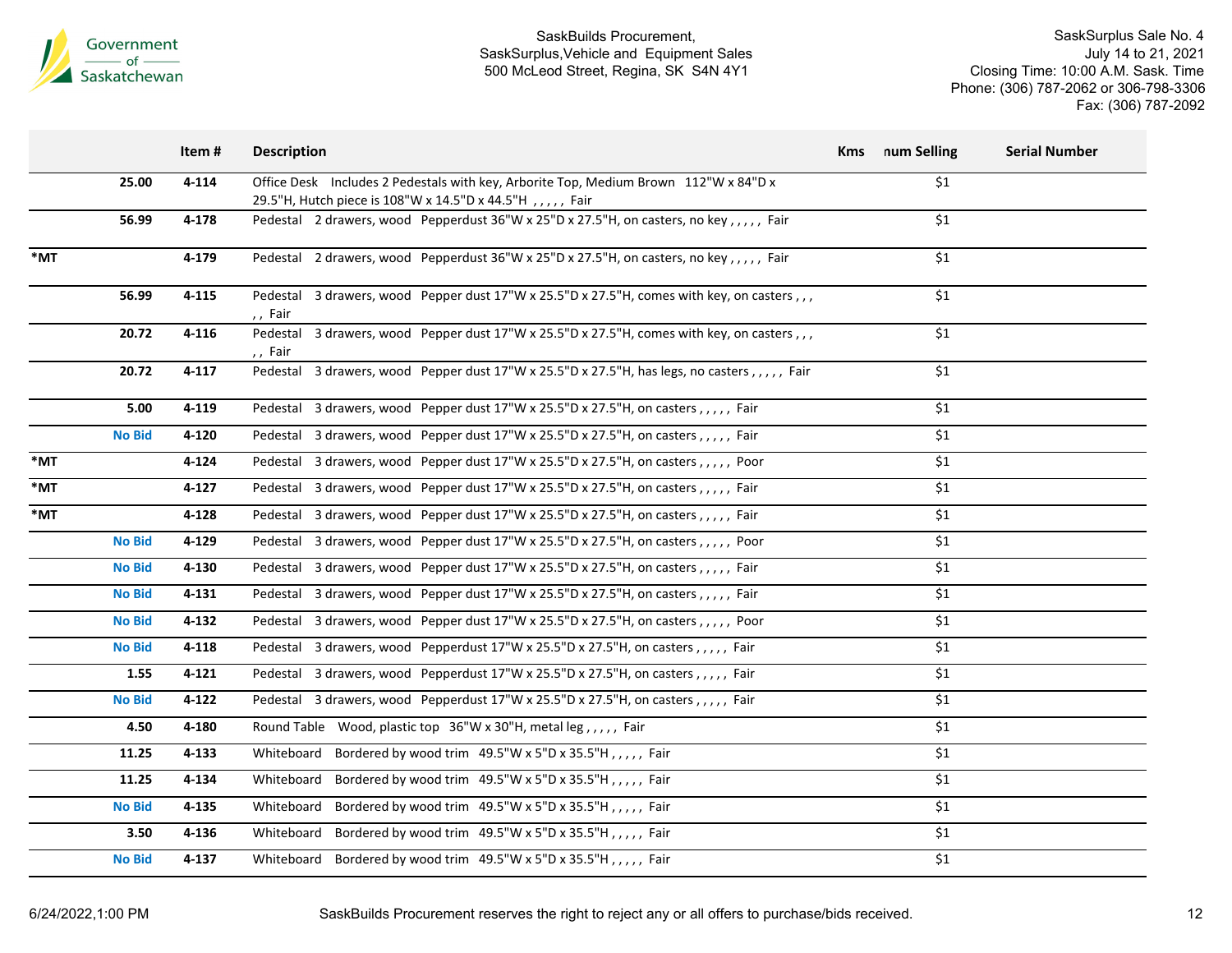

|               | Item#     | <b>Description</b>                                                                                                                                                                                                                                                                                                                                                                                                                                                                                                                                                                                                                                                                                                                                                                                                                                                                                                                                                           | <b>Kms</b>            | num Selling | <b>Serial Number</b> |
|---------------|-----------|------------------------------------------------------------------------------------------------------------------------------------------------------------------------------------------------------------------------------------------------------------------------------------------------------------------------------------------------------------------------------------------------------------------------------------------------------------------------------------------------------------------------------------------------------------------------------------------------------------------------------------------------------------------------------------------------------------------------------------------------------------------------------------------------------------------------------------------------------------------------------------------------------------------------------------------------------------------------------|-----------------------|-------------|----------------------|
| 9.99          | 4-138     | Whiteboard Bordered by wood trim 49.5"W x 5"D x 35.5"H,,,,, Fair                                                                                                                                                                                                                                                                                                                                                                                                                                                                                                                                                                                                                                                                                                                                                                                                                                                                                                             |                       | \$1         |                      |
| 9.99          | 4-139     | Bordered by wood trim 49.5"W x 5"D x 35.5"H,,,,, Fair<br>Whiteboard                                                                                                                                                                                                                                                                                                                                                                                                                                                                                                                                                                                                                                                                                                                                                                                                                                                                                                          |                       | \$1         |                      |
| 3,875.00      | $4 - 140$ | Truck 2011 FORD F150 SuperCrew 4WD, crew cab, 6.5' box 5.4L V8 Gas Auto A/C, tilt, cruise,<br>power windows, power locks fiberglass truck topper, grated running boards, working remote<br>start, Black, TOW ONLY, Failed SGI Inspection. Requires a passed SGI Inspection to be licensed.<br>Buyer assumes full responsibility for repairs. , Recent Repairs: New windshield, new battery-<br>replaced December 2020, PROBLEMS: Rear differential requires replacement, LR door cannot be<br>unlocked- must be done manually by rolling down the window, truck cap requires seal repair at<br>the front, truck cap requires locks, arms on truck cap window don't hold window up, window<br>weather seal falling off, driver side speakers not workin, seal on window to tail gate broken, three<br>small holes in roof due to removed wiring for light bar, RR door rusted, driver seat small tears,<br>driverside mirror damaged, minor exterior damage>, As is, Where is | 340,802<br><b>Kms</b> | \$3,000     | 1FTFW1EF5BFB06682    |
| <b>No Bid</b> | 4-141     | Truck 2011 FORD F150 SuperCrew 4WD, crew cab, standard box 5.4L V8 Gas Auto A/C, tilt,<br>cruise, power windows, power locks topper, Black, TOW ONLY, No SGI Inspection. It is unknown<br>if any repairs or safety concerns exist (if any). Requires a passed SGI Inspection to be licensed.<br>Buyer assumes full responsibility for repairs if required., Recent Repairs:, PROBLEMS: Rear<br>differential binding-possible transmission issues, transfer case leak, parking brakes inoperable,<br>holes in roof from lightbar, centre console missing, windshield cracked, minor exterior damage>,<br>As is, Where is                                                                                                                                                                                                                                                                                                                                                      | 361,000<br>Kms        | \$2,700     | 1FTFW1EF9BFB06684    |
| 9.01          | 4-181     | Artificial Plants Lot of 17 Plastic Assorted small plants, some with pots,,,,, Poor                                                                                                                                                                                                                                                                                                                                                                                                                                                                                                                                                                                                                                                                                                                                                                                                                                                                                          |                       | \$1         |                      |
| 9.01          | 4-182     | Artificial plants Lot of 15 Plastic green, mixture of flower types,,,,, Fair                                                                                                                                                                                                                                                                                                                                                                                                                                                                                                                                                                                                                                                                                                                                                                                                                                                                                                 |                       | \$1         |                      |
| 9.75          | 4-183     | Artwork Lot of 5 Clay Various colors and shapes,,,,, Fair                                                                                                                                                                                                                                                                                                                                                                                                                                                                                                                                                                                                                                                                                                                                                                                                                                                                                                                    |                       | \$1         |                      |
| 25.00         | 4-184     | Bee Box wood access door on top and on one side, 30.5" W x 19" D x 38" H,,,,, Poor                                                                                                                                                                                                                                                                                                                                                                                                                                                                                                                                                                                                                                                                                                                                                                                                                                                                                           |                       | \$1         | N/A                  |
| 42.48         | 4-185     | Bench Grinder<br>Wissota Model E-8, mounted on stand 3450 RPM, 115 V, 44 Amps, 60Hz, unknown if                                                                                                                                                                                                                                                                                                                                                                                                                                                                                                                                                                                                                                                                                                                                                                                                                                                                              |                       | \$1         | W3-78                |
| 2.00          | 4-186     | Bowls and canisters Lot of 4 stainless steel 3c bowls, 6W92), 5 1/2 D 91), canister 5Wx 7H, ,,,<br>Fair                                                                                                                                                                                                                                                                                                                                                                                                                                                                                                                                                                                                                                                                                                                                                                                                                                                                      |                       | \$1         |                      |
| 6.00          | 4-187     | Bowls and Trays Lot of 5 stainless steel Bowls 12"W quantity:3, 13.5"L x 9.5"W and 18"L x<br>14"W quantity : 2, , , , , Fair                                                                                                                                                                                                                                                                                                                                                                                                                                                                                                                                                                                                                                                                                                                                                                                                                                                 |                       | \$1         |                      |
| <b>No Bid</b> | 4-188     | Cabinet with Wheels wood/laminate 2 shelves, 2 doors, 37" W x 23" D x 33" H,,,,,, Poor                                                                                                                                                                                                                                                                                                                                                                                                                                                                                                                                                                                                                                                                                                                                                                                                                                                                                       |                       | \$1         | N/A                  |
| 7.53          | 4-189     | Camp Stove Coleman Model 431 Unsure if operational,,,,, Poor                                                                                                                                                                                                                                                                                                                                                                                                                                                                                                                                                                                                                                                                                                                                                                                                                                                                                                                 |                       | \$1         |                      |
| 10.00         | 4-190     | Cart Metal 24"L x 18"W x 34.5"H, 3 shelves, swivel casters, grey,,,,, Good                                                                                                                                                                                                                                                                                                                                                                                                                                                                                                                                                                                                                                                                                                                                                                                                                                                                                                   |                       | \$1         |                      |
| 10.19         | 4-191     | Cart Metal 36"L x 21.5"W X 38"H, 3 shelves, swivel casters, brown, , , , , , Good                                                                                                                                                                                                                                                                                                                                                                                                                                                                                                                                                                                                                                                                                                                                                                                                                                                                                            |                       | \$1         |                      |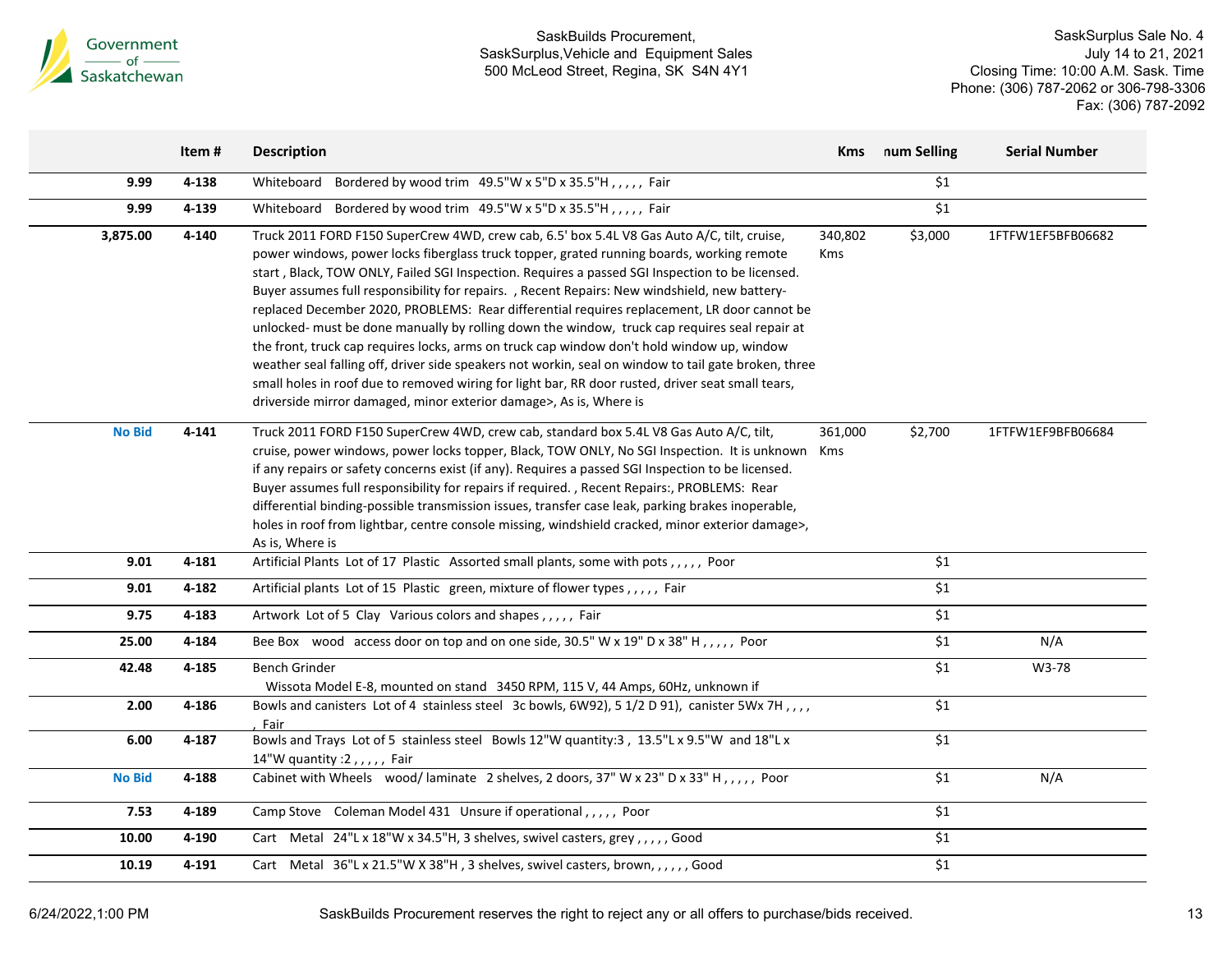

SaskSurplus Sale No. 4 July 14 to 21, 2021 Closing Time: 10:00 A.M. Sask. Time Phone: (306) 787-2062 or 306-798-3306 Fax: (306) 787-2092

|               | Item#     | <b>Description</b>                                                                                                                    | <b>Kms</b> num Selling | <b>Serial Number</b> |
|---------------|-----------|---------------------------------------------------------------------------------------------------------------------------------------|------------------------|----------------------|
| 1.25          | 4-192     | Cart Metal 51.5"L x 14.5"W x 43"H, swivel castwers, wire dividers, top yellow, solid metal top<br>and bottom, , , , , , Fair          | \$1                    |                      |
| 21.87         | 4-193     | Cart Metal 60"L x 22"W x 70"H, 4 shelves, 2 swivel casters, 2 fixed casters, hitch and ball,,,,,<br>Good                              | \$1                    |                      |
| 2.25          | 4-194     | Cart stainless steel 27"L x 18"W x 34"H, 3 shelves, 2 swivel casters, 2 fixed casters, ,,,,,Fair                                      | \$1                    |                      |
| 10.00         | 4-195     | Cart Wooden 22"W x 44"L x 36"H, Arborite top 2 shelves, swivel casters. Blue, ,,,,, Good                                              | \$1                    |                      |
| 1.25          | 4-196     | Cart Wooden $20''W \times 48''L \times 47''H$ , 3 shelves, casters, brown,,,,,, Fair                                                  | \$1                    |                      |
| <b>No Bid</b> | 4-197     | Cart Wooden 20.5"W x 40"L x 37"H, all swivel casters, white, , , , , Fair                                                             | \$1                    |                      |
| 11.77         | 4-198     | Cart Wooden 23"W x 43"L x 40"H, 4 swivel casters, brown,,,,, Fair                                                                     | \$1                    |                      |
| <b>No Bid</b> | 4-199     | Cart Wooden 36"L x 24"W x 52"H, 2 shelves, swivel casters, brown,,,,, Good                                                            | \$1                    |                      |
| 12.10         | 4-200     | Cart Wooden 48.5"L x 22.5" W x 39"H, 2 swivel casters, air inflatable rubber tires,,,,,, Fair                                         | \$1                    |                      |
| <b>No Bid</b> | 4-201     | CD Player JVC model XL-FZ158BK 5-disc CD changer, unsure if operational,,,,, Poor                                                     | \$1                    |                      |
| <b>No Bid</b> | 4-202     | CD/Cassette Player Sharp unsure if operational,,,,, Poor                                                                              | \$1                    | 80,903,721           |
| 1.00          | 4-203     | CD/Cassette Player and Speakers Lot of 3 RCA unsure if operational,,,,, Poor                                                          | \$1                    | 220,400,149          |
| 6.66          | 4-204     | Cook and Hold Oven Hatco Food Service CS2-10 208 V, 2870 w, 13.8 A, unsure if operational,,<br>,,, Poor                               | \$1                    | 8569690204 / UNSAFE  |
| 5.50          | 4-205     | Cork Board metal frame 50" W x 50" H,,,,, Fair                                                                                        | \$1                    | N/A                  |
| 24.88         | 4-206     | Dry Mounting/Laminating Press Lot of 2 Seal Products Seal Compress 110S 115V AC, 850<br>watts, 60Hz, Unsure if operational,,,,,, Poor | \$1                    | Z96224<br>F62528     |
| 1.00          | 4-207     | Duffel Bags Lot of 9 Various Brands Assorted sizes and brands,,,,, Poor                                                               | \$1                    |                      |
| 11.27         | 4-208     | Fabric Lot of 12 various fibers, colors, lengths 12 partial bolts,,,,,Good                                                            | \$1                    |                      |
| 11.27         | 4-209     | Fabric Lot of 12 various fibers, colors, lengths 12 partial bolts,,,,,, Good                                                          | \$1                    |                      |
| 30.00         | 4-210     | Fabric Lot of 18 various fibers, colors, lengths 18 partial bolts, , , , , Good                                                       | \$1                    |                      |
| 50.00         | $4 - 211$ | Fabric lot of 18 various fibers, colors, lengths 18 partial bolts, , , , , Good                                                       | \$1                    |                      |
| 10.75         | 4-212     | Fabric Storage Unit wood, metal poles 65" W x 26" D x 60" H, painted white, on wheels, , , , ,<br>Poor                                | \$1                    |                      |
| 106.75        | 4-213     | Fabric Storage Unit wood, metal poles 65" W x 26" D x 72" H, painted white, on wheels,,,,,<br>Poor                                    | \$1                    |                      |
| 6.75          | $4 - 214$ | Garden Stakes decorative Lot of 9 Wire metal some with glass decorations,,,,, Fair                                                    | \$1                    |                      |
| 3.23          | 4-215     | Guitar Stand unknown brand metal,,,,, Fair                                                                                            | \$1                    | N/A                  |

6/24/2022,1:00 PM SaskBuilds Procurement reserves the right to reject any or all offers to purchase/bids received. 14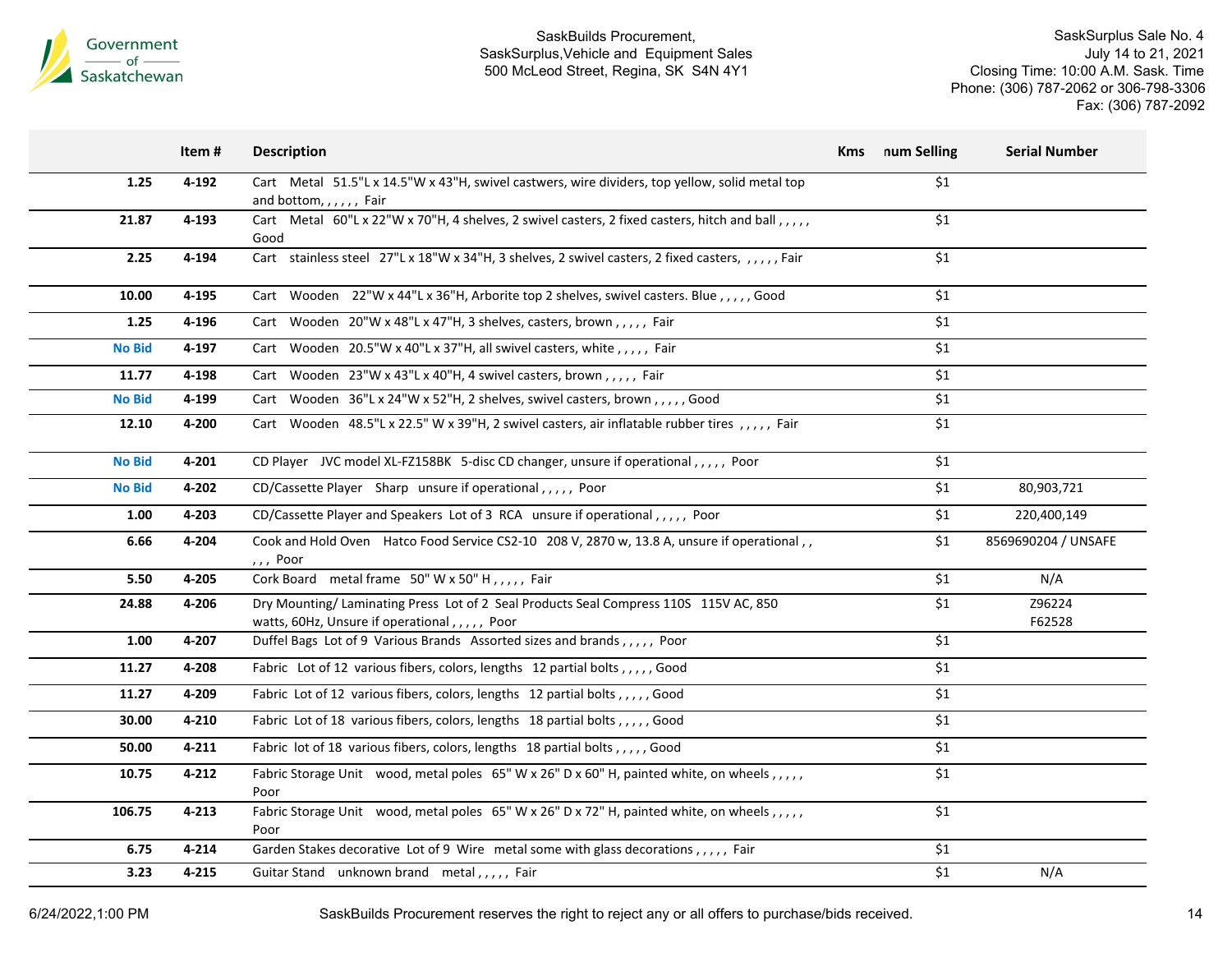

SaskSurplus Sale No. 4 July 14 to 21, 2021 Closing Time: 10:00 A.M. Sask. Time Phone: (306) 787-2062 or 306-798-3306 Fax: (306) 787-2092

|               | Item#     | <b>Description</b>                                                                                                                                                                | Kms num Selling  | <b>Serial Number</b>    |
|---------------|-----------|-----------------------------------------------------------------------------------------------------------------------------------------------------------------------------------|------------------|-------------------------|
| 21.00         | $4 - 216$ | Home Audio Equipment Panasonic 2-5 disc changers, 1- blu ray player, 2 subwoofers, 8<br>surround sound speakers, unknown if operational,,,,, Fair                                 | \$1              | DD8AF0011745            |
| 27.87         | 4-217     | Industrial Cauldrons Lot of 4 metal 24" H x 23" Diameter, 2 handles on top, 1 handle on<br>bottom, stainless stir paddle included,,,,,, Poor                                      | \$1              | N/A                     |
| 227.07        | 4-218     | Industrial Work Table metal 116.5" L x 30" W x 36" H,,,,, Fair                                                                                                                    | \$1              | N/A                     |
| 100.00        | 4-219     | Industrial Work Table metal 72.5" L x 31" W x 36" H,,,,,, Poor                                                                                                                    | \$1              | N/A                     |
| 100.00        | 4-220     | Industrial Work Table metal 90" L x 31" W x 36" H,,,,, Fair                                                                                                                       | \$1              | N/A                     |
| 217.07        | 4-221     | Industrial Work Table metal 92.5" L x 30" W x 35.5" H,,,,, Fair                                                                                                                   | \$1              | N/A                     |
| <b>No Bid</b> | 4-222     | Industrial Work Table metal top, wooden base caster wheels,,,,, Poor                                                                                                              | \$1              |                         |
| <b>No Bid</b> | 4-223     | Ironing Board metal , , , , , Fair                                                                                                                                                | \$1              |                         |
| <b>No Bid</b> | 4-224     | Lamp Unknown Brand, metal Unknown if operational,,,,, Poor                                                                                                                        | \$1              |                         |
| <b>No Bid</b> | 4-225     | Laptop and Document Bags Lot of 3 Various Brands document bag is 26" W x 18" H x 6.5" D.<br>Mudd bag is 16.5" W x 12" H x 3" D. Samsonite bag is 20.5" W x 14" H x 7" D,,,,, Poor | \$1              | Poor Condition          |
| <b>No Bid</b> | 4-226     | Patient Exam Table unknown brand 23" w, 70" d, 34" h,,,,, Fair                                                                                                                    | \$1              |                         |
| <b>No Bid</b> | 4-227     | Patient Lift Arjo 220081-01, Battery-powered operability unknown, rated for 150 kg, 18" x<br>40", adjustable height, , , , , Poor                                                 | \$1              | 92422 205 / Unsafe      |
| <b>No Bid</b> | 4-228     | Pitchers Lot of 6 stainless steel 5WX8H, with top and bottom holes, 4 rubber tubes, broken,,,<br>,, Poor                                                                          | \$1              |                         |
| 4.89          | 4-229     | Pitchers Lot of 5 stainless steel various sizes, 1 top broken,,,,, Fair                                                                                                           | \$1              |                         |
| <b>No Bid</b> | 4-230     | Projector Bell & Howell Model 2592B 16mm, unsure if operational,,,,, Poor                                                                                                         | $\overline{\$1}$ | TG-45082                |
| 37.00         | 4-231     | Rolling Shelving metal 1 solid shelf, 3 wired shelves, 39" W x 27" D x 60" H,,,,, Fair                                                                                            | \$1              | N/A                     |
| 17.87         | 4-232     | Rolling Shelving with Hitch and Ball metal 4 shelves, 58" W x 22" D, 69" H, ball hitch is 17/8"<br>rated for 2000 lbs.,,,,, Poor                                                  | \$1              | N/A                     |
| 56.00         | 4-233     | Speakers Lot of 2 Bose 301 Series Unknown if operational,,,,, Poor                                                                                                                | \$1              | 0242562                 |
| 21.66         | 4-234     | Speakers Lot of 2 Peavey unsure if operational,,,,, Poor                                                                                                                          | $\overline{\$1}$ | T6120214                |
| <b>No Bid</b> | 4-235     | Speakers Lot of 2 Unknown brand, Vintage Unknown if operational,,,,, Poor                                                                                                         | \$1              |                         |
| 51.00         | 4-236     | Step Ladder Kleton Model 2405 On wheels, 46" tall, 300lb capacity, blue, ,,,, Fair                                                                                                | \$1              | Unsafe / OHS            |
| 11.00         | 4-237     | Step Ladder metal, unknown brand 2 steps, foldable, height of top steps is 19" and 22.5", , , , ,<br>Poor                                                                         | \$1              |                         |
| 5.07          | 4-238     | Step Stool Kik Step Brand 14" tall,,,,, Fair                                                                                                                                      | \$1              |                         |
| 69.49         | 4-239     | Stereo Equipment Lot of 2 Yamaha 1- natural sound receiver, 1- natural sound cassette deck,,<br>, , , Poor                                                                        | \$1              | Y018442Xz and PJ 666649 |

6/24/2022,1:00 PM SaskBuilds Procurement reserves the right to reject any or all offers to purchase/bids received.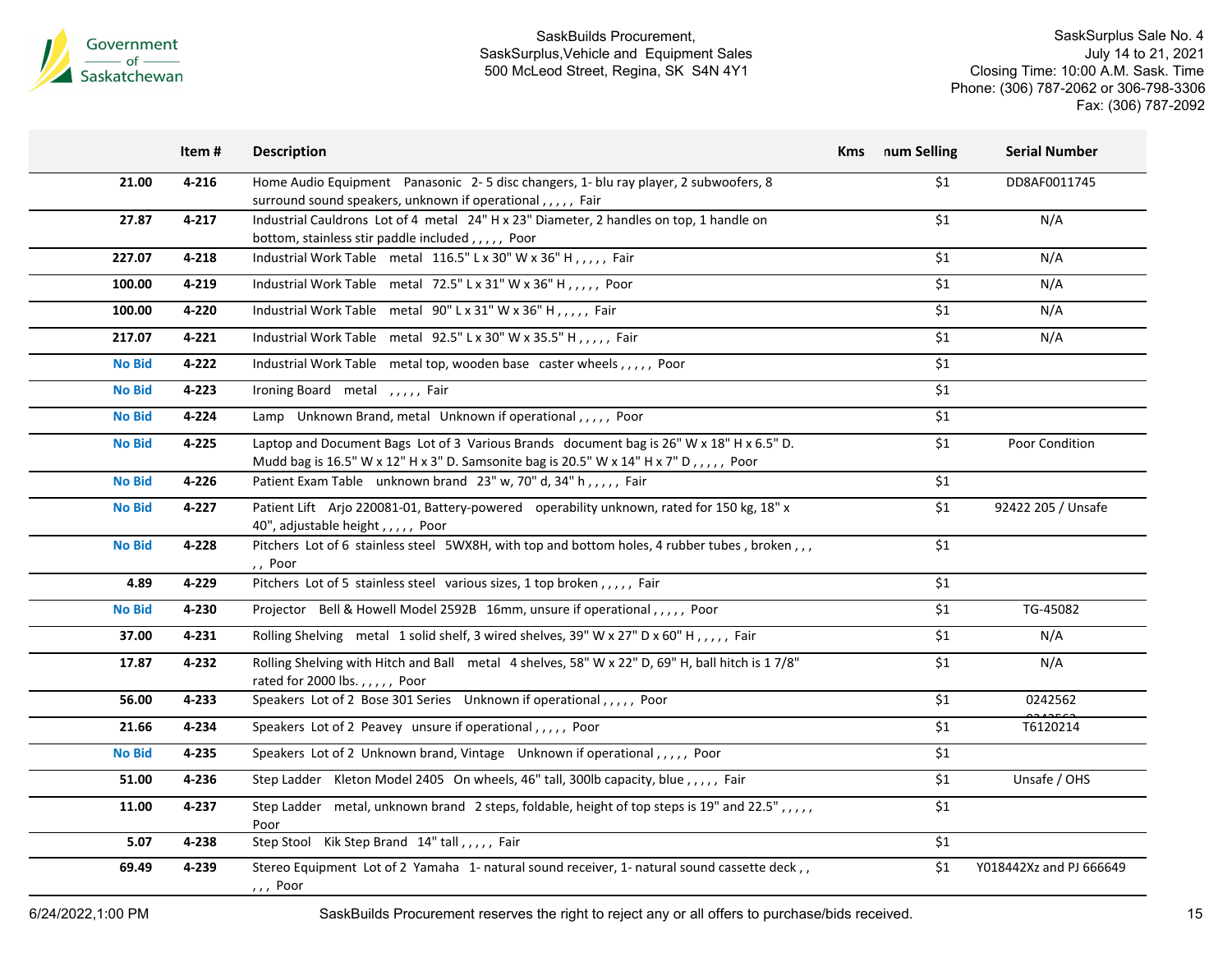

|     |               | Item# | <b>Description</b>                                                                                                                                                                                | <b>Kms</b> | num Selling | <b>Serial Number</b>    |
|-----|---------------|-------|---------------------------------------------------------------------------------------------------------------------------------------------------------------------------------------------------|------------|-------------|-------------------------|
|     | 71.99         | 4-240 | Stereo Receiver Techniqs model SAAX720 unsure if operational,,,,, Poor                                                                                                                            |            | \$1         | GU8EA10068              |
|     | 10.12         | 4-241 | Stool metal adjustable height, missing one rubber foot,,,,, Poor                                                                                                                                  |            | \$1         |                         |
|     | <b>No Bid</b> | 4-242 | Suitcases Lot of 3 Unknown Brands, vinyl Brown suitcase measures 24.5" W x 18" H x 5" D.<br>Brown suitcases measure 18" W x 15.5" H x 4" D. Black bag measures 12" W x 16.5" H x 3" D,,,,<br>Poor |            | \$1         |                         |
|     | 56.00         | 4-243 | Table Arjo Hospital Equipment Inc., hydraulic 49.5" W x 20" D, Height adjustable from 20"-33",<br>330 lb limit, hydraulic cylinder works well, could use a new top,,,,, Fair                      |            | \$1         | 84,021                  |
| *WD |               | 4-244 | Trolley Cart metal 2 shelves, 30" W x 18" D x 32.5" H,,,,, Fair                                                                                                                                   |            | \$1         | N/A                     |
|     | <b>No Bid</b> | 4-245 | Trolley Cart wood 2 shelves, 39" W x 23.5" D x 38" H, , , , , Poor                                                                                                                                |            | \$1         | N/A                     |
|     | <b>No Bid</b> | 4-246 | Trolley Cart wood 2 shelves, larger wheels, 45" W x 21" D x 35" H,,,,,, Poor                                                                                                                      |            | \$1         | N/A                     |
|     | <b>No Bid</b> | 4-247 | Trolley Carts wood/laminate 2 shelves, 44" W x 21" D x 34.5" H,,,,, Poor                                                                                                                          |            | \$1         | N/A                     |
|     | 5.50          | 4-248 | TV Electron LCD 2622E, flat screen 26" HD TV, unsure if operational,,,,, Fair                                                                                                                     |            | \$1         | N/A                     |
|     | 3.00          | 4-249 | TV Flat Screen, RCA Model RLC 1906 18.5" HD TV, unsure if operational,,,,, Poor                                                                                                                   |            | \$1         | 1,008,004,323           |
|     | 5.50          | 4-250 | TV Flat Screen, Samsung 22" HD TV, unsure if operational, , , , , Fair                                                                                                                            |            | \$1         | LN22A450C1D             |
|     | 1.03          | 4-251 | Panasonic Omnivision may be missing some cords, unsure if operational,,,,, Poor<br>VCR                                                                                                            |            | \$1         | C44A11574               |
|     | 2.13          | 4-252 | VHS Movies assorted 36 VHS,,,,, Poor                                                                                                                                                              |            | \$1         | All VHS Poor condition  |
|     | 2.00          | 4-253 | Wall Clocks Lot of 9 plastic, wood Missing batteries, unsure if operational,,,,, Poor                                                                                                             |            | \$1         | Broken / Poor Condition |
|     | 10.00         | 4-254 | Wall Mirror unknown brand 25" W x 38" H,,,,, Poor                                                                                                                                                 |            | \$1         | N/A                     |
|     | 16.00         | 4-255 | Wheelbarrow unknown brand, metal flat tire,,,,, Poor                                                                                                                                              |            | \$1         | N/A                     |
|     | 42.00         | 4-256 | Whiteboard on Easel metal frame 25.5" W x 40" H,,,,, Fair                                                                                                                                         |            | \$1         | N/A                     |
| *MT |               | 4-257 | 2 door, $36''w \times 18''d \times 65''h$ , 4 shelves, no key, $1, 1, 1$ , fair<br>Cabinet                                                                                                        |            | \$1         |                         |
| *MT |               | 4-258 | 2 door, $36''w \times 18''d \times 65''h$ , 4 shelves, no key, ,,,,, fair<br>Cabinet                                                                                                              |            | \$1         |                         |
| *MT |               | 4-260 | Drywall T-Square<br>63" long , , , , , fair                                                                                                                                                       |            | \$1         |                         |
| *MT |               | 4-259 | Cart Metal platform, $24''w \times 36.5''L \times 33''h$ , brown, , , , , fair                                                                                                                    |            | \$1         |                         |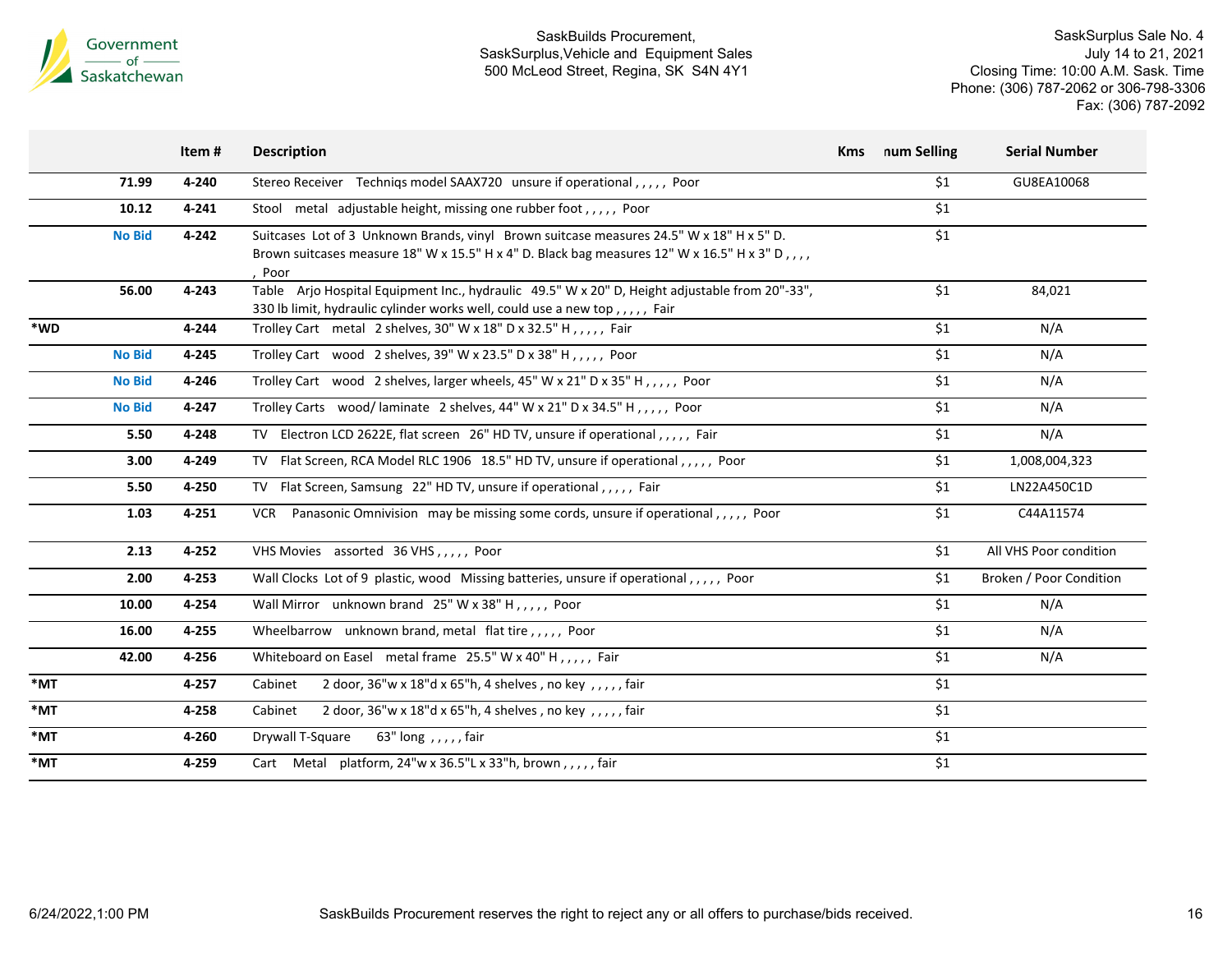

|     |               | Item# | <b>Description</b>                                                                                                                                                                                                                                | <b>Kms</b> | num Selling | <b>Serial Number</b>    |
|-----|---------------|-------|---------------------------------------------------------------------------------------------------------------------------------------------------------------------------------------------------------------------------------------------------|------------|-------------|-------------------------|
|     |               |       | REGINA, Saskbuilds and Procurement, SaskSurplus, 1660 Park St                                                                                                                                                                                     |            |             |                         |
|     |               |       | ON-LINE VIEWING ONLY. NO ON-SITE VIEWING. For information on items contact SaskSurplus (306) 787-2062 or (306) 798-3306.                                                                                                                          |            |             |                         |
|     | <b>No Bid</b> | 4-575 | 3-Phase Unisaw Delta, Cat. No. 36-951 200-230/460 volts, 60Hz,,,,, Good                                                                                                                                                                           |            | \$500       | 02J78788, type 2        |
|     | 155.00 *      | 2-526 | Air Sprayer Titan Cap Spray includes cords, but does not include spray gun,,,** needs new<br>pictures,, Good                                                                                                                                      |            | \$1         |                         |
|     | 58.65         | 4-576 | Mall Tool Company 110 volt type 8250 vintage, working condition unknown<br>Concrete Vibrator<br>$, \ldots,$ , unknown                                                                                                                             |            | \$50        | serial number illegible |
|     | <b>No Bid</b> | 4-577 | <b>Corning Fiberglass</b><br>pipe insulation Lot of 6 boxes Owens $11/4$ " x 1", 40 pieces per box, some boxes may not be<br>complete,,,,,, New - Unused                                                                                          |            | \$1         | New - Unused            |
|     | <b>No Bid</b> | 4-578 | <b>Corning Fiberglass</b><br>pipe insulation Lot of 4 boxes Owens $11/2$ " x 1", 29 pieces/box, some boxes may not be<br>complete,,,,, New - Unused                                                                                               |            | \$1         |                         |
|     | <b>No Bid</b> | 4-579 | <b>Corning Fiberglass</b><br>pipe insulation Lot of 3 boxes Owens 2" x 1", 21 pieces/box, some boxes may not be complete,<br>,,,, New - Unused                                                                                                    |            | \$1         |                         |
|     | <b>No Bid</b> | 4-580 | Fittings Lot of 12 boxes Miscellaneous reducers, valves, copper, brass,,,,,, New - Unused                                                                                                                                                         |            | \$200       |                         |
|     | 1,268.50      | 4-581 | Forklift TCM model FU10N3<br>It will need a safety inspection, requires new propane tank to move machine, meant for indoor<br>settings, forklift to be loaded and transported by winning bidder, max load 2000 lbs, Age<br>unknown , , , , , Poor |            | \$100       | 2,192,034               |
|     | 160.99        | 4-582 | Sheet Metal Crimper Brown Boggs 28A working condition unknown,,,,,unknown                                                                                                                                                                         |            | \$50        |                         |
| *WD |               | 4-583 | Swing Check Valve Jenkins 477 LJ 125S cast iron bolted, 12" Bronze seating. Stem is flanged.<br>Lever can be rotated through 360 degrees and is adjustable in 15 degree increments.,,,,, New -<br>Unused                                          |            | \$250       | N/A                     |
|     | 78.00         | 4-584 | Transfer Pump and Tank EngeryGuard (EGWT), 3hp Leeson motor Used for transferring glycol<br>into a hot water heating loop,,,,, Good                                                                                                               |            | \$50        |                         |
|     |               |       | BUFFALO NARROWS, Highways, 1900 Cummings Drive.                                                                                                                                                                                                   |            |             |                         |
|     |               |       | ON-LINE VIEWING ONLY. NO ON-SITE VIEWING. Contact Mark Eisenkirch email: mark.eisenkirch@gov.sk.ca                                                                                                                                                |            |             |                         |
|     | 129.77        | 4-501 | Tandem Axle Trailer 1976, homebuilt, 8 ton missing one tire, unsafe to be on road in its<br>condition, Parts only,,,,, Broken Repairable                                                                                                          |            | \$1         | SASK90577000043         |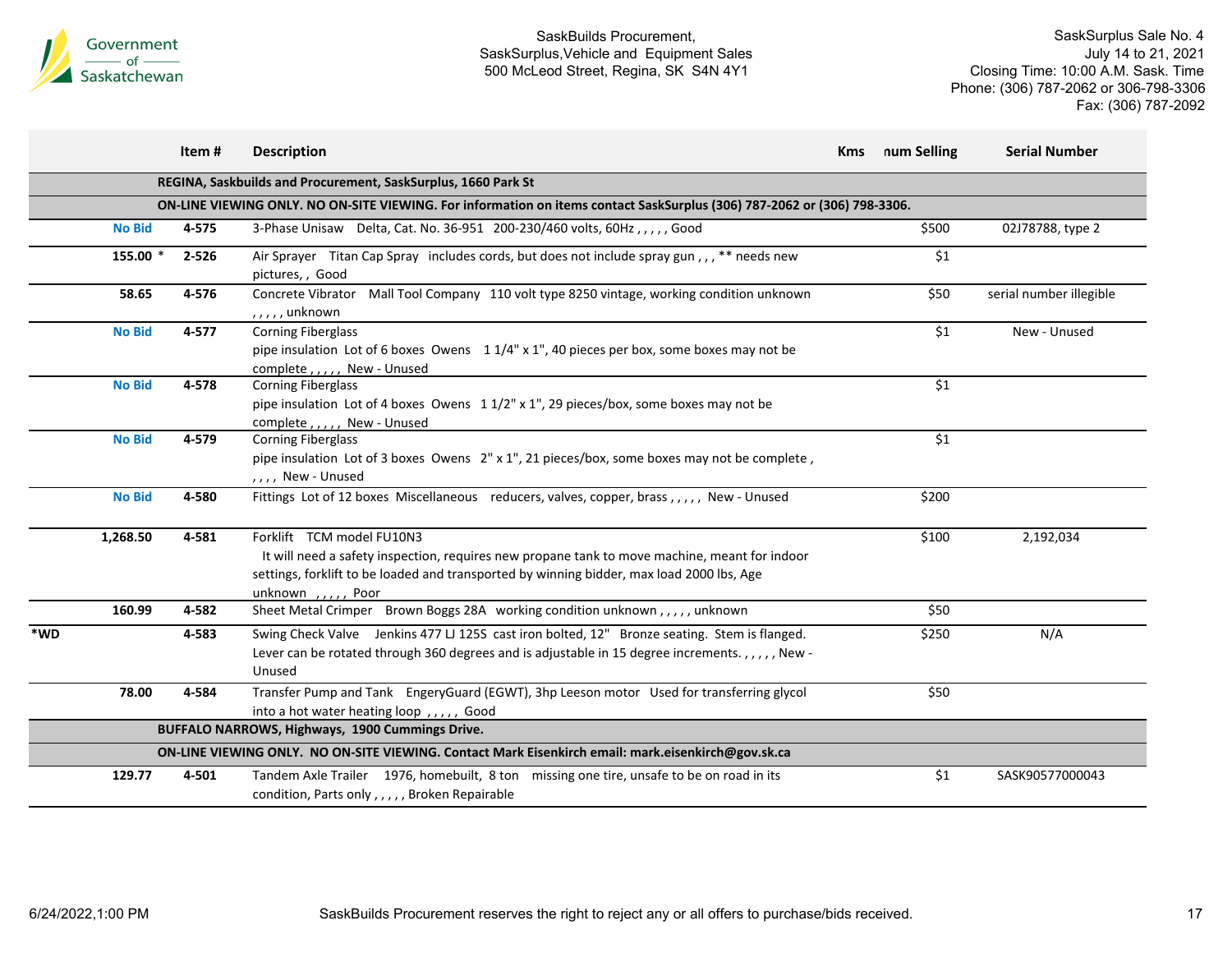

|          | Item#     | <b>Description</b>                                                                                                                                                                                                                                                                                                                                                            | <b>Kms</b>            | num Selling | <b>Serial Number</b> |
|----------|-----------|-------------------------------------------------------------------------------------------------------------------------------------------------------------------------------------------------------------------------------------------------------------------------------------------------------------------------------------------------------------------------------|-----------------------|-------------|----------------------|
|          |           | HUDSON BAY, Saskatchewan Public Safety Agency, 101 Stimpson Road.                                                                                                                                                                                                                                                                                                             |                       |             |                      |
|          |           | ON-LINE VIEWING ONLY. Contact Kim Haugen 306-865-4440, email: kim.haugen@gov.sk.ca or Earl Cook 306-865-4500, email: earl.cook@gov.sk.ca                                                                                                                                                                                                                                      |                       |             |                      |
| No Bid * | 3-509     | Camera 2004 Fugi Fine Pix 2650 Non-operational , , , , , Beyond Repair                                                                                                                                                                                                                                                                                                        |                       | \$1         | 24B06335             |
| No Bid * | $3 - 511$ | Desk Lot of 2 Metal 30" x 60", 5 drawer, , , , , Fair                                                                                                                                                                                                                                                                                                                         |                       | \$1         |                      |
| No Bid * | $3 - 514$ | GPS 2009 Garmin 76CX Operational, unable to download data.,,,,, Poor                                                                                                                                                                                                                                                                                                          |                       | \$1         | 761,170,881          |
| No Bid * | $3 - 515$ | Hot Water Tank 1999 John Wood<br>Model JW202NA04 Operational, Natural<br>Gas 16.5 gallon capacity 22,000 BTU,,,,, Fair                                                                                                                                                                                                                                                        |                       | \$1         | 8,801,515,946        |
| No Bid * | $3 - 516$ | Hot Water Tank GSW Model 2EC12, Year unknown Operational, 115 volt 12 gallon capacity,<br>,,, Poor                                                                                                                                                                                                                                                                            |                       | \$1         | 9,301,554,040        |
| $2.50*$  | 3-520     | Refrigerator 2014 White Westinghouse<br>Model WWTR1802KWJ Non-operational. 18<br>cubic feet. Door handle missing.,,,,, Broken Repairable                                                                                                                                                                                                                                      |                       | \$1         | BA 14812040          |
|          |           | KENOSEE LAKE, Parks Culture & Sport, Moose Mountain Provincial Park, vehicle compound                                                                                                                                                                                                                                                                                         |                       |             |                      |
|          |           | ON-LINE VIEWING ONLY. Contact Leigh Potter 306-577-7810 email: leigh.potter@gov.sk.ca                                                                                                                                                                                                                                                                                         |                       |             |                      |
| 710.00 * | $3 - 501$ | Van 2003 CHEVROLET Venture Ext FWD 3.4L V6 Gas Auto A/C, cruise, AM/FM/CD player,<br>power locks, White,,,PROBLEMS: motor/transmission/brakes/battery/exhaust/lights<br>unknown condition, vehicle has sat for 2 plus years, tires poor, windshield cracked, mirrors fair,<br>body exterior and interior/ windshield washer and wipers/ horn poor condition>, As is, Where is | 146,667<br><b>Kms</b> | \$1         | 1GNDX03E13D234205    |
|          |           | MAPLE CREEK, Environment, Compliance and Field Services, 116 Harder Street.                                                                                                                                                                                                                                                                                                   |                       |             |                      |
|          |           | ON-LINE VIEWING ONLY. NO ON-SITE VIEWING. Contact Jeffrey Pratt 306-661-7217, email: jeffrey.pratt@gov.sk.ca                                                                                                                                                                                                                                                                  |                       |             |                      |
| 2.00     | 4-502     | Air Photo Collection 1970s, black and white stored in wooden cart, Township 1 - 40 Range 16 -<br>29 all west of 3rd,,,,, Fair                                                                                                                                                                                                                                                 |                       | \$1         | n/a                  |
| 1.50     | 4-503     | Cash Box grey, metal plastic sorting tray, lock with two keys,,,,, Fair                                                                                                                                                                                                                                                                                                       |                       | \$1         | n/a                  |
| 1.50     | 4-504     | Cash Box grey, metal plastic sorting tray, lock with two keys,,,,, Fair                                                                                                                                                                                                                                                                                                       |                       | \$1         | n/a                  |
| 1.50     | 4-505     | Map Vegetation Cover, LandSat 1989 33 x 48, laminated, showing land use and vegetation of<br>South West Saskatchewan,,,,, Fair                                                                                                                                                                                                                                                |                       | \$1         | n/a                  |
| 2.00     | 4-506     | Map Cabinet metal, brown 16w x 27d x 53h, lock needs adjusting, 2 keys, 48 slots, Right side<br>hinge,,,,, Fair                                                                                                                                                                                                                                                               |                       | \$1         | n/a                  |
| 1.50     | 4-507     | Maps Topographic in wood case, 1:50,000 series (62E, 62F, 62K, 62L, 62M, 62N, 63C, 63F,<br>72H, 72I, 72K, 72O, 72P, 73A, 73B, 73F, 73G, 73H, 73I, 73J, 73K, 73N, 73O) and 1:250,000 series<br>in duplicate (72F1-16, 72G1-16, 72J1-16, 72K1-16, 72N1-16, 72O1-16),,,,, Fair                                                                                                   |                       | \$1         | n/a                  |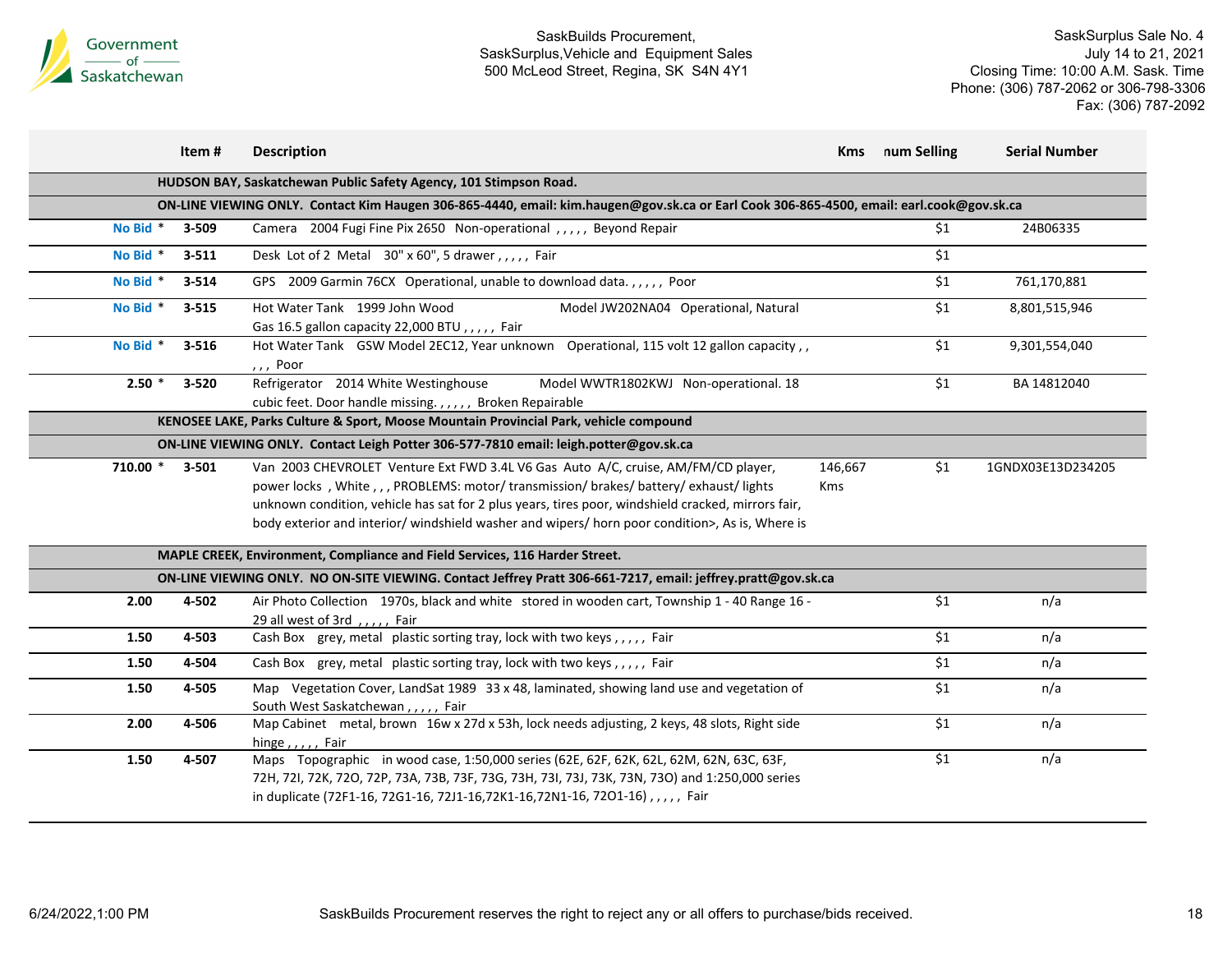

SaskSurplus Sale No. 4 July 14 to 21, 2021 Closing Time: 10:00 A.M. Sask. Time Phone: (306) 787-2062 or 306-798-3306 Fax: (306) 787-2092

|               | Item# | <b>Description</b>                                                                                                                                                                                                                                                    | <b>Kms</b> num Selling | <b>Serial Number</b> |
|---------------|-------|-----------------------------------------------------------------------------------------------------------------------------------------------------------------------------------------------------------------------------------------------------------------------|------------------------|----------------------|
|               |       | MEADOW LAKE, Highways, Fleet Services, Hwy #4 305-9th St West.                                                                                                                                                                                                        |                        |                      |
|               |       | ON-LINE VIEWING ONLY. Contact Mark Eisenkirch 306-526-9103, mark.eisenkirch@gov.sk.ca.                                                                                                                                                                                |                        |                      |
| 1,212.77      | 4-508 | Hitch Trailer 2002 Majestic, 20 ton dual tires, yellow, , RECENT REPAIRS: spring shackles were<br>replace in 2020, PROBLEMS: Unit has numerous frame cross members rotten, main frame rails<br>thin with holes showing, paint poor. UNIT FAILED SGI>, As is, Where is | \$500                  | 2M9FSB2TX2R151571    |
|               |       | MELFORT, Environment, Compliance and Field Services, 107 Crawford Ave E.                                                                                                                                                                                              |                        |                      |
|               |       | ON-LINE VIEWING ONLY. Contact Cam Lueken 306-752-6214, email: cam.lueken@gov.sk.ca or Cody Osborne 306-752-6214, email: cody.osborne@gov.sk.ca                                                                                                                        |                        |                      |
| 86.66         | 4-509 | Cross-Country Track Setter Carlton, metal very old, rusted, , Poor                                                                                                                                                                                                    | \$1                    |                      |
| 40.00         | 4-510 | Hunting Blind Wooden 45" W x 45" D x 72" H,,,,, Fair                                                                                                                                                                                                                  | \$1                    |                      |
| 20.00         | 4-511 | Ice Shelter Wooden insulated, requires roof repair & upgrades for ice entry, 97" W x 97" D x<br>87" H,,,,,, Poor                                                                                                                                                      | \$1                    |                      |
| 1,541.00      | 4-512 | Snowmobile 2001 Polaris Sport Touring 550 11285 miles, no battery, requires repairs, seat<br>damaged,,,,, Poor                                                                                                                                                        | \$1                    | 4XAST5BS11C163324    |
|               |       | NIPAWIN, Environment, 210-1st St. East.                                                                                                                                                                                                                               |                        |                      |
|               |       | ON-LINE VIEWING ONLY. NO ON-SITE VIEWING. Contact John Worsley 306-862-1790, email: john.worsley@gov.sk.ca                                                                                                                                                            |                        |                      |
| 2,202.01      | 4-585 | Air Boat Aircat 14ft Fiberglass , , , , , Poor                                                                                                                                                                                                                        | \$1                    | L2872                |
| 1,802.50      | 4-586 | ATV 2009 Yamaha Kodiak 450 ATV runs. Front end damage.,,,,,, Broken Repairable                                                                                                                                                                                        | \$1                    | 5Y4AJ26W19A302520    |
| 52.50         | 4-587 | ATV Plow Cycle Country, Metal 4 ft wide, , , , , Good                                                                                                                                                                                                                 | \$1                    |                      |
| 25.00         | 4-588 | ATV windshield Lot of 3 Slip Streamer, ,,,,, Poor                                                                                                                                                                                                                     | \$1                    |                      |
| <b>No Bid</b> | 4-589 | Bear Bait Barrel Lot of 6 Metal, 45 gallon ,,,,, Good                                                                                                                                                                                                                 | \$1                    |                      |
| No Bid        | 4-590 | Bear Bait Barrel Lot of 6 Plastic, 45 gallon, ,,,,, Good                                                                                                                                                                                                              | \$1                    |                      |
| 301.87        | 4-591 | Canoe Grumman, Metal Damage to the front of canoe.,,,,, Broken Repairable                                                                                                                                                                                             | \$1                    | GBM08056D484         |
| 25.00         | 4-592 | Coffee Maker West Bend 1500 Watts, 120 Volts, AC only, makes 55 cups,,,,, Good                                                                                                                                                                                        | \$1                    | unknown              |
| <b>No Bid</b> | 4-593 | Cook Stove Coleman Missing hose from cook stove to propane tank, working condition<br>unknown,,,,,Fair                                                                                                                                                                | \$1                    |                      |
| 55.00         | 4-594 | Gun Cabinet Wooden, with Locks and keys 48"w x 72"h x 25"d,,,,, Good                                                                                                                                                                                                  | \$1                    |                      |
| <b>No Bid</b> | 4-595 | Key Box Wooden 35 hook key box, 18"w x 24"h,,,,, Fair                                                                                                                                                                                                                 | \$1                    |                      |
| 31.00         | 4-596 | Lawnmower Craftsman 5.5hp, 20 inch cut. Motor runs but blade free spins. Missing mulch<br>bag.,,,,, Broken Repairable                                                                                                                                                 | \$1                    |                      |
| 22.50         | 4-597 | Metal Detector Coinmaster, Series 3 - 5500/D with case. Runs sporatically, , , , , Poor                                                                                                                                                                               | \$1                    |                      |
| 24.00         | 4-598 | Metal Detector Tesoro Cibola with case. Runs sporatically, , , , , Poor                                                                                                                                                                                               | \$1                    | N-174871             |

6/24/2022,1:00 PM SaskBuilds Procurement reserves the right to reject any or all offers to purchase/bids received.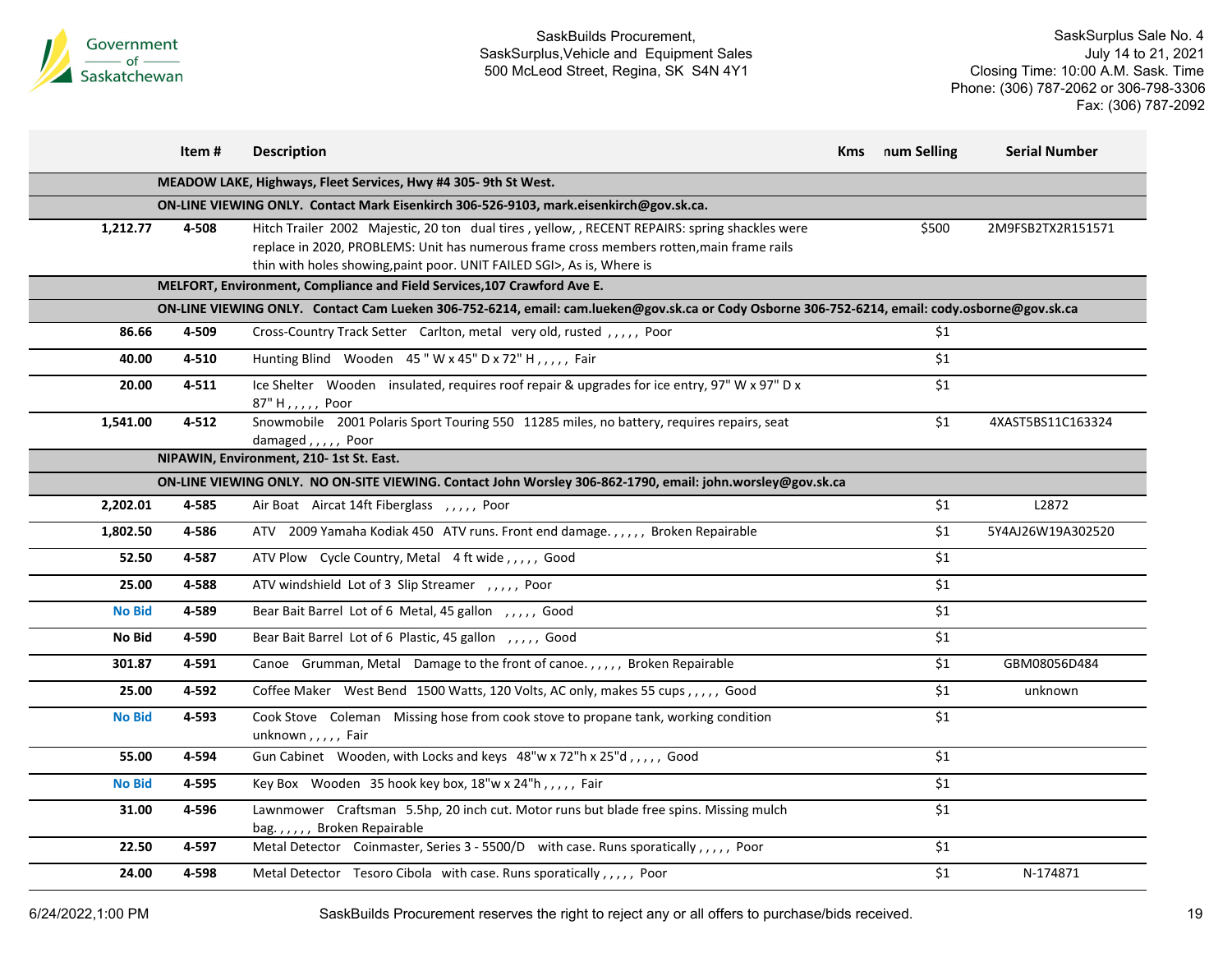

|               | Item #    | <b>Description</b>                                                                                                                         | Kms | num Selling      | <b>Serial Number</b> |
|---------------|-----------|--------------------------------------------------------------------------------------------------------------------------------------------|-----|------------------|----------------------|
| 6.50          | 4-599     | Minnow Trap Metal 62l x 33w x 33h,,,,, Fair                                                                                                |     | \$1              |                      |
| 20.00         | 4-600     | Ramp Metal Truck box ramp with slideout ramp. Metal platform with single ramp<br>slideout74x48,,,,,Poor                                    |     | \$1              |                      |
| 20.00         | 4-601     | Ramp Metal Truck box ramp with slideout ramp. Wooden platform with single ramp<br>slideout72x42,,,,, Poor                                  |     | \$1              |                      |
| 7.66          | 4-602     | Satellite Personal Tracker Spot FCC ID: L2V-PT1,,,,, Fair                                                                                  |     | \$1              | 7,448,868            |
| <b>No Bid</b> | 4-603     | Satellite Personal Tracker    Spot    FCC ID: L2V-PT2,,,,,    Beyond Repair                                                                |     | \$1              | 8,216,042            |
| <b>No Bid</b> | 4-604     | Satellite Phone Globestar with accessories , , , , , Poor                                                                                  |     | \$1              | N10BC7JC9            |
| \$10.00       | 4-605     | Snowmobile Helmet Ski-Doo Size Large,,,,, Fair                                                                                             |     | \$1              |                      |
| <b>No Bid</b> | 4-606     | Spotlights Lot of 4 Brinkman 400,000-1,000,000 lumens, with cigarette plugs,,,,, Beyond<br>Repair                                          |     | \$1              |                      |
| 2.00          | 4-607     | Tilt Trailer Metal, Homebuilt, Wooden Platform 7ft x 8ft tilt trailer, flat tires, no serial<br>number/not registered,,,,,, Poor           |     | \$1              | NOT APPLICABLE       |
| 101.00        | 4-608     | Trailer Metal, Homebuilt, No Platform 4ft x 6ft trailer, flat tires, no serial number/not<br>registered,,,,,, Poor                         |     | \$1              | NOT APPLICABLE       |
| 101.00        | 4-609     | Trailer Metal, Homebuilt, Wooden Platform wooden platform is rotten, 6ft x 10ft, flat tires, no<br>serial number/not registered,,,,,, Poor |     | \$1              | NOT APPLICABLE       |
| 47.53         | 4-610     | Treestand Big Dog, Metal With Ladder,,,,,Fair                                                                                              |     | \$1              |                      |
| 86.66         | 4-611     | Treestand Metal Double wide, with ladder,,,,,, Good                                                                                        |     | \$1              |                      |
| 25.00         | 4-612     | Treestand Metal Homebuilt, with pole ladder,,,,, Fair                                                                                      |     | \$1              |                      |
| 76.66         | $4 - 613$ | Treestand Metal with ladder,,,,,, Good                                                                                                     |     | \$1              |                      |
| 41.66         | 4-614     | Treestand Metal platform, ,,,,, Poor                                                                                                       |     | \$1              |                      |
| 101.76        | 4-615     | Treestands Lot of 2 Big Game, Metal platform , , , , , Good                                                                                |     | \$1              |                      |
| 2.20          | 4-616     | Truckbox tool case Aluminum 56" long truckbox tool case with support legs. Slight damage on<br>bottom.,,,,, Fair                           |     | \$1              |                      |
| 2.20          | 4-617     | Truckbox tool case Aluminum 60" long truckbox tool case. Slight damage on bottom,,,,,<br>Poor                                              |     | \$1              |                      |
| <b>No Bid</b> | 4-618     | Utility Cart Plastic on castor wheels, 27"  x 23"w x 47"h,,,,, Good                                                                        |     | \$1              |                      |
| 10.00         | 4-619     | Winch x1 superwinch - model 1101 2000lb winch with cable,,,,, Poor                                                                         |     | \$1              |                      |
| 10.00         | 4-620     | Winch x2 superwinch - model 1201 2500lb winch with cable,,,,, Poor                                                                         |     | $\overline{\$1}$ |                      |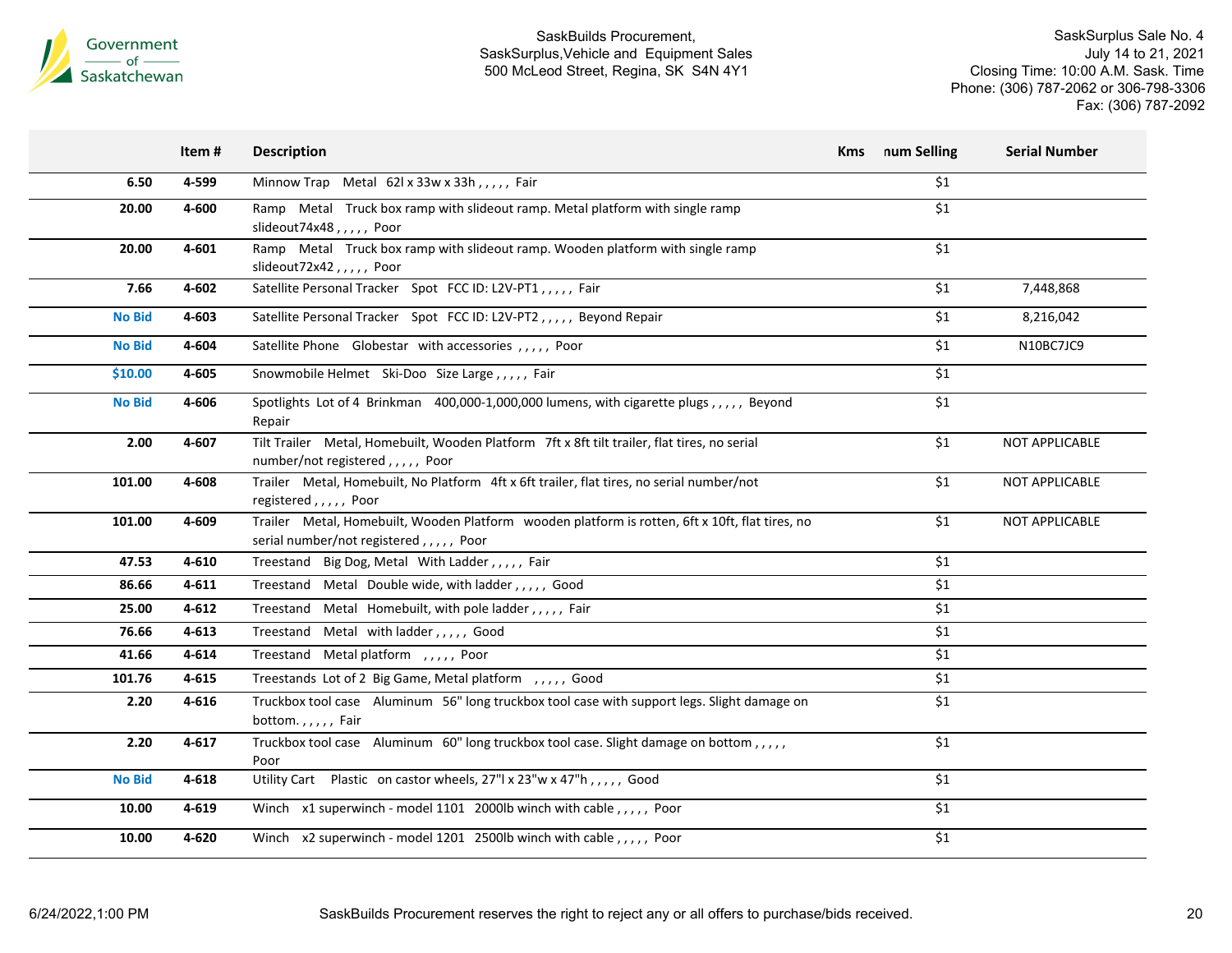

|           | Item#     | <b>Description</b>                                                                                                                                                                                                          | Kms | num Selling | <b>Serial Number</b>                 |
|-----------|-----------|-----------------------------------------------------------------------------------------------------------------------------------------------------------------------------------------------------------------------------|-----|-------------|--------------------------------------|
|           |           | NORTH BATTLEFORD, Highways 502 114th Street.                                                                                                                                                                                |     |             |                                      |
|           |           | ON-LINE VIEWING ONLY. Contact Mark Eisenkirch 306-526-9103 email: mark.eisenkirch@gov.sk.ca                                                                                                                                 |     |             |                                      |
| 2,200.00  | 4-513     | Welder Lincoln Ranger 8, model K1419-3 40.5 hours on unit, gas powered, ,,,,, Excellent                                                                                                                                     |     | \$1         | U1021214390                          |
|           |           | PRINCE ALBERT, Corrections & Policing, Pine Grove Prism Industries, 1700 7th ave NE.                                                                                                                                        |     |             |                                      |
|           |           | ON-LINE VIEWING ONLY. NO ON-SITE VIEWING. For information on items contact Mark Halcro 306-953-3144, mark.halcro@gov.sk.ca                                                                                                  |     |             |                                      |
| $26.75$ * | 12-570    | Cutting Table beige, with square corners 72" wide, 96" deep, 36" high,,,,, Fair                                                                                                                                             |     | \$1         | N/A                                  |
| $7.50*$   | 12-571    | Cutting Table white, very large and heavy cutting table 72" wide, 95" deep, 36" high,,,,, Fair                                                                                                                              |     | \$1         | N/A                                  |
|           |           | REGINA, Corrections, Policing and Public Safety, 7900 Ritter and Toothill.                                                                                                                                                  |     |             |                                      |
|           |           | ON-LINE VIEWING ONLY. NO ON-SITE VIEWING. Contact Cary legien 306-787-8649, email: cary.legien@gov.sk.ca                                                                                                                    |     |             |                                      |
| 625.00    | 4-514     | Compressor Devilbiss, Baldor Industrial Motor Three phase compressor, catalogue number:<br>M3311T operational, spec 57801x54, 7 1/2 horse power, RMP 1725, dimensions are 9ft x 3ft, ,<br>, , , Good                        |     | \$400       | F1185                                |
|           |           | REGINA, Elections Saskatchewan, #301-3303 Hillsdale Street                                                                                                                                                                  |     |             |                                      |
|           |           | ON-LINE VIEWING ONLY. NO ON-SITE VIEWING. Contact Lindsay Staples 306-787-4000, email lindsay.staples@elections.sk.ca or Sarah Cooke 306-570-2779, email: OCEC                                                              |     |             |                                      |
| No Bid *  | $3 - 645$ | Accessibility Ramp National Ramp: "Breeze" Model, aluminum W 46" x 64" L, between 3.5"<br>and 5.5" high (adjustible portion of ramp). Assembly required, legs, screws, and all other pieces<br>included, , , , , New-Unused |     | \$400       |                                      |
| No Bid *  | $3 - 646$ | Accessibility Ramp Pride 5 piece ramp, 1.0" - 3.0" incline, W 44.5" x L 39.5",,,,, Excellent                                                                                                                                |     | \$250       | RAMPRB1001-<br>HSIN/RAMPPRB1002-HSIN |
|           |           | REGINA, Environment, PAM, 1660 Park Street.                                                                                                                                                                                 |     |             |                                      |
|           |           | ON-LINE VIEWING ONLY. Contact Tanner McCall 306-787-5860, email: tanner.mccall@gov.sk.ca                                                                                                                                    |     |             |                                      |
| 26.66     | 4-515     | Topographic Maps Lot of 61 miscellaneous various locations, colour, various dates,,,,,good                                                                                                                                  |     | \$1         |                                      |
| 46.66     | 4-516     | Topographic Maps Lot of 134 miscellaneous various locations, some colour, some black and<br>white, various years,,,,, fair                                                                                                  |     | \$1         |                                      |
|           |           | REGINA, Highways, 1610 Park St.                                                                                                                                                                                             |     |             |                                      |
|           |           | ON-LINE VIEWING ONLY. Contact Ed Hildebrand 1-306-694-3881, email: ed.hildebrand@gov.sk.ca                                                                                                                                  |     |             |                                      |
| 48.00     | $4 - 517$ | Sign Posts Lot of 48 wood Broken, approx. 48 posts, fir, 8' to 14', 4x4 and 4x6, banded in<br>bundle as pictured, must have flatdeck trailer for pick up,,,,, fair                                                          |     | \$1         |                                      |
| 189.99    | 4-518     | Sign Posts Lot of 56 wood Broken, approx. 56 posts, fir, 8' to 14', 4x4 and 4x6, mostly 4x6,<br>banded in bundle as pictured, must have flatdeck trailer for pick up,,,,, fair                                              |     | \$1         |                                      |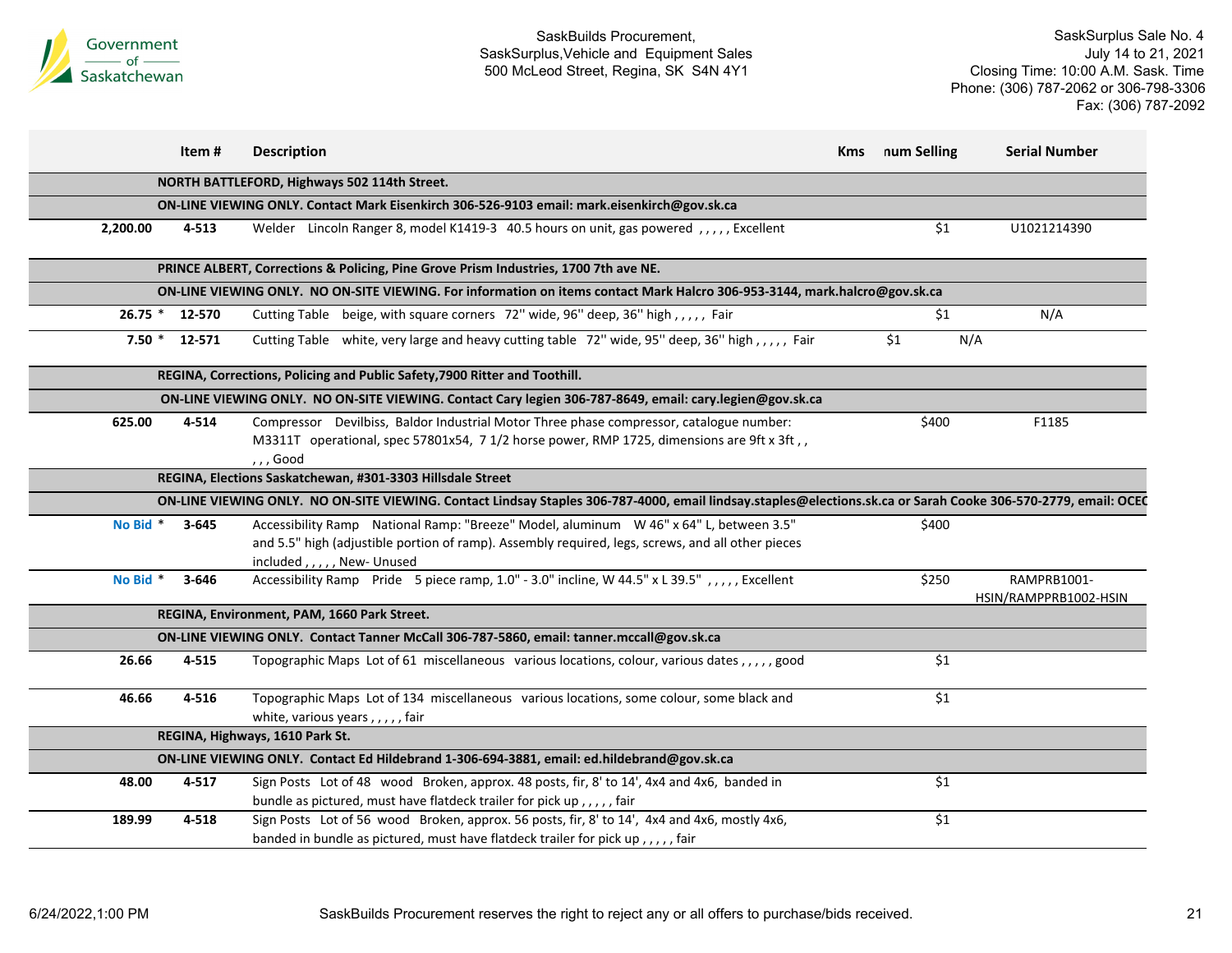

|     |               | Item#     | <b>Description</b>                                                                                                                             | <b>Kms</b> | num Selling        | <b>Serial Number</b> |
|-----|---------------|-----------|------------------------------------------------------------------------------------------------------------------------------------------------|------------|--------------------|----------------------|
|     | 160.07        | 4-519     | Sign Posts Lot of 56 wood Broken, approx. 56 posts, fir, 8' to 14', 4x6, banded in bundle as                                                   |            | \$1                |                      |
|     |               |           | pictured must have flatdeck trailer for pick up,,,,, fair                                                                                      |            |                    |                      |
|     | 118.87        | 4-520     | Sign Posts Lot of 56 wood Broken, approx. 56 posts, fir, 8' to 14', 4x6, banded in bundle as                                                   |            | \$1                |                      |
|     |               |           | pictured, must have flatdeck trailer for pick up,,,,, fair                                                                                     |            |                    |                      |
|     |               |           | SASKATCHEWAN LANDING Provincial Park, Parks Culture and Sport, Maintenance Yard                                                                |            |                    |                      |
|     |               |           | ON-LINE VIEWING ONLY. Contact Tricia Bacon 306-375-5525, 306-741-3940 email: tricia.bacon@gov.sk.ca                                            |            |                    |                      |
|     | $166.00*$     | $3 - 610$ | Truck 2001 DODGE Dakota 2WD, 2 door 3.9L V6 Gas Auto A/C, cruise, tilt, White,, PROBLEMS:                                                      | 115,884    | \$1                | 1B7FL26X91S303172    |
|     |               |           | Vehicle out of service, motor/body exterior/paint/interior/lights all in poor condition, needs                                                 | <b>Kms</b> |                    |                      |
|     |               |           | computer module, A/C doesn't work, broken tail light cover on passenger's side>, 2001, DODGE                                                   |            |                    |                      |
|     |               |           | DAKOTA REG CAB 2WD, Truck                                                                                                                      |            |                    |                      |
|     |               |           | SASKATOON, Labour Relations and Workplace Safety, ES 122 3rd Avenue N.                                                                         |            |                    |                      |
|     |               |           | ON-LINE VIEWING ONLY. Contact Tricia Chint 306-933-5559, tricia.chint@gov.sk.ca or Leanne McCullough 306-933-5799, leanne.mccullough@gov.sk.ca |            |                    |                      |
|     | <b>No Bid</b> | $4 - 521$ | Credenza wood 66.25"L x 19.5"W x 29"H; pedestals on each end with drawers, 2 sliding doors                                                     |            | \$1                |                      |
|     |               |           | in middle,,,,,Fair                                                                                                                             |            |                    |                      |
|     |               |           | SASKATOON, Highways, Fleet, 126 105th St E                                                                                                     |            |                    |                      |
|     |               |           | ON-LINE VIEWING ONLY. Contact Richard Leibel 306-933-5262 email: Richard.Leibel@gov.sk.ca                                                      |            |                    |                      |
|     | 751.77        | 4-522     | Lifting Crane 1971 Hyster propane, weak brakes, dead battery, linkage is worn, cable frayed,                                                   |            | \$1                | N/A                  |
|     |               |           | tires are poor, engine runs but weak,,,,,Poor                                                                                                  |            |                    |                      |
|     | 520.00        | 4-523     | Air Compressor Ingersoll Rand UP6-7.5TAS-125 W/ Unit is not running, has been sitting                                                          |            | \$1                | UP8072U08071         |
|     |               |           | outside seized up.,,,,, Beyond Repair                                                                                                          |            |                    |                      |
|     | 51.99         | 4-524     | Left Hand Wing Plow 1997 Tenco 11' TC116HD LT Worn out, parted out, ,,,,, Poor                                                                 |            | \$1                | 10,000               |
|     | 51.77         | 4-525     | Left Hand Wing Plow 1998 Tenco 13' TC136HD LT Worn out, parted out, ,,,, Poor                                                                  |            | $\overline{\$1}$   | 12,138               |
| *WD |               | 4-526     | Mig welder Millermatic 300 Non-Operational, hrs N/A, no cables,,,,, Poor                                                                       |            | \$1                | LE052062             |
|     | 51.77         | 4-527     | One-Way Snow Plow Attachment 1996 Frink-12 foot 440SK8 missing pieces,,,,,, Poor                                                               |            | \$1                | 440SK8-MA-25835-9    |
|     | 51.77         | 4-528     | One-Way Snow Plow Attachment Frink missing pieces,,,,,, Poor                                                                                   |            | \$1                | 17206-77             |
|     | 51.77         | 4-529     | One-Way Snow Plow Attachment Lodon-510 missing pieces,,,,, Poor                                                                                |            | \$1                | 88,056               |
|     | 51.77         | 4-530     | One-Way Snow Plow Attachment Tenco missing pieces, bent push frame,,,,, Poor                                                                   |            | $\overline{\$1}$   | 11,138               |
|     | 51.77         | 4-531     | One-Way Snow Plow Attachment<br>unknown missing pieces,,,,,, Poor                                                                              |            | \$1                | N/A                  |
|     | 51.77         | 4-532     | One-Way Snow Plow Attachment<br>unknown missing pieces,,,,, Poor                                                                               |            | \$1                | N/A                  |
|     | 51.77         | 4-533     | One-Way Snow Plow Attachment unknown missing pieces, flat tires,,,,, Poor                                                                      |            | $\overline{\$1}$   | N/A                  |
|     | 51.77         | 4-534     | Right Hand Wing Plow 1996 Tenco 11 ' TC116HD Worn out , parted out , , , , , Poor                                                              |            | \$1                | 8,711                |
|     | 51.77         | 4-535     | Right Hand Wing Plow 1996 Tenco 11 ' TC116HD Worn out, parted out, ,,,, Poor                                                                   |            | \$1                | 7,180                |
|     | 57.00         | 4-536     | Right Hand Wing Plow 1996 Tenco 11 ' TC116HD Worn out, parted out, ,,,, Poor                                                                   |            | $\overline{\xi_1}$ | 8,719                |
|     |               |           |                                                                                                                                                |            |                    |                      |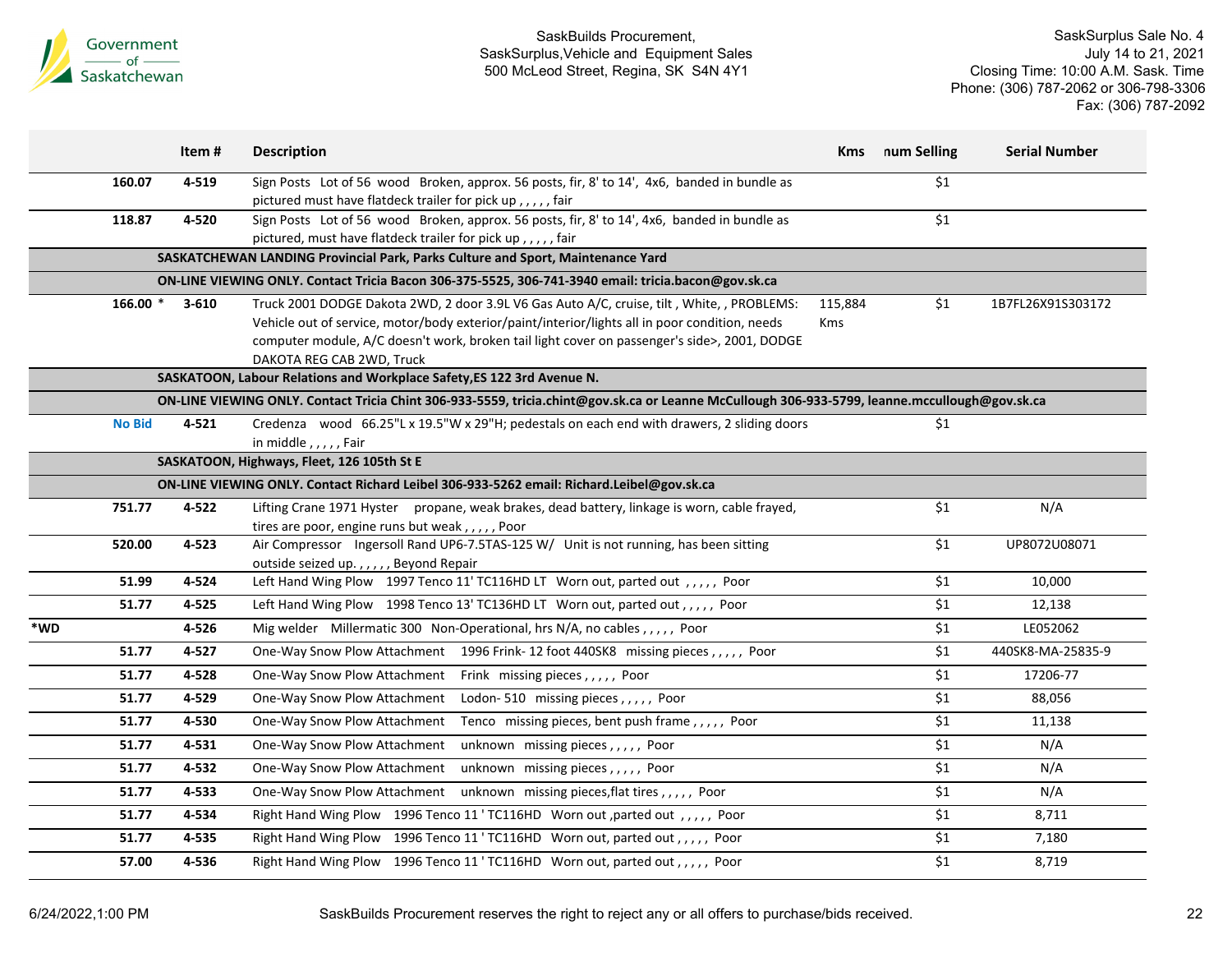

|          | Item# | <b>Description</b>                                                                                                                             | num Selling<br><b>Kms</b> | <b>Serial Number</b> |
|----------|-------|------------------------------------------------------------------------------------------------------------------------------------------------|---------------------------|----------------------|
| 57.00    | 4-537 | Right Hand Wing Plow 1996 Tenco 11 ' TC116HD Worn out, parted out, , , , , Poor                                                                | \$1                       | 7144                 |
| 51.77    | 4-538 | Right Hand Wing Plow 1996 Tenco 11 ' TC116HD Worn out, parted out,,,,, Poor                                                                    | \$1                       | 8,714                |
| 57.00    | 4-539 | Right Hand Wing Plow 1996 Tenco 11 ' TC116HD Worn out, parted out, ,,,, Poor                                                                   | \$1                       | 8,718                |
| 51.77    | 4-540 | Right Hand Wing Plow 1996 Tenco 11 ' TC116HD Worn out, parted out no wing arms or toe<br>mount,,,,, Poor                                       | \$1                       | 7,167                |
| 51.77    | 4-541 | Right Hand Wing Plow 1997 Tenco 11' TC116HD Worn out, parted out, ,,,, Poor                                                                    | \$1                       | 9,410                |
| 57.00    | 4-542 | Right Hand Wing Plow 1998 Tenco 13' TC136HDR Worn out ,parted out , , , , , , Poor                                                             | \$1                       | 12,139               |
| 51.77    | 4-543 | Right Hand Wing Plow 2000 Tenco 11' TC116HD Worn out, parted out, ,,,, Poor                                                                    | \$1                       | N/A                  |
| 57.00    | 4-544 | Right Hand Wing Plow 2000 Tenco 11' TC116HD Worn out, parted out,,,,, Poor                                                                     | \$1                       | 14,174               |
| 51.77    | 4-545 | Right Hand Wing Plow 2000 Tenco 11' TC116HD Worn out, parted out,,,,, Poor                                                                     | \$1                       | 14,176               |
| 51.77    | 4-546 | Right Hand Wing Plow 2000 Tenco 11' TC116HD Worn out, parted out, ,,,, Poor                                                                    | \$1                       | N/A                  |
| 151.77   | 4-574 | Rotary Broom Homebuilt Was mounted on a 8240 Ford tractor, was functional when removed<br>, , , , , Poor                                       | \$1                       | not applicable       |
| 51.77    | 4-547 | Two Way Plow Attachment Henderson 12x42x1S missing push frame, holes in mouldboard,<br>worn out,,,,, Poor                                      | \$1                       | RSP-04683            |
| 51.77    | 4-548 | Two Way Plow Attachment Larochelle 12' LRC1242 Worn out,,,,, Poor                                                                              | \$1                       | RYC2868              |
| 51.77    | 4-549 | Two Way Plow Attachment Monroe 12' 2 way plow MP41R12-ISCT Worn out,,,,, Poor                                                                  | \$1                       | 99,091,880           |
| 1,851.00 | 4-550 | Welder and Power Generator 1999 Lincoln Electric Ranger 8 working but needs new battery.<br>387 hrs no cables,,,,, Good                        | \$1                       | U1990319994          |
| 2,800.00 | 4-551 | Welder and Power Generator 2001 Bobcat 225 working, 87 hrs no cables,,,,, Good                                                                 | \$1                       | LB207222             |
| 1,590.91 | 4-552 | Welder and Power Generator 2003 Lincoln Electric Ranger 8 Hasn't ran in awhile was working,<br>needs new battery, 155hrs, no cables,,,,,, Good | \$1                       | U1030207983          |
| 212.77   | 4-553 | Welder and Power Generator Acklands Model G-225AC/DC/WP/E Non-Operational, hrs N/A,<br>no cables,,,,, Poor                                     | \$1                       | HG000980             |
|          |       | SASKATOON, Saskatchewan Research Council, 125-15 Innovation Boulevard                                                                          |                           |                      |
|          |       | ON-LINE VIEWING ONLY. Contact Roger Dauvin 306-385-4035, email: roger.dauvin@src.sk.ca or purchasing @src.sk.ca                                |                           |                      |
| 165.55   | 4-554 | Tires Set of 4 18 inch, 225 60R18, Bridgestone Blizzak, date code 2416,,,,, Good                                                               | \$100                     |                      |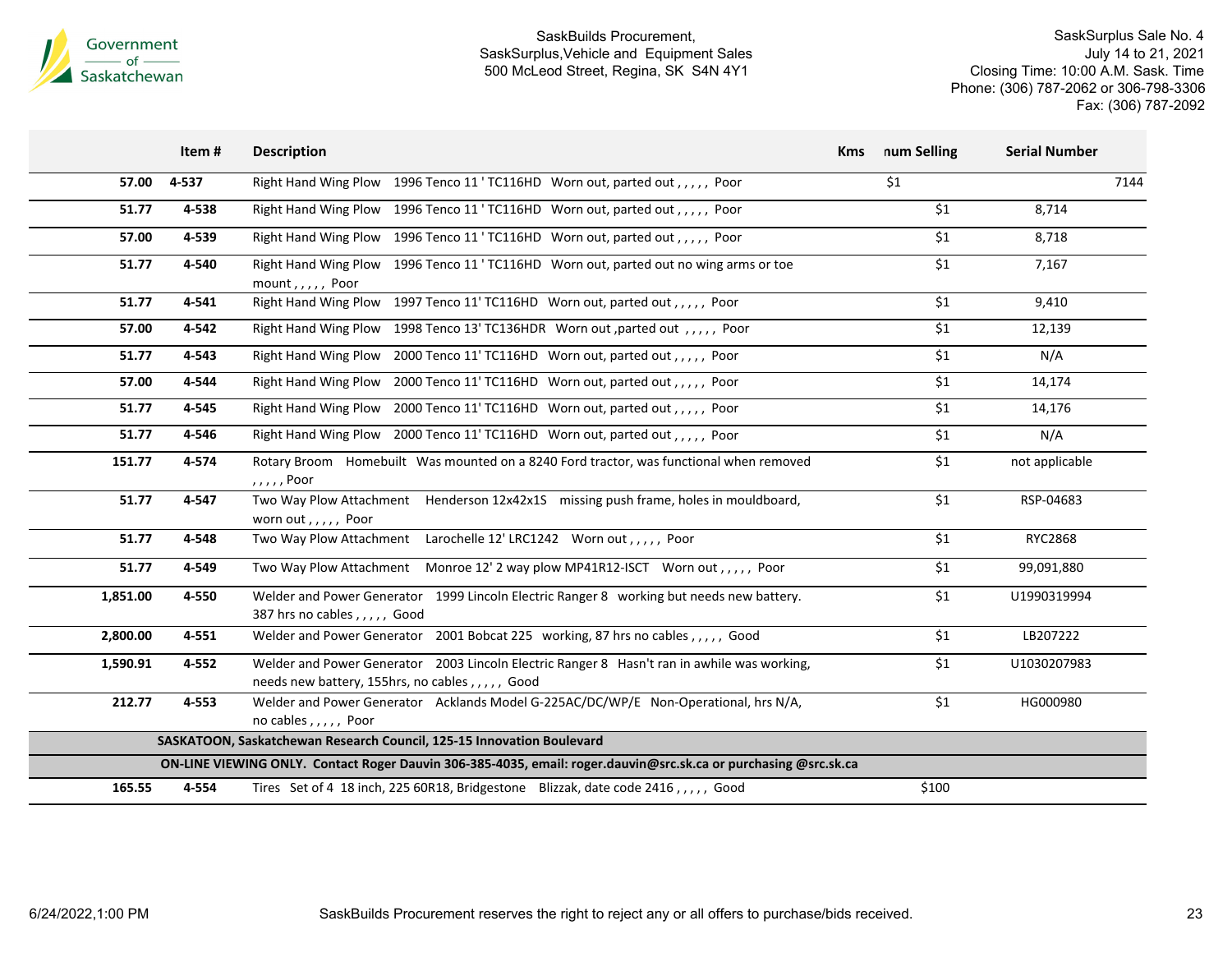

|     |                 | Item #     | <b>Description</b>                                                                                                                                                                                                                                                                                                                                                                                                                                                                                                                                                                                                                                                                                                                                                                                                                                                                                                                                                                                                                                                                              | Kms | num Selling | <b>Serial Number</b> |
|-----|-----------------|------------|-------------------------------------------------------------------------------------------------------------------------------------------------------------------------------------------------------------------------------------------------------------------------------------------------------------------------------------------------------------------------------------------------------------------------------------------------------------------------------------------------------------------------------------------------------------------------------------------------------------------------------------------------------------------------------------------------------------------------------------------------------------------------------------------------------------------------------------------------------------------------------------------------------------------------------------------------------------------------------------------------------------------------------------------------------------------------------------------------|-----|-------------|----------------------|
|     |                 |            | SOUTHEND, Environment, 15 College Drive.                                                                                                                                                                                                                                                                                                                                                                                                                                                                                                                                                                                                                                                                                                                                                                                                                                                                                                                                                                                                                                                        |     |             |                      |
|     |                 |            | ON-LINE VIEWING ONLY. NO ON-SITE VIEWING. Contact Nolan Hoggarth 306-758-6624, 3063-688-0966, email: noaln hoggarth@gov.sk.ca                                                                                                                                                                                                                                                                                                                                                                                                                                                                                                                                                                                                                                                                                                                                                                                                                                                                                                                                                                   |     |             |                      |
|     | 333.33          | 4-555      | ATV 1995 Honda Fourtrax 300 Winch included, flat tires, ripped seat, has not ran in years. Sold<br>as is.,,,,, As is, where is                                                                                                                                                                                                                                                                                                                                                                                                                                                                                                                                                                                                                                                                                                                                                                                                                                                                                                                                                                  |     | \$1         | 478TE1529SA701740    |
|     | <b>No Bid</b>   | 4-556      | Outboard Motor 1966 Johnson 5HP Has not ran in years, engine partially disassembled. Sold<br>as is.,,,,, As is, where is                                                                                                                                                                                                                                                                                                                                                                                                                                                                                                                                                                                                                                                                                                                                                                                                                                                                                                                                                                        |     | \$1         | C482568              |
|     | <b>No Bid</b>   | 4-557      | Outboard Motor Mercury 5HP Has not ran in years. Sold as is.,,,,, As is, where is                                                                                                                                                                                                                                                                                                                                                                                                                                                                                                                                                                                                                                                                                                                                                                                                                                                                                                                                                                                                               |     | \$1         | 0E056148             |
|     | 7.66            | 4-558      | Satellite Personal Tracker Spot Handheld, powers on with batteries. Sold as is.,,,,,poor                                                                                                                                                                                                                                                                                                                                                                                                                                                                                                                                                                                                                                                                                                                                                                                                                                                                                                                                                                                                        |     | \$1         | 3989A-PT1            |
|     |                 |            | <b>STONY RAPIDS, Environment, Stony Rapids Fire Base</b>                                                                                                                                                                                                                                                                                                                                                                                                                                                                                                                                                                                                                                                                                                                                                                                                                                                                                                                                                                                                                                        |     |             |                      |
|     |                 |            | ON-LINE VIEWING ONLY. NO ON-SITE VIEWING. Contact: Steven Asselstine 306-439-2062, steve.asselstine@gov.sk.ca                                                                                                                                                                                                                                                                                                                                                                                                                                                                                                                                                                                                                                                                                                                                                                                                                                                                                                                                                                                   |     |             |                      |
| *WD |                 | $*$ 12-504 | ATV 2001 Polaris 325 four stroke, 2x4, does not run, problem unknown, snowblade and<br>storage box included. SOLD AS IS,,,,, Broken Repairable                                                                                                                                                                                                                                                                                                                                                                                                                                                                                                                                                                                                                                                                                                                                                                                                                                                                                                                                                  |     | \$1         | 4xacd32a11a360678    |
|     |                 |            | SWIFT CURRENT, Highways, Fleet Services, 1200 South Service Road W                                                                                                                                                                                                                                                                                                                                                                                                                                                                                                                                                                                                                                                                                                                                                                                                                                                                                                                                                                                                                              |     |             |                      |
|     |                 |            | ON-LINE VIEWING ONLY. Contact Landis Sather 306-778-8349, or 306-741-7937 email: landis.sather@gov.sk.ca                                                                                                                                                                                                                                                                                                                                                                                                                                                                                                                                                                                                                                                                                                                                                                                                                                                                                                                                                                                        |     |             |                      |
|     | 1,675.00        | 4-559      | Flat Deck Trailer 1987 Armco, 20 ton , yellow, , , PROBLEMS: brakes/tires/paint/ lights/ body<br>exterior in fair condition, SGI expired January 2021>, As Is, Where Is                                                                                                                                                                                                                                                                                                                                                                                                                                                                                                                                                                                                                                                                                                                                                                                                                                                                                                                         |     | \$400       | PXH2000064           |
|     | 182.10          | 4-560      | Sign Posts Approx. Lot of 52 Broken, height range: 8 ft to 12 ft, 4"x6",,,,, Poor                                                                                                                                                                                                                                                                                                                                                                                                                                                                                                                                                                                                                                                                                                                                                                                                                                                                                                                                                                                                               |     | \$1         |                      |
|     | 165.01          | 4-561      | Sign Posts Approx. Lot of 47 Broken, height range: 8 ft to 12 ft, 4"x6",,,,, Poor                                                                                                                                                                                                                                                                                                                                                                                                                                                                                                                                                                                                                                                                                                                                                                                                                                                                                                                                                                                                               |     | \$1         |                      |
|     |                 |            | WHITE SPRUCE - ORCADIA, Central Services, Property Management, 12.2 km NW of Yorkton                                                                                                                                                                                                                                                                                                                                                                                                                                                                                                                                                                                                                                                                                                                                                                                                                                                                                                                                                                                                            |     |             |                      |
|     |                 |            | ON-LINE VIEWING ONLY. Contact Mark Bigoraj 306-786-5871, mark.bigoraj2@gov.sk.ca, or Val Yaholnitsky 306-786-5747, or at valmyaholnitsky@gov.sk.ca                                                                                                                                                                                                                                                                                                                                                                                                                                                                                                                                                                                                                                                                                                                                                                                                                                                                                                                                              |     |             |                      |
|     | No Bid * 11-522 |            | Mop Pail Chatterson Operational,,,,, Poor                                                                                                                                                                                                                                                                                                                                                                                                                                                                                                                                                                                                                                                                                                                                                                                                                                                                                                                                                                                                                                                       |     | \$1         |                      |
|     | 477.00 * 12-728 |            | Trailer 1 Make is unknown 3 Bedroom, Trailer is 45 ft X 20 ft outside measurements and 10 ft<br>X 6 ft porch, this is a double wide trailer, no wheels or hitch is on the unit, trailer consists of<br>wood frame structure and the roof is metal panels, exterior windows are single glazed and<br>aluminum framed, exterior doors are wood, interior floors consist of vinyl tile and the walls are<br>wood paneling and plywood, ceilings are finished with plywood also and spline ceiling tiles, all<br>finishes are dated and worn, furnace date back to 1962 and have not been operational for years,<br>the floor tiles in the pantry/kitchen contain asbestos along with the tar sealant on the roof<br>systems, asbestos report is available. Prior to successful bidder pickup, all furniture and<br>appliances, shown in pictures, will be removed; furnace to remain. Water and sewer<br>disconnected under unit. All bolting to wooded frame will be completed and trailer ready for<br>pickup. Pickup to be June 30th or earlier, if agreed upon by facility operator.,,,,, Poor |     | \$1         | Unknown              |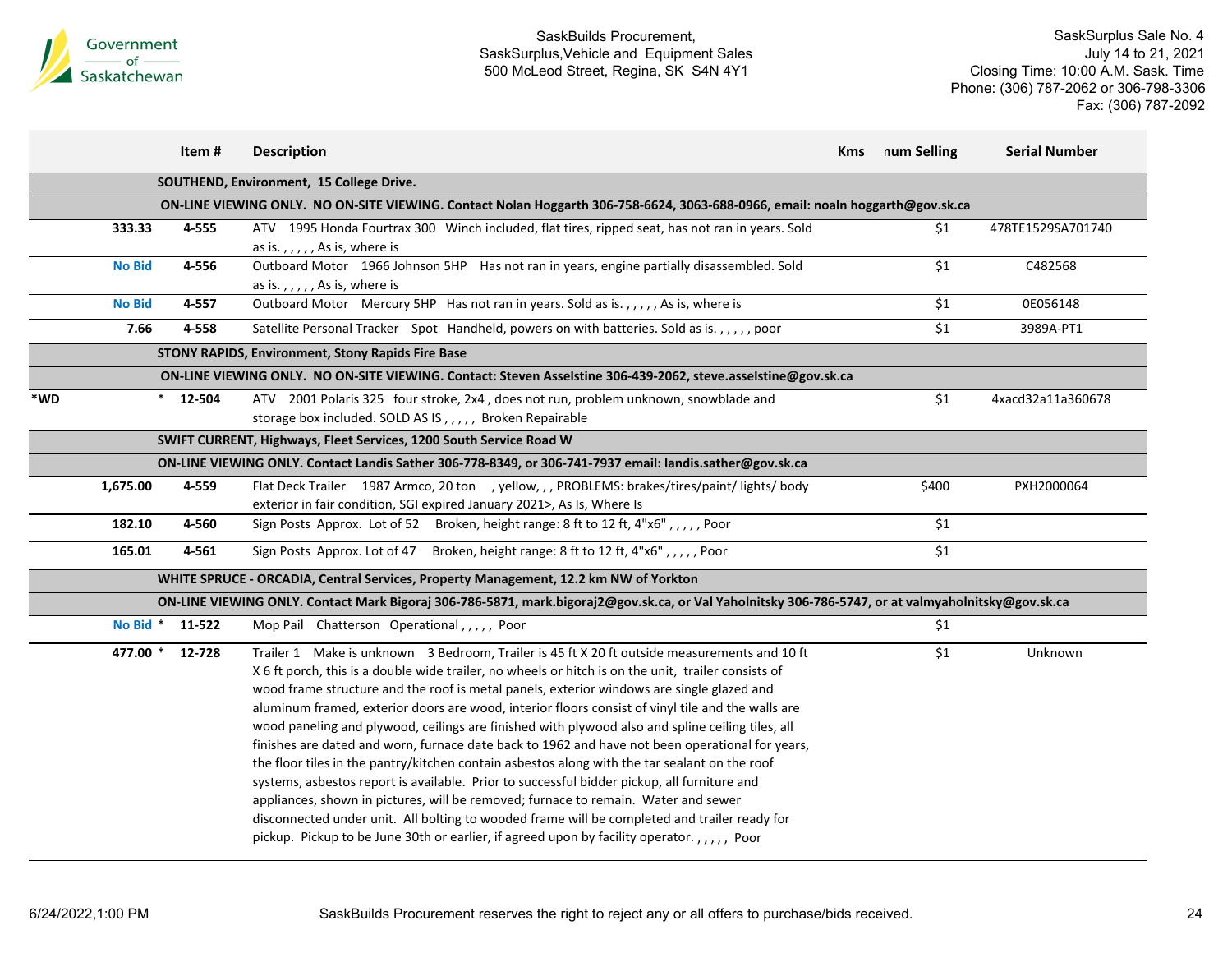

|            | Item#  | <b>Description</b>                                                                                                                                                                                                                                                                                                                                                                                                                                                                                                                                                                                                                                                                                                                                                                                                                                                                                                                                                                                                                                                                                                     | <b>Kms</b> | num Selling | <b>Serial Number</b> |
|------------|--------|------------------------------------------------------------------------------------------------------------------------------------------------------------------------------------------------------------------------------------------------------------------------------------------------------------------------------------------------------------------------------------------------------------------------------------------------------------------------------------------------------------------------------------------------------------------------------------------------------------------------------------------------------------------------------------------------------------------------------------------------------------------------------------------------------------------------------------------------------------------------------------------------------------------------------------------------------------------------------------------------------------------------------------------------------------------------------------------------------------------------|------------|-------------|----------------------|
| $100.00*$  | 12-734 | Trailer 11 Make is unknown 3 Bedroom, Trailer is 45 ft X 20 ft outside measurements and 10<br>ft X 6 ft porch, this is a double wide trailer, no wheels or hitch is on the unit, trailer consists of<br>wood frame structure and the roof is metal panels, exterior windows are single glazed and<br>aluminum framed, exterior doors are wood, interior floors consist of vinyl tile and the walls are<br>wood paneling and plywood, ceilings are finished with plywood also and spline ceiling tiles, all<br>finishes are dated and worn, appliances and furnace date back to 1962 and have not been<br>operational for years, the floor tiles in the pantry/kitchen contain asbestos along with the tar<br>sealant on the roof systems, asbestos report is available, trailer has a range. Prior to successful<br>bidder pickup, all furniture and appliances, shown in pictures, will be removed; furnace to<br>remain. Water and sewer disconnected under unit. All bolting to wooded frame will be<br>completed and trailer ready for pickup. Pickup to be June 30th or earlier, if agreed upon by                |            | \$1         | Unknown              |
| 526.00 $*$ | 12-727 | Trailer 2 89 sq meter trailer. - 3 bedroom 3 Bedroom, Trailer is 45 ft X 20 ft outside<br>measurements, and 10 ft X 6 ft porch. This is a double wide trailer, no wheels or hitch on the unit.<br>Trailer consists of wood frame structure and the roof is metal panels. Exterior windows are single<br>glazed and aluminum framed. Exterior doors are wood, interior floors consist of vinyl tile, The<br>walls are wood paneling and plywood. Ceilings are finished with plywood, and spline ceiling tiles.<br>finishes are dated and worn, furnace dates back to 1962 and has not been operational for years.<br>The floor tiles in the pantry/kitchen contain asbestos along with the tar sealant on the roof<br>systems, asbestos report is availabe. Prior to successful bidder pickup, all furniture and<br>appliances, shown in pictures, will be removed; furnace to remain. Water and sewer<br>disconnected under unit. All bolting to wooded frame will be completed and trailer ready for<br>pickup. Pickup to be June 30th or earlier, if agreed upon by facility operator.,,,,, Poor                     |            | \$1         | Unknown              |
| $100.00*$  | 12-732 | Trailer 7 Make is unknown 3 Bedroom, Trailer is 45 feet X 20 feet outside measurements and<br>10 feet X 6 feet porch, this is a double wide trailer, no wheels or hitch is on the unit, trailer<br>consists of wood frame structure and the roof is metal panels, exterior windows are single glazed<br>and aluminum framed, exterior doors are wood, interior floors consist of vinyl tile and the walls<br>are wood paneling and plywood, ceilings are finished with plywood also and spline ceiling tiles, all<br>finishes are dated and worn, appliances and furnace date back to 1962 and have not been<br>operational for years, the floor tiles in the pantry/kitchen contain asbestos along with the tar<br>sealant on the roof systems, asbestos report is available. Prior to successful bidder pickup, all<br>furniture and appliances, shown in pictures, will be removed; furnace to remain. Water and<br>sewer disconnected under unit. All bolting to wooded frame will be completed and trailer ready<br>for pickup. Pickup to be June 30th or earlier, if agreed upon by facility operator.,,,,, Poor |            | \$1         | Unknown              |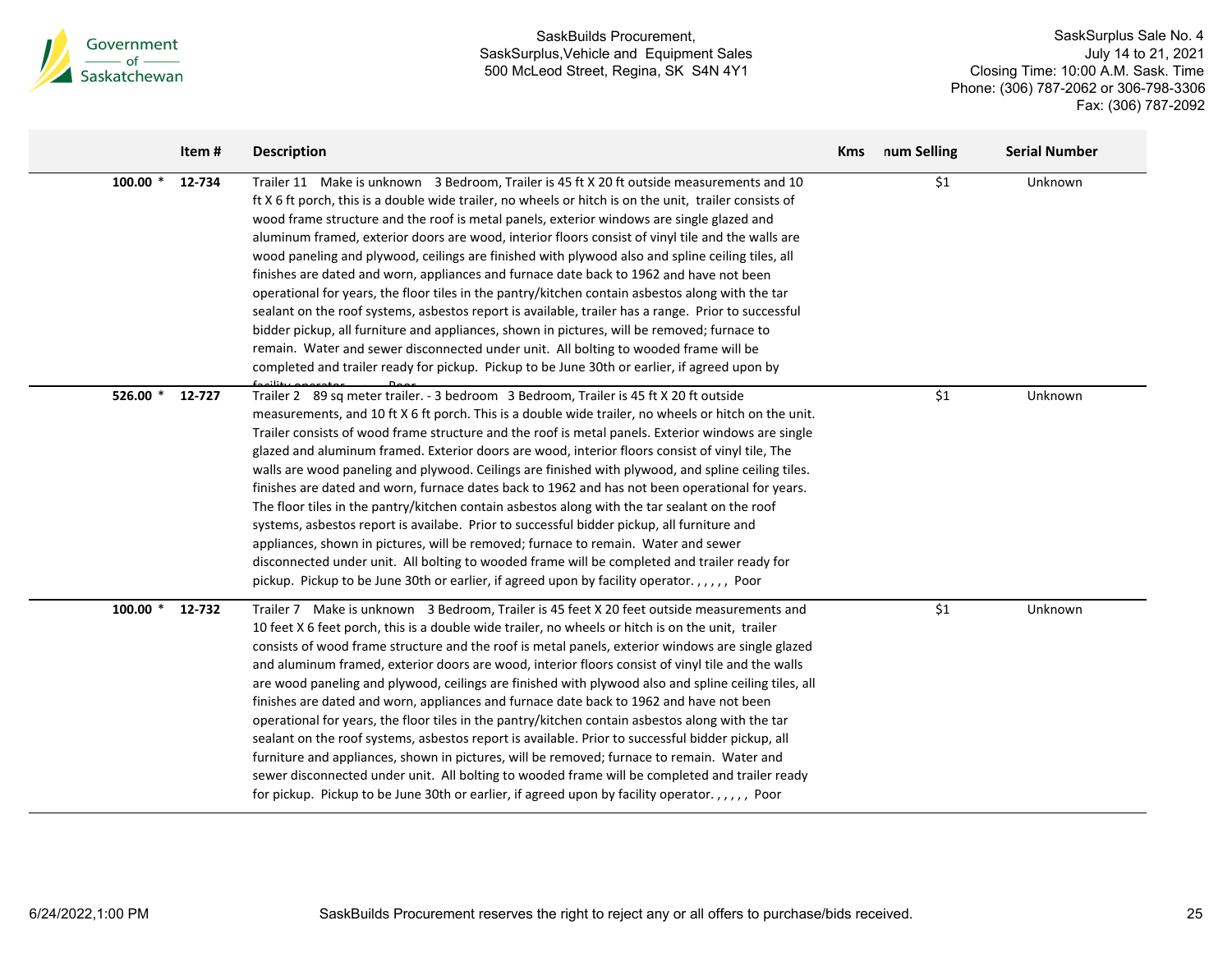

|               | Item#     | <b>Description</b>                                                                                                                       | Kms    | num Selling | <b>Serial Number</b> |
|---------------|-----------|------------------------------------------------------------------------------------------------------------------------------------------|--------|-------------|----------------------|
|               |           | YORKTON, Environment, Compliance & Field Services, Rm 201 - 120 Smith St. E.                                                             |        |             |                      |
|               |           | ON-LINE VIEWING ONLY. Contact Rebeca or Sherry 306-786-1463 or email: yorktonfieldofficeenv@gov.sk.ca                                    |        |             |                      |
| <b>No Bid</b> | 4-562     | Camp Stove Coleman 2 Burner Naptha Gas                                                                                                   |        | \$1         |                      |
|               |           | Unknown if operational,,,,,Poor                                                                                                          |        |             |                      |
| 7.55          | 4-563     | Flashlight Maglight 4 "D" cell                                                                                                           |        | \$1         | 30827150             |
|               |           | Unknown if operational,,,,,Poor                                                                                                          |        |             |                      |
| 1.03          | 4-564     | Flashlight Streamlight Stinger XT 12V Battery charging cord. Rechargeable battery requires                                               |        | \$1         | 052750               |
|               |           | replacement,,,,,Poor                                                                                                                     |        |             |                      |
| <b>No Bid</b> | 4-565     | Portable Heater Igloo Master Naptha Gas                                                                                                  |        | \$1         |                      |
|               |           | Unknown if operational,,,,,Poor                                                                                                          |        |             |                      |
| 15.58         | 4-566     | Ski Skins Snowmobile Ski Skins 1 pair, 11" W x 47" L, were on a 2007 Yamaha Venture Indy Lite                                            |        | \$1         |                      |
|               |           | 500 snowmobile but may fit others with similar ski style,,,,,, Fair                                                                      |        |             |                      |
| 77.00         | 4-567     | Snowmobile Helmet HJC Full XL (7 3/8 - 7 1/2) MFG Sept 2011, electric shield, , , , , New                                                |        | \$1         |                      |
| 2.20          | 4-568     | Snowmobile Helmet HJC Full XXL (77/8 - 8) MFG Sept 2006, non-electric shield,,,,,,Fair                                                   |        | \$1         |                      |
| 1.03          | 4-569     | Spotlights Lot of 2 Coleman Night Sight Model 5360-718 12 volt                                                                           |        | \$1         |                      |
|               |           | Unknown if operational,,,,,Poor                                                                                                          |        |             |                      |
| 2.03          | 4-570     | Tool Box Aluminum "Buyer's" brand 56" W x 15" L x 13" H, mounts on side of truck box, no                                                 |        | \$1         |                      |
|               |           | keys, lid/hinges slightly bent,,,,,Poor                                                                                                  |        |             |                      |
|               |           | YORKTON, Highways, Fleet Services, 245 York Road East.                                                                                   |        |             |                      |
|               |           | ON-LINE VIEWING ONLY. Contact Brian Perih 306-786-1651 or Ed Patzwald 06-786-1687 email: brian.perih@gov.sk.ca or ed.patzwald@gov.sk.ca. |        |             |                      |
| 7,750.00      | 4-571     | Motor Grader 1990 John Deere 770BH 4x4 John Deere 6466AT 6 Inline Diesel Direct Drive A/C,                                               | 11,900 | \$2,000     | DW770BH525394        |
|               |           | tilt, 8 speed, tandem, standard differentials, Yellow,,, Problems: steering tie rods worn,                                               | hours  |             |                      |
|               |           | leaking differential-transmission oil into tandem housings, sticking throttle, front and rear wheel                                      |        |             |                      |
|               |           | seals leaking, seat badly worn, fan and AC belts need replacing, steering cylinder ends and                                              |        |             |                      |
|               |           | cylinder pivot worn, hydraulic leaks on main control valve, engine oil pan leaking, injection pump                                       |        |             |                      |
|               |           | leaking, front fenders rusted out, rear fender broken, steering orbit valve worn, play in front axle                                     |        |             |                      |
|               |           | pivot, HVAC only works on high, replace work lights, fuel gauge not working, cutting blade worn,                                         |        |             |                      |
|               |           | electrical issues, transmission/tires/brakes/battery/body exterior/windshield washer and                                                 |        |             |                      |
|               |           | wipers poor condition>, As Is, Where Is                                                                                                  |        |             |                      |
| $6.20*$       | $3 - 629$ | Portable Weigh Scales 1 bundle working condition unknown,,,,, Poor                                                                       |        | \$1         |                      |
| 5,175.00      | 4-572     | Trailer 1995 JC40 40,000 lbs, tilt deck dual tires tire size: 255/70R22.5, Yellow,,,Trailer had                                          | 2323   | \$500       | 2J9C3X4B5SK001028    |
|               |           | OEM hitch modified and will have to be recertified by an enginnering firm to be put back into use, hours                                 |        |             |                      |
|               |           |                                                                                                                                          |        |             |                      |